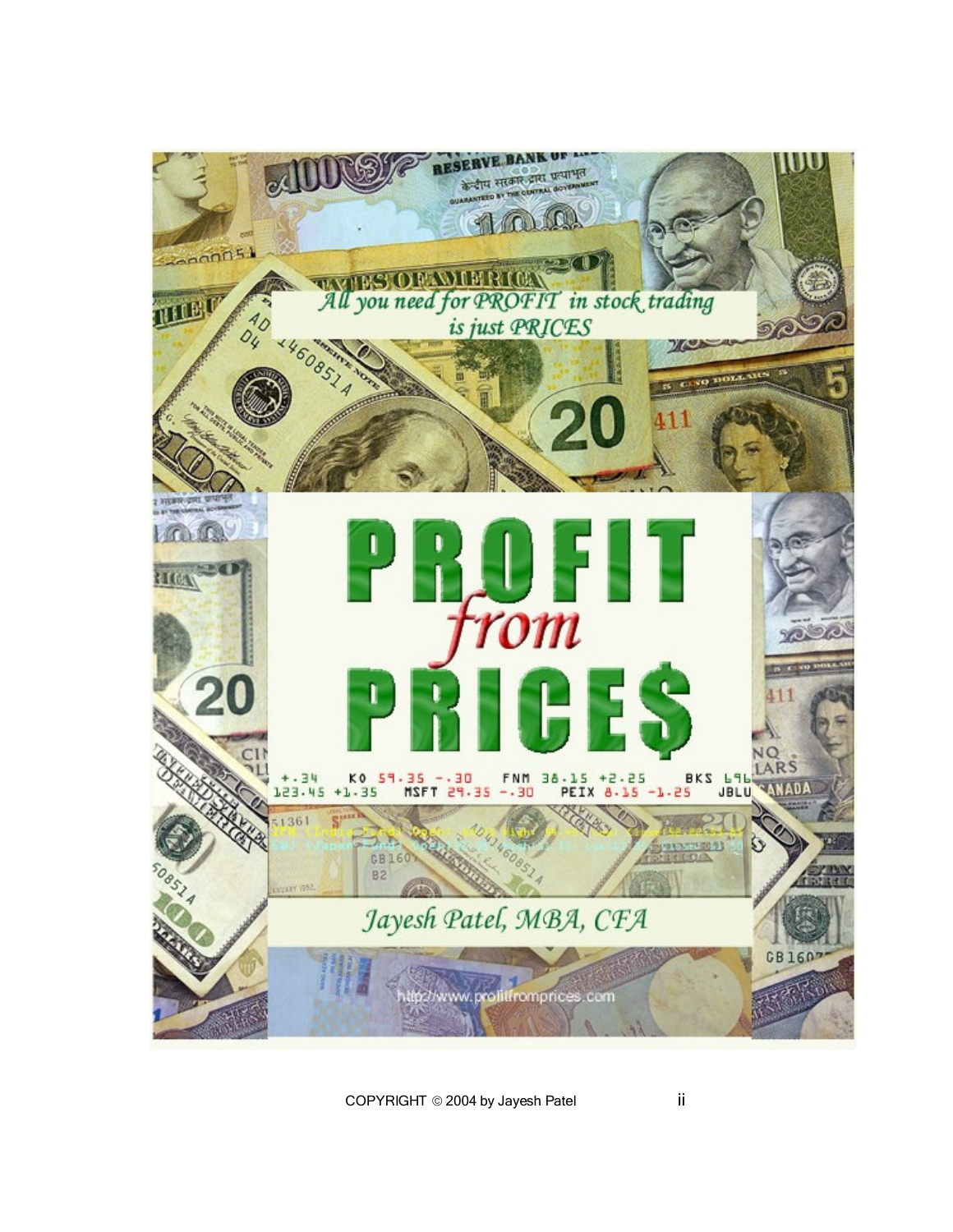# **FEEDBACKS:**

The **PROFIT FROM PRICES** eBook was briefly listed on eBay during Feb to March 2005 to get some feedbacks from users. It was sold for prices ranging from \$9 to \$15. **Here are the FIRST 10 feedbacks that**  were received on eBay about it. These are all voluntary, unsolicited feedbacks and no feedback is **being blocked/hidden from you.** 

#### **Perfect score --> 10 out of 10 buyers rated this book as the BEST, EXCELLENT or VERY GOOD!**

| <b>Comment</b>                                                                                 | <b>Buyer</b><br>(feedbacks) | <b>Date</b>        | eBay Item# |
|------------------------------------------------------------------------------------------------|-----------------------------|--------------------|------------|
| super info a MUST READ !!!!                                                                    | alexander10000 0<br>29)     | Apr-02-05<br>10:41 | 4532454997 |
| <b>Absolutely the Best Technical Analysis</b><br>and Marketing Timing Book Available           | yeouyeou<br>(344)           |                    | 4536561214 |
| <b>BRAVO!!! J Patel knows his stuff, and</b>                                                   | member4851                  | Mar-21-05          | 4535643643 |
| can teach too! What a great find, thanks                                                       | (209)                       | 17:05              |            |
| As good as it gets  excellent product                                                          | colder99                    | Mar-21-05          | 4534539106 |
| sold by friendly helpful seller. A+++++                                                        | (59)                        | 20:01              |            |
| <b>GREAT PRODUCT - GREAT</b>                                                                   | bly1825                     | Mar-18-05          | 4532455346 |
| <b>TRANSACTION A++++++++++</b>                                                                 | (94)                        | 17:52              |            |
| excellent ebook and a must for all people                                                      | sreenath73                  | Mar-05-05          | 4530894548 |
| in the stock market                                                                            | (1)                         | 00:55              |            |
| <b>Outstanding transaction! I am very</b><br>impressed with your book! Well done.<br>$A_{+++}$ | ptyndallus<br>(1498)        | Feb-24-05<br>07:19 | 4526485181 |
| Very kind and available seller. Excellent                                                      | alimargiallo                | Feb-21-05          | 4527402319 |
| book, I can only suggest to buy it. TX.                                                        | (6)                         | 04:34              |            |
| <b>Excellent information, Highly</b><br>recommend, Can Not beat the price,<br>A++++, terrific  | iinglij<br>(151)            | Feb-18-05<br>14:50 | 4528096780 |
| Fast transaction, good communication,                                                          | aurorazone                  | Feb-08-05          | 4524726870 |
| excellent ebook                                                                                | (7)                         | 06:01              |            |

#### **Some other feedbacks:**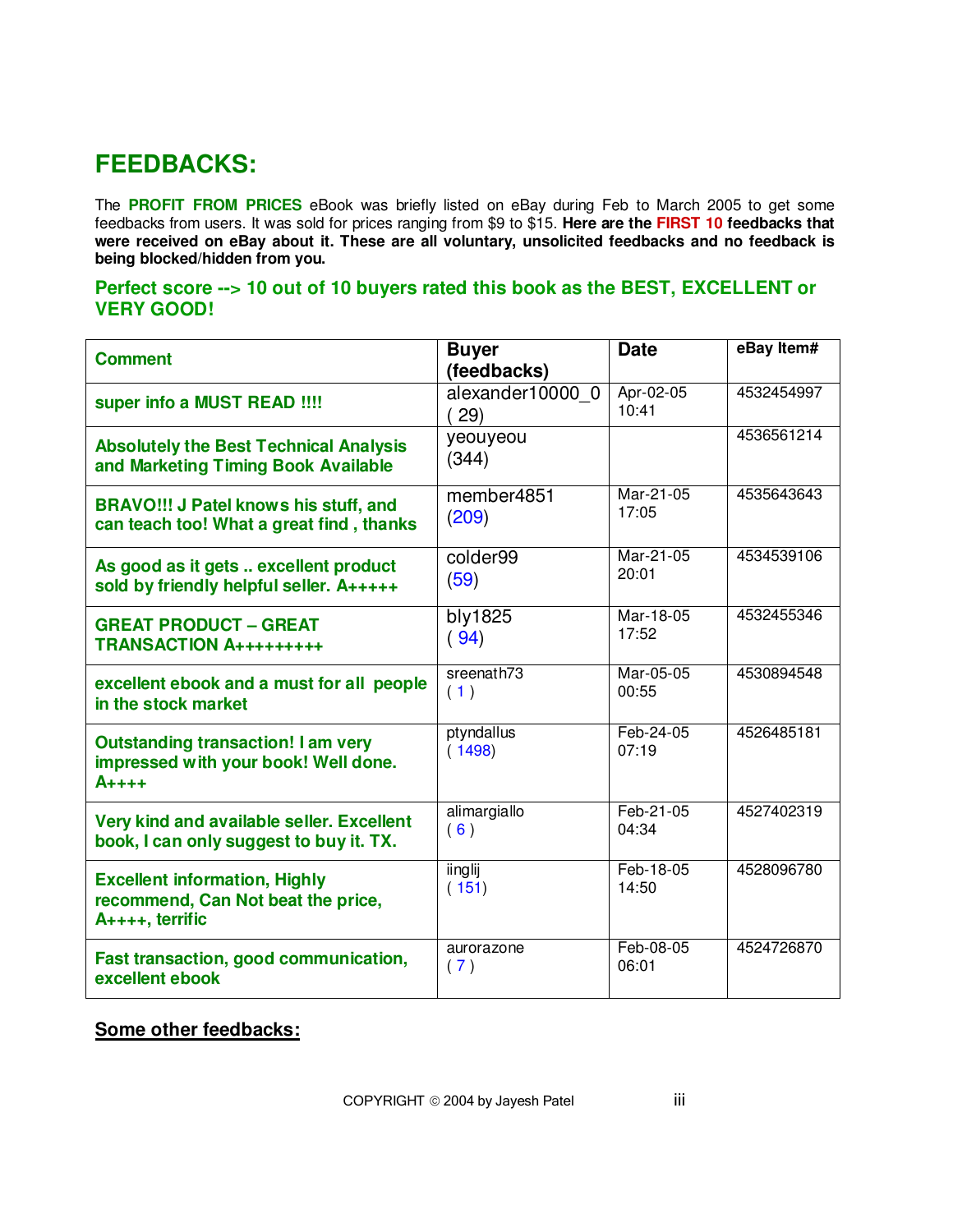Rated a Good Seller by mnot12b (1) Stock trading strategy book investment J Patel CFA (Mar 03 07:10 2005 PST) Comment: **"Excellent! This book which is a complete trading methodology, including specific setups, gives more detailed trading information than books by "big name" authors costing 4 - 10 times the price. You can't go wrong buying this book**." (Mar 12 11:42 2005 PST)

Rated by Buyer solomax (263 feedbacks on eBay) on May-23-05 on eBay Item# 4550044236 **"Undeniably and w/o exaggeration one of the best book on stock trading. Great Work. AAA"** 

Hi Jayesh!

I had no problems downloading the book. I am still studying it. There is some good stuff in your book. I have read lots of stock market books, and yours is probably one of the best for anyone just starting out to trade. You give them the setups, where to place stop losses, and money management. Not much more that anyone could ask for. I will probably combine your ideas with things I already know in order to develop my own unique trading methodology.

I like Alexander Elder's triple screen, and I like some of the ideas espoused by Marcel Link in his book, "High Probability Trading". Your book is better than some books that I have paid \$40 or more.

Thanks for a really good book!

- Keith Ray Aug 19, 2005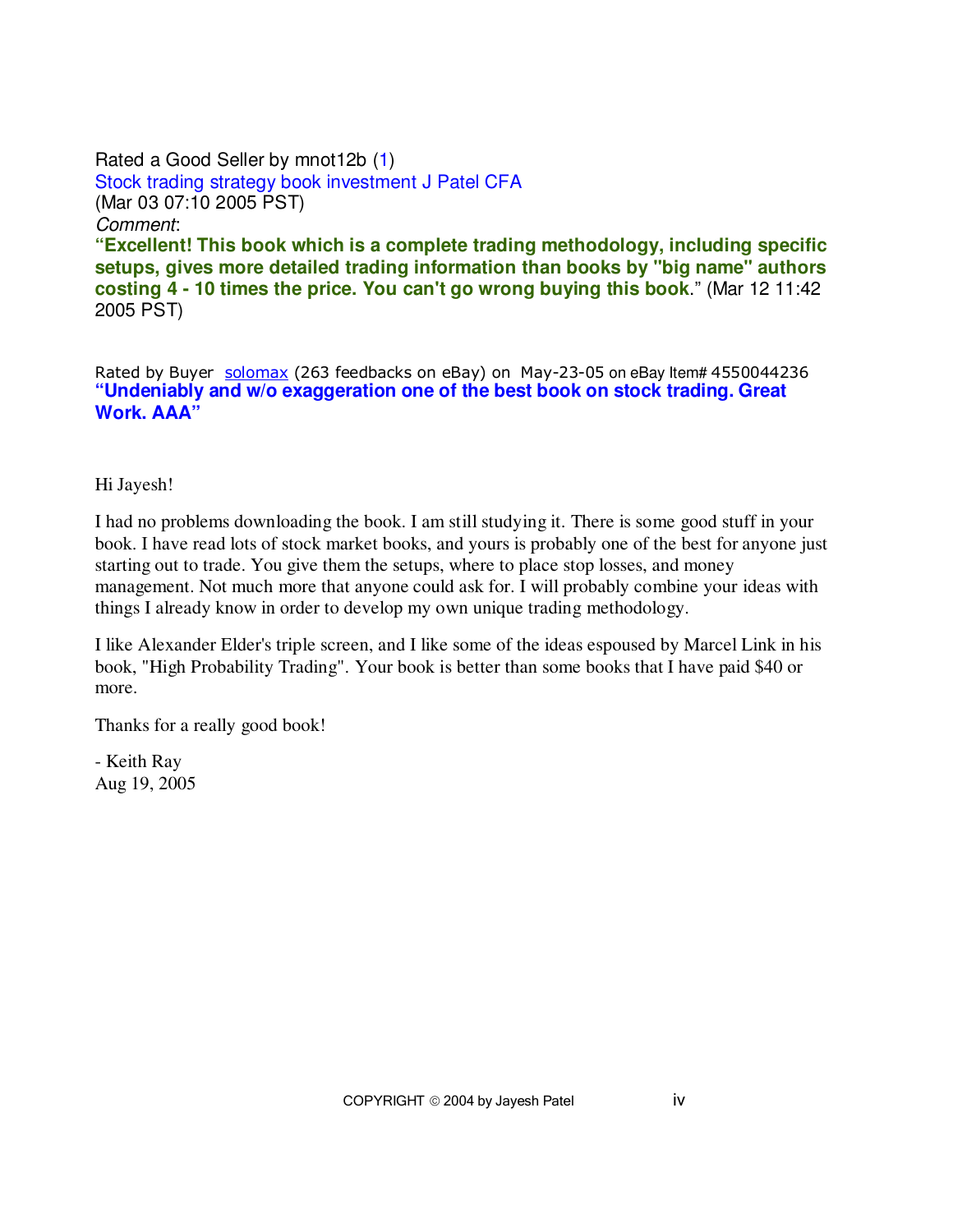NOTE- THIS A TRIAL VERSION OF PROFIT FROM PRICES BOOK. PLEASE PASS IT ON TO YOUR FRIENDS AND COLLEAGUES.

TO BUY THE COMPLETE VERSION, PLEASE VISIT US ONLINE AT HTTP://WWW.PROFITFROMPRICES.COM

------------------------

THIS BOOK IS NOT AN INVITATION OR AN ATTEMPT TO INDUCE ANYONE TO STOCK TRADING.

STOCK TRADING IS A VERY HIGH RISK AREA AND REQUIRES CAPITAL, EXPERIENCE, DISCIPLINE AND SELF-CONTROL. IT IS NOT RECOMMENDED FOR MOST PEOPLE.

PLEASE TAKE INTO CONSIDERATION YOUR INVESTMENT OBJECTIVES, FINANCIAL SITUATION, CIRCUMSTANCES, FINANCIAL OBLIGATIONS, LIQUIDITY REQUIREMENTS AND INVESTMENT EXPERIENCE BEFORE YOU ENTER TRADING.

Last Update date: Sep 05, 2006

COPYRIGHT © 2004 by Jayesh Patel v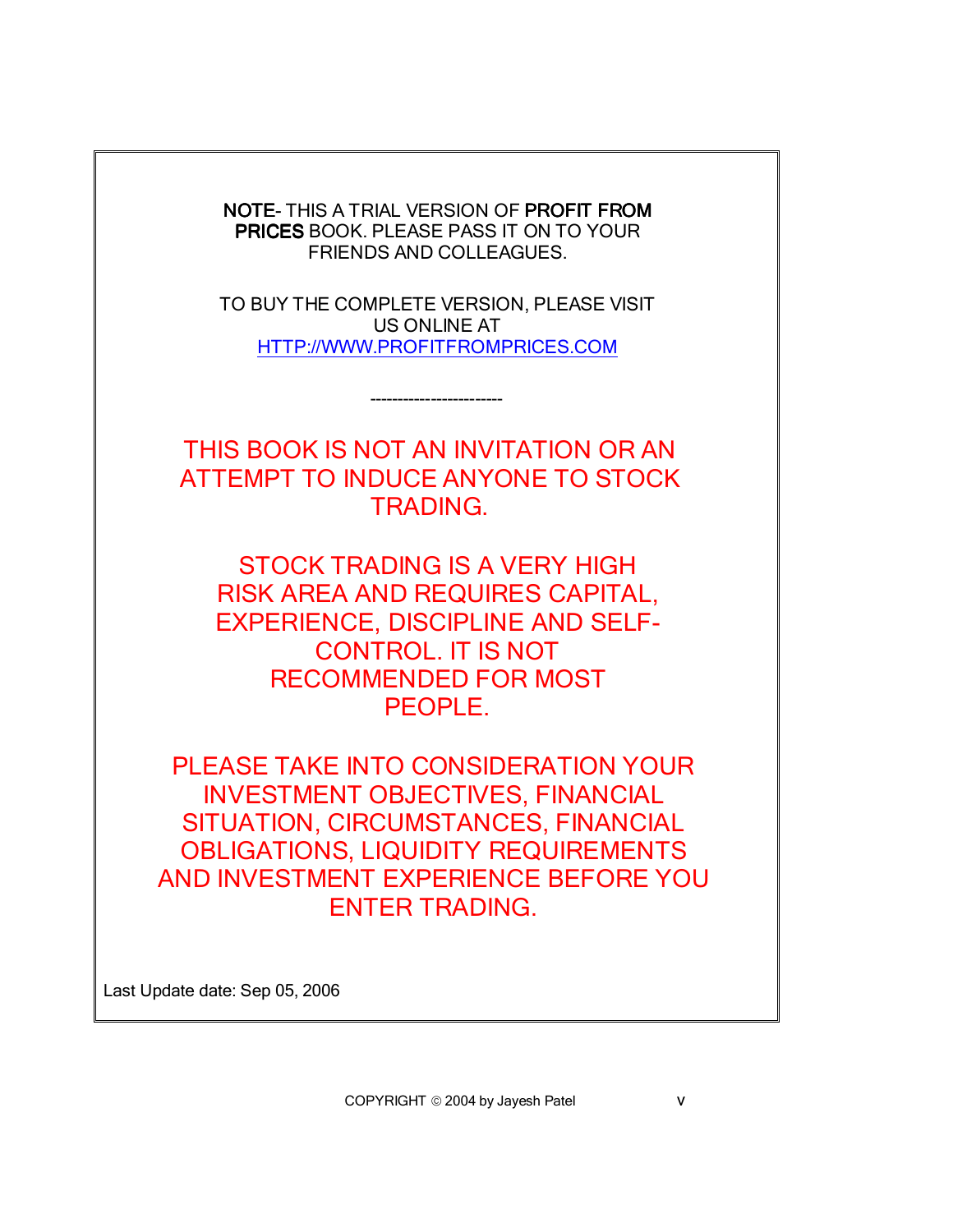# **INTRODUCTION**

#### BY JAYESH PATEL, MBA, CFA

The simple premise of this book is that everybody knows something about something, but the market knows everything about everything. The market is the sum total of all the players. It knows at any point in time the news, expectations and opinions held by every individual as well as the impact of every buy or sell decision he makes. This enormous amount of knowledge in turn gets reflected in the stock prices. Stock prices reflect every bit of information public or private --, and the impact of every trading action of every market participant. The price of a stock is not just some number but it is an indicator of the aggregate/consensus view held by all the market participants at a given point in time. Prices reflect what all participants-- day traders, specialists, market makers, hedge funds, insiders, foreigners, individuals or institutions— are collectively thinking and how they are acting as of the moment!

As such, any market is a battleground where war between current, as well as prospective, buyers and sellers is fought; and to decide who is winning, we just need to look at the prices as of that moment. By paying attention to price fluctuations, we can determine who, buyers or sellers, is gaining control and what is the magnitude of the control. Based on this insight, there are moments when we can predict with pretty much confidence in which direction the stock prices are likely to go. Once we *know* in which direction prices are heading, we can make profitable trades! Most of you might doubt: Is it really possible to trade stocks just by looking at prices? Yes. It is and this is what this book is about. By learning some simple techniques, you also can profit from prices.

In this book, I will teach you how to unlock tremendously valuable information for trading stocks just by looking at the four daily prices and how to use it in trading stocks. The secrets I am going to reveal in this book are simple and logical. Not only that, they are very powerful and time-efficient for trading stocks. My exhaustive study of prices, and charts to some extent, reveal consistent patterns that can be profitably used for trading stocks or Futures contracts. Besides prices, I have used various other trading methods, tools and indicators. What I have found is that the four daily prices, OPEN, HIGH, LOW and CLOSE, give us much more than what we need to identify which stock to buy and when. They tell us of a change on the very same day it takes place. Profit From Prices (PFP) signals can be used as a stand-alone trading system; or if you have some strategy/system that works for you, these PFP signals will prove to be a great supplement.

What does a trader need for success in trading? I personally believe that there are three things which affect trading success:

1. Analytical skills, and a trading strategy, to find -- what to buy and when to buy. (This is the primary focus of this book. See Chapters 6 to 10.)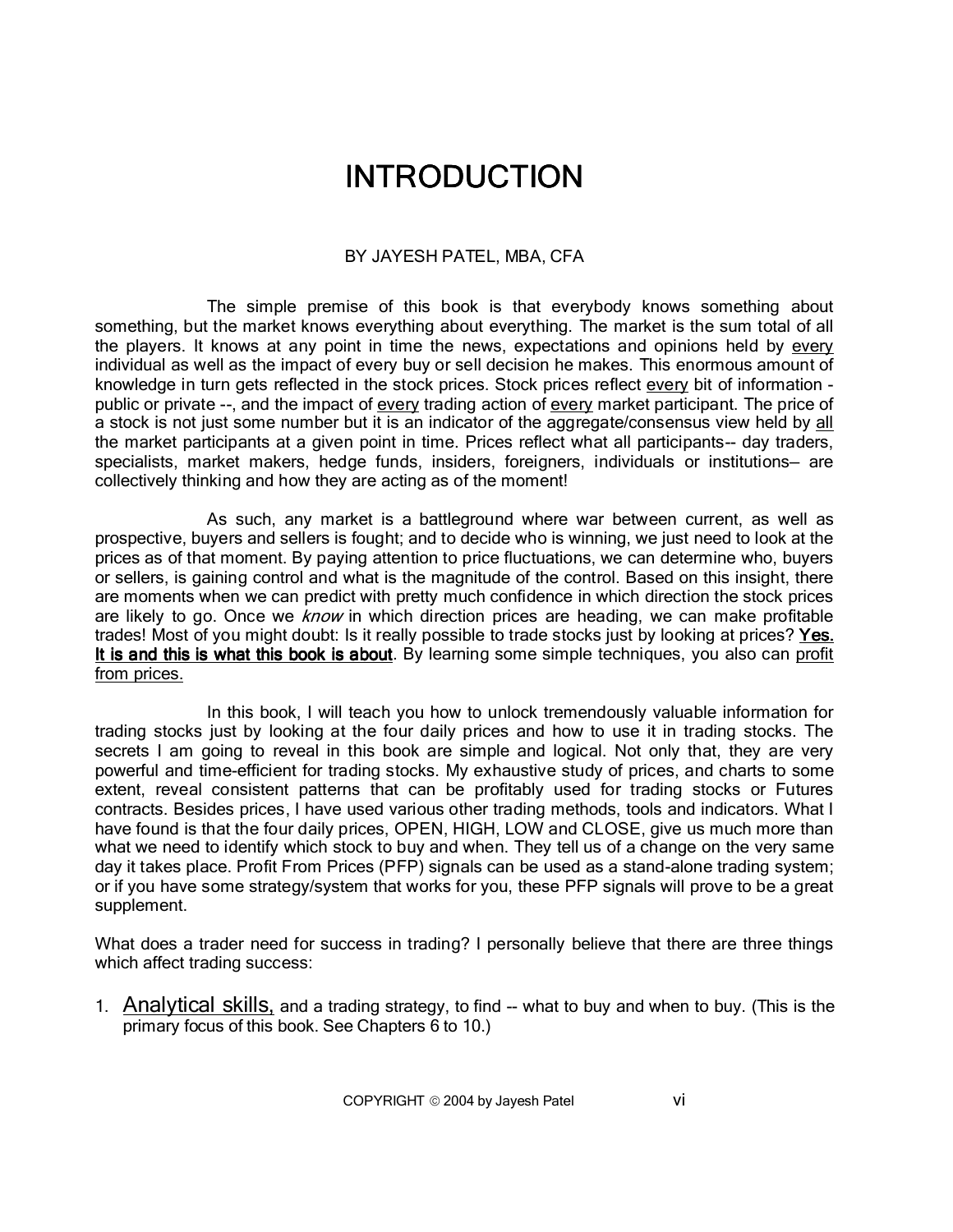2. Trading Discipline and Money Management: Every trader in the marketplace has just one objective- to make money. However very few people are able to consistently make money in the market. When markets are rising, it seems easy to make money. However when they are trending down, they take away most of the profit or capital of many, if not most, individuals. Trading is a tough game with many traps. If a trader is not watching himself, his actions, his behavior or his emotions, he is likely to fall into some of these traps. To avoid such falls, it is imperative to be rational in trading decisions and to control emotions. This seems easy but as a matter of fact, emotions like greed, fear, hope, overconfidence, regret, etc., are very difficult to manage. If there is a trading position with profit, should it be held a little longer or should it be closed to book profit? If a trade is going into loss, should one wait for the prices to recover or cut the losses? Such decisions are tough to make without getting emotional. To be rational, and free our mind from emotions, is a tough job.

So how should a trader trade stocks then? He should constantly strive for trading discipline; and, trading discipline can be achieved with strict money management rules. Every prospective trader should lay down a framework of policies and rules by creating a formal, well-defined trading plan. The plan should contain trading objectives and trading rules/guidelines based on one's financial situation, trading objectives and risk preferences. There should be rules or guidelines about how much fund to commit to trading, how to identify stocks for trading, how much fund to commit to each trade, when to close a position, how to control risk in trading and how to monitor trading progress. Such rules should be strictly adhered to. This can save a trader from taking large positions at high prices which seem to ruin most of the investors when market stages sudden reversals.

In Chapter 1, we will briefly discuss some trading pitfalls and then in Chapter 2: Trading With A Business-Like Approach, we will discuss trading plans in some detail.

3. Luck: Despite of having excellent analytical skills and trading plans, there are millions of factors outside an individual's influence or control. As an example, there is no way to know for sure what Alan Greenspan will do about interest rates in the next Fed meeting. One has no idea what the next Unemployment, GDP or Inflation report will be, or how good eBay or Amazon's earnings will be! I label such uncontrollable, unpredictable events as LUCK. Certain events can cause a sudden change in the mood of the market and the direction of the stock prices. Though one might have entered into a *correct* trade at the *correct* time, it may go sour in the next moment for any reason. So what should one do when something unexpected happens that causes the stock price to move contrary to one's expectations/position? One can, and should, use a Stop-loss. (See Chapter 4: Stop-loss: How to Use It In Stock Trading.)

A word of caution: It is quite possible for any one to lose money in trading. There is no trading system out there in the world that is 100% accurate. Every trader or trading system fails somewhere. Likewise, the Profit From Prices method of trading is no guarantee for success in trading. Having said that, in this book, I am going to offer you the best of my knowledge about how to identify profitable trading opportunities - what to buy and when to buy. I am going to teach you a simple but very powerful approach to trade stocks just by looking at four daily stock prices. There are times when certain price patterns take place and by exploiting them with a suitable Stop-loss, you can expect to earn good profit.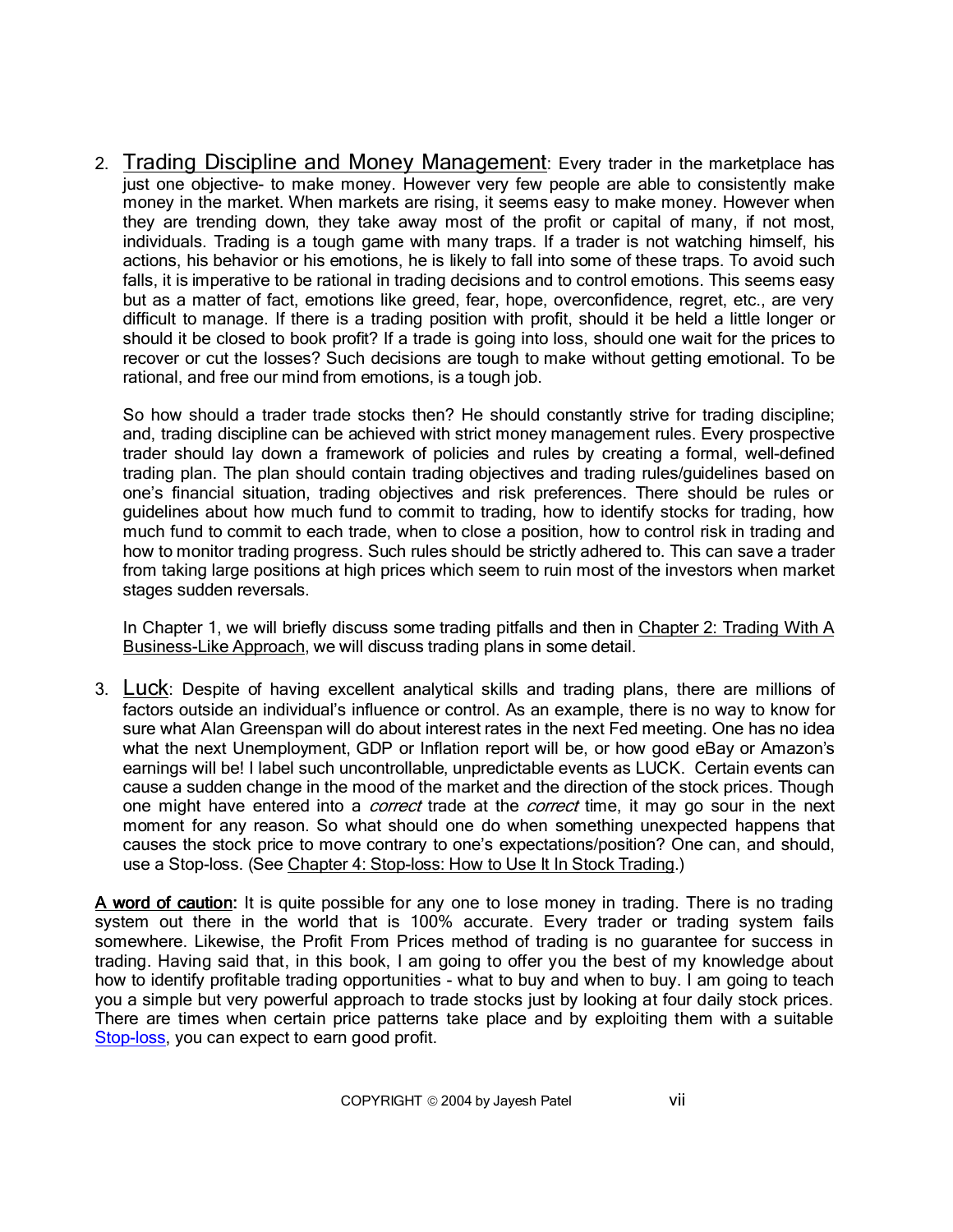I can assure you that you will not be disappointed by Profit From Prices signals. I am also not going to waste half of my book like most authors do in arguments over why my method is superior to other methods or why other methods do not work well. You be the judge. Read this to-the-point book and see for yourself how easy it is to trade stocks just by paying attention to *prices*.

Welcome to the wonderful world of Stock Prices!

## **Few Notes about This Trial Version**

This trial version has chapters organized in a different order than what the real book has. If you are a trader and are curious just in PROFIT FROM PRICES theory, this trial version is tailored to your needs. Start reading the book as it appears.

If you want to feel the whole book, please start reading this book from pages 48 to 70 (Chapters 1 to 5) first. Then, please read pages from pages 5 to 47 (Chapter 6 to 10).

Sorry for this inconvenience. I am just trying to help you get the most out of your time.

Thank you for downloading this ebook.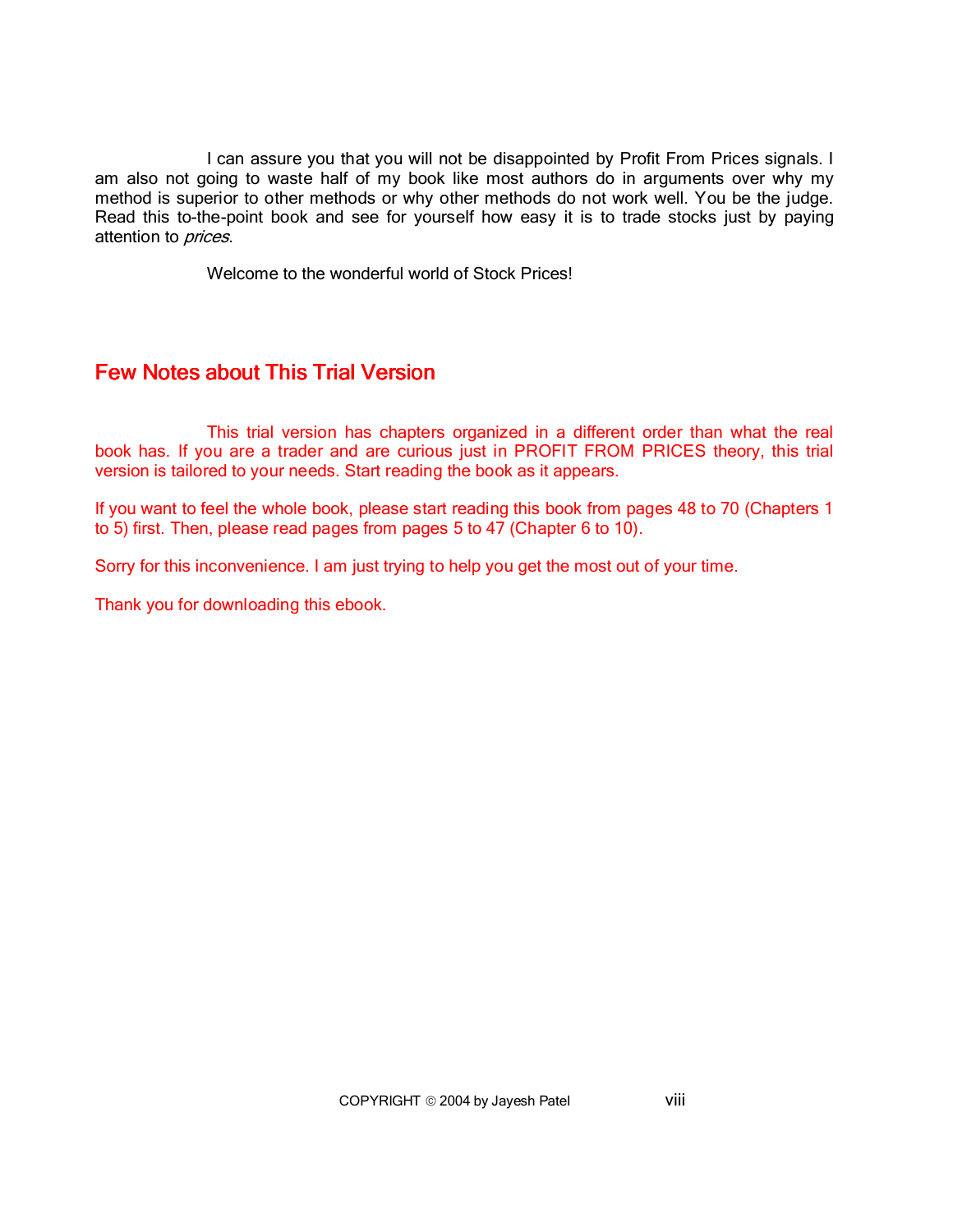#### TABLE OF CONTENTS

| <b>INTRODUCTION</b>                                        | VI |
|------------------------------------------------------------|----|
|                                                            |    |
| <b>TRADING: SOME THOUGHTS</b>                              | 48 |
| <b>IRRATIONAL BEHAVIOUR</b>                                | 48 |
| <b>TRADING IS A (SERIOUS) BUSINESS</b>                     | 48 |
| THE GOAL IS TO MAKE MONEY                                  | 49 |
| <b>TRADE FOR BIG PROFIT AND SMALL LOSSES</b>               | 49 |
| <b>BE RATIONAL WHEN YOU TRADE</b>                          | 49 |
| <b>THE MARKET IS FORWARD-LOOKING</b>                       | 49 |
| <b>TRADING NEEDS TRAINING</b>                              | 49 |
| TAKE RESPONSIBILITY FOR YOUR OUTCOMES (DON'T BLAME OTHERS) | 50 |
| <b>TRADING BASICS- RISK VERSUS REWARD</b>                  | 50 |
| <b>TRADE STOCKS WITH A BUSINESS-LIKE APPROACH</b>          | 51 |
| <b>TRADING CAPITAL</b>                                     | 52 |
| <b>TRADING OBJECTIVE</b>                                   | 52 |
| PLAN YOUR TRADES AND TRADE AS PER YOUR PLANS               | 53 |
| <b>TRADING STRATEGY- WHAT TO TRADE AND WHEN</b>            | 53 |
| <b>DAY-TO-DAY MONITORING OF TRADING ACTIVITIES</b>         | 53 |
| <b>MISCELLANEOUS TRADING RULES</b>                         | 53 |
| <b>STOCK PRICE TRENDS</b>                                  | 54 |
| <b>MAIN (PRIMARY) TRENDS</b>                               | 54 |
| <b>REACTIONARY TRENDS</b>                                  | 55 |
| <b>TOPS AND BOTTOMS</b>                                    | 55 |
| <b>DAILY PRICE TRENDS</b>                                  | 56 |
| <b>OPENING PRICE TRENDS</b>                                | 57 |
| <b>STOP-LOSS: HOW TO USE IT IN STOCK TRADING</b>           | 58 |
| <b>INTRODUCTION TO STOP-LOSS</b>                           | 58 |
| <b>COST AND BENEFIT OF USING STOP-LOSS</b>                 | 59 |
| <b>HOW TO EFFECTIVELY USE STOP-LOSS</b>                    | 60 |
| <b>PROGRESSIVE STOP-LOSS</b>                               | 60 |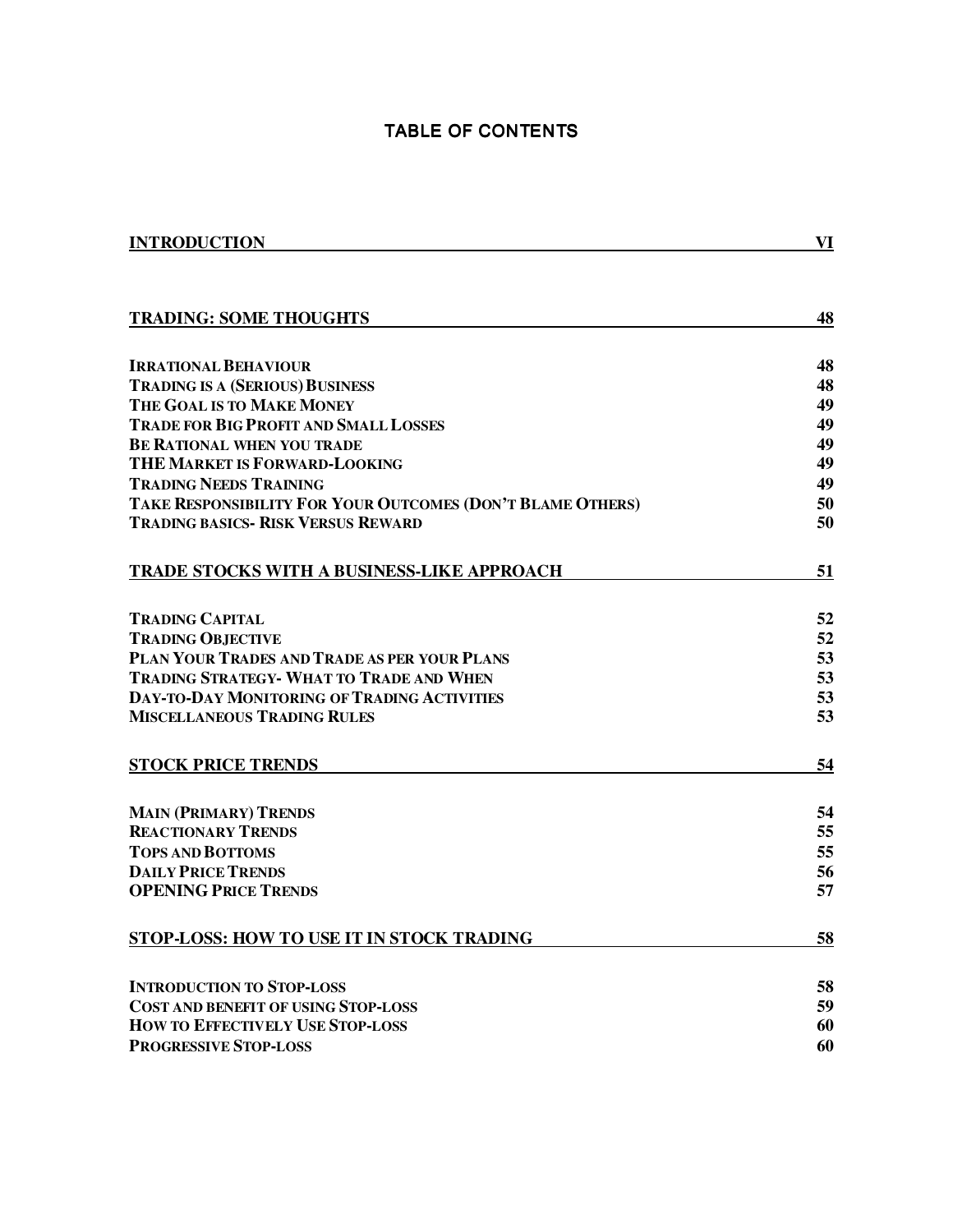| <b>INTRODUCTION TO SIGNALS</b>                                    | 61             |
|-------------------------------------------------------------------|----------------|
| <b>MARKET ECONOMY- HEART OF THE CAPITALIST SYSTEM</b>             | 61             |
| <b>STOCK PRICES- HEART OF THE STOCK MARKET</b>                    | 61             |
| <b>STOCK PRICES- DAILY AND WEEKLY</b>                             | 61             |
| <b>FOUNDATION OF PROFIT FROM PRICES SIGNALS</b>                   | 62             |
| <b>PROFIT FROM PRICES TRADING SIGNALS- AN INTRODUCTION</b>        | 64             |
| <b>HOW GOOD IS OUR SIGNAL?</b>                                    | 64             |
| HOW TO ACT ON A SIGNAL                                            | 67             |
| <b>HOW TO TRACK PRICES/GENERATE PFP SIGNALS</b>                   | 68             |
| PFP SIGNAL TERMINOLOGY                                            | 70             |
| <b>TREND REVERSAL SIGNALS</b>                                     | 5              |
| <b>TREND REVERSALS</b>                                            | 5              |
| <b>HOW TO FIND TREND REVERSALS</b>                                | 5              |
| <b>TYPES OF TREND REVERSALS</b>                                   | 6              |
| <b>SIGNAL R1: U-TURN</b>                                          | $\overline{7}$ |
| <b>SIGNAL R2: JUMP-START</b>                                      | 16             |
| <b>SIGNAL R3: FULL STOP</b>                                       | 16             |
| <b>SIGNAL R4: TURN AROUND</b>                                     | 16             |
| <b>SIGNAL R5: REVERSE</b>                                         | 16             |
| TREND REVERSAL SIGNALS BASED ON WEEKLY PRICES                     | 17             |
| <b>SIGNAL R6: WEEKLY-REVERSAL</b>                                 | 17             |
| <b>SIGNAL R7: 3-WEEK REVERSAL</b>                                 | 20             |
| <b>TREND CONTINUATION SIGNALS</b>                                 | 21             |
| <b>SIGNAL C1: GAP</b>                                             | 21             |
| <b>SIGNAL C2: RESTART</b>                                         | 24             |
| <b>MISCELLANEOUS TRADING SIGNALS</b>                              | 26             |
| <b>SIGNAL M1: MONDAY MORNING SIGNAL</b>                           | 26             |
| SIGNAL M2: SIGNIFICANT DAY SIGNAL                                 | 28             |
| (INTENTIONALLY OMITTED FROM THIS TRIAL VERSION TO KEEP IT SHORT.) | 29             |
| <b>SIGNAL M3: DERIVATIVES EXPIRATION SIGNAL</b>                   | 29             |
| <b>SIGNAL M4: VOLUME SPIKE</b>                                    | 29             |
| <b>HOW TO TRADE IN SIDE-WAYS?</b>                                 | 31             |
| <b>TYPES OF SIDE-WAYS MOVEMENTS</b>                               | 31             |
| <b>SIGNAL S1: TURN BACK</b>                                       | 33             |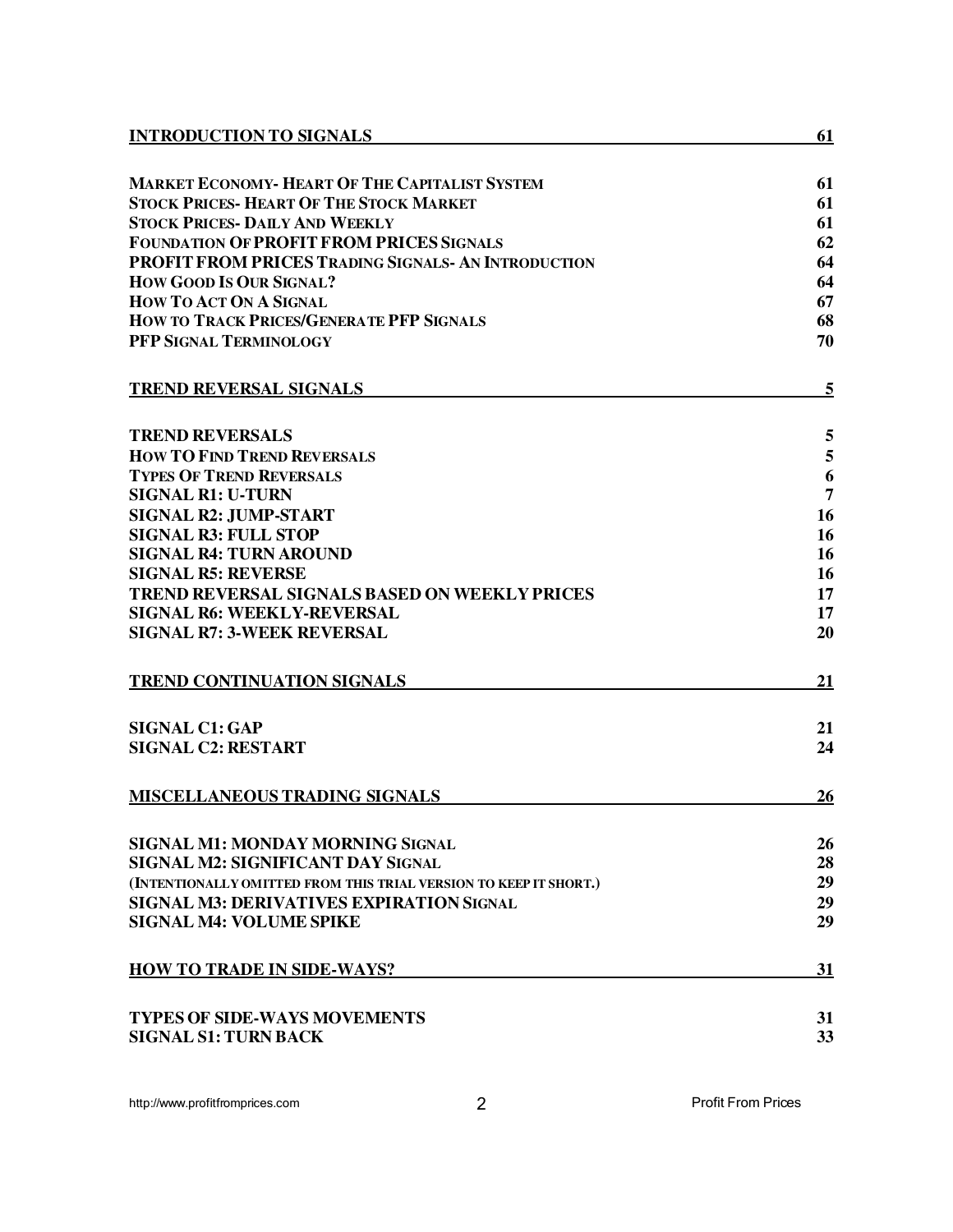| <b>SIGNAL S2: NEXT TOP/BOTTOM</b>                                         | 36 |
|---------------------------------------------------------------------------|----|
| <b>CHART-BASED SIGNALS</b>                                                | 37 |
| <b>CHART-BASED TREND REVERSAL SIGNALS</b>                                 | 37 |
| <b>CH-TR1: ISLAND REVERSALS:</b>                                          | 37 |
| <b>CH-TR2: TREND-LINES</b>                                                | 41 |
| <b>CHART-BASED TREND CONTINUATION SIGNALS</b>                             | 43 |
| <b>CH-TC1: FLAGS AND PENNANTS</b>                                         | 43 |
| <b>INVERTED FLAG (IF) AND INVERTED PENNANT (IP) IN A SUDDEN DOWNTREND</b> | 47 |
| <b>SUMMARY</b>                                                            | 73 |
| <b>TREND REVERSAL SIGNALS</b>                                             | 73 |
| <b>OSSARY</b>                                                             | 74 |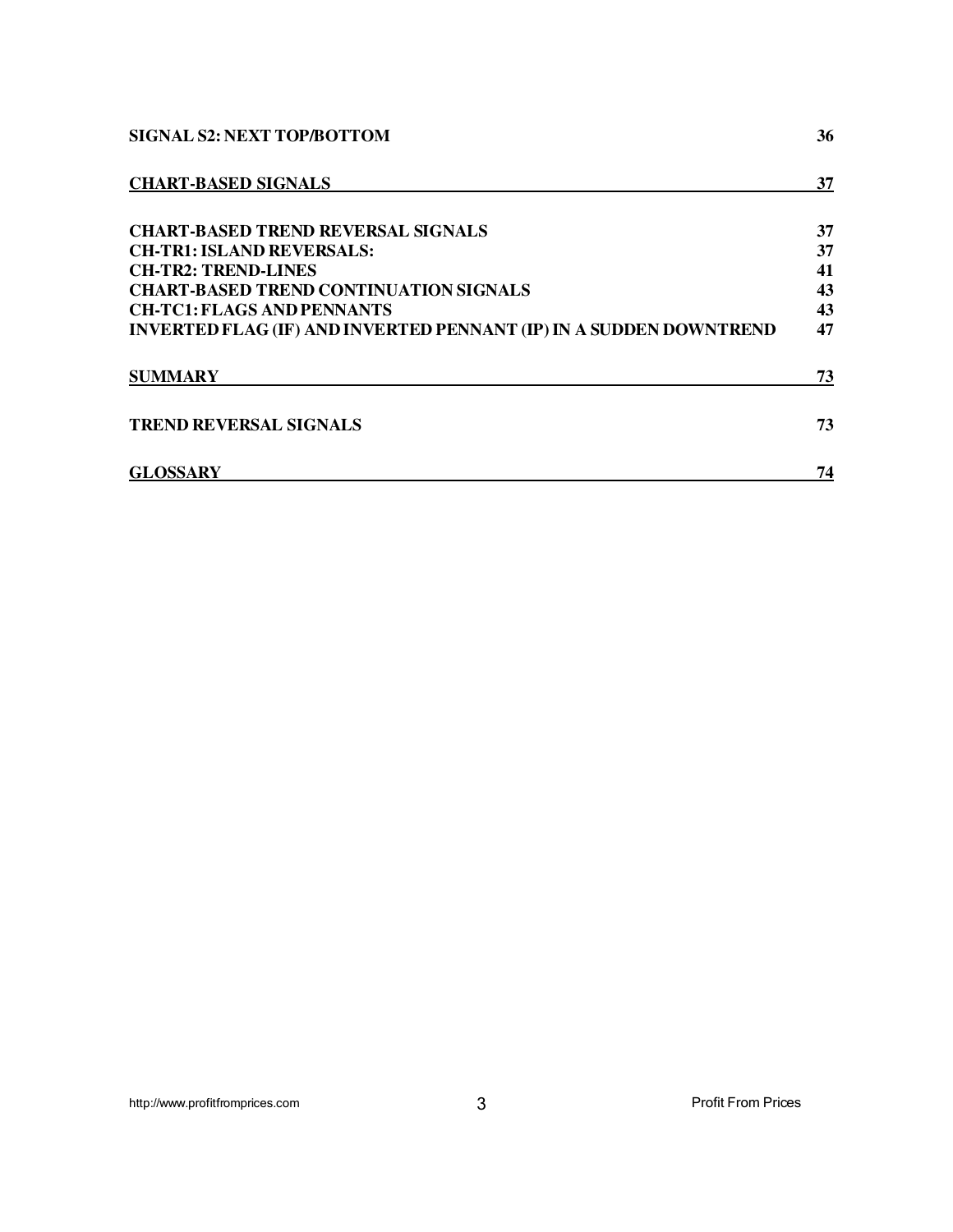## Few Notes about This Trial Version

This trial version has chapters organized in a different order than what the real book has. If you are a trader and are curious just in PROFIT FROM PRICES theory, this trial version is tailored to your needs. Start reading the book as it appears.

If you want to feel the whole book, please start reading this book from pages 48 to 70 (Chapters 1 to 5) first. Then, please read pages from pages 5 to 47 (Chapter 6 to 10).

Sorry for this inconvenience. I am just trying to help you get the most out of your time.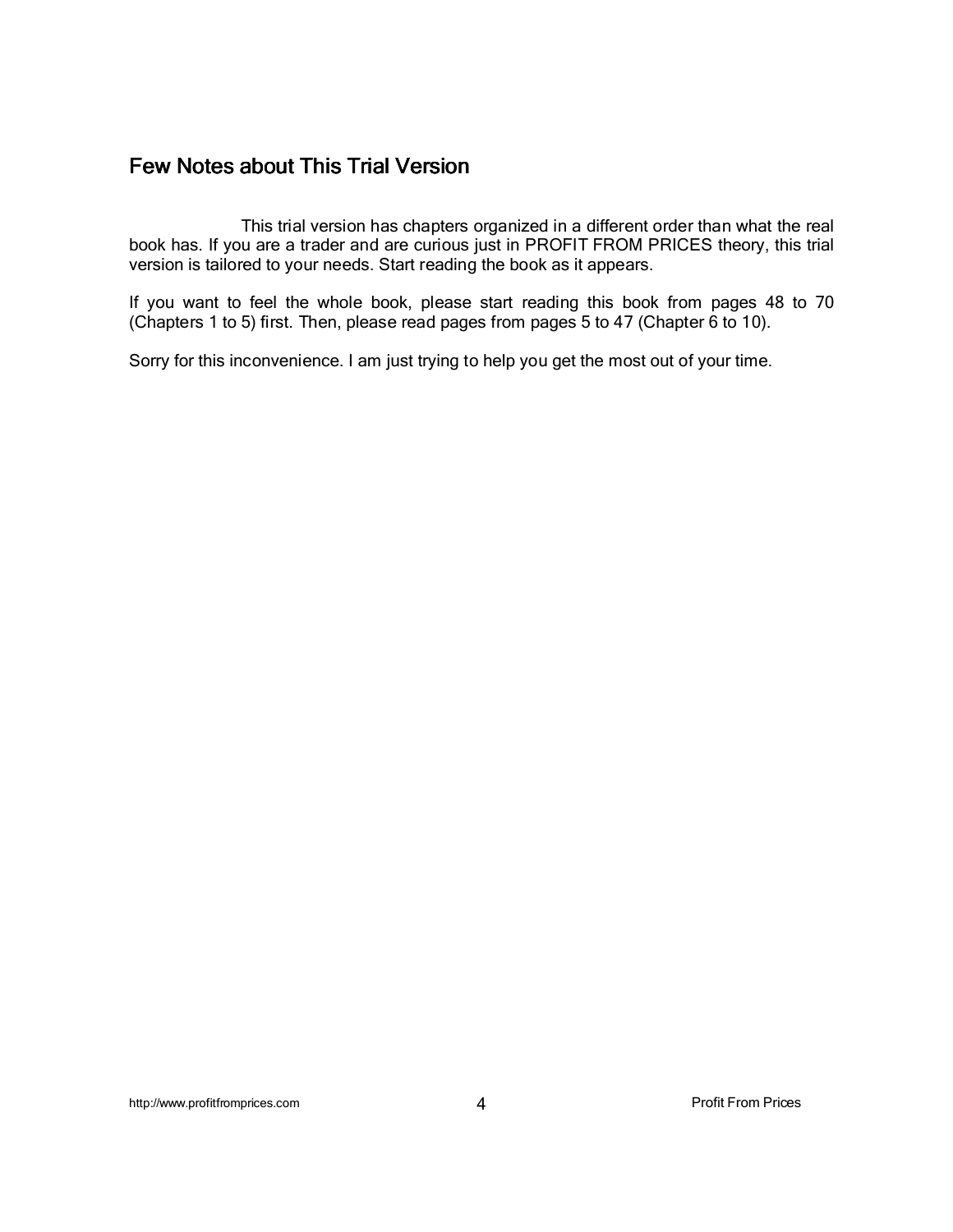Chapter 6

# TREND REVERSAL SIGNALS

Now we are beginning our study of various trading signals. In this chapter, I am going to explain some of my most favorite signals- Trend Reversal (TR) signals. In subsequent chapters, I will show you some Trend Continuation (TC) and Side-ways trading signals. In the end, we will look at some chart based powerful signals that can be easily identified on price charts.

# TREND REVERSALS

Profit From Prices Trend Reversal signals are very powerful trading signals and offer attractive trading opportunities. They usually offer large profit potential with a close stop-loss. This means when a PFP trend reversal signal turns out to be right, it is likely to generate substantial profit. However, when it fails, the trading position can be closed with a small loss. Also PFP signals catch most of the trend reversals and the changes in market moods. However before we explore PFP trend reversal signals, I want to highlight the importance of previous chapter in this book. As mentioned in the previous chapter *Chapter-5* Introduction to Signals, PFP signals come in different degree of strengths and they produce best results when used prudently. Hence I strongly recommend you to read Chapter 5 very carefully to understand how and when to apply and use a PFP signal. With those guidelines, you will be able to avoid certain positions that are more likely to result into losses.

When a reversal signal takes place after a long trend, it usually points to a major primary trend reversal. If the new trend indicated by the PFP reversal signal is also in the direction of the overall market trend, our signal is in Strong Form. However if it takes place after a trend of few days, say 4 to 20 days, or has some conditions fulfilled in a weak fashion, it should be usually taken as pointing to the beginning or an end of Reactions/Corrections. I will refer to it as Weak Form of the signal.

# HOW TO FIND TREND REVERSALS

(Intentionally omitted from this trial version to keep it short.)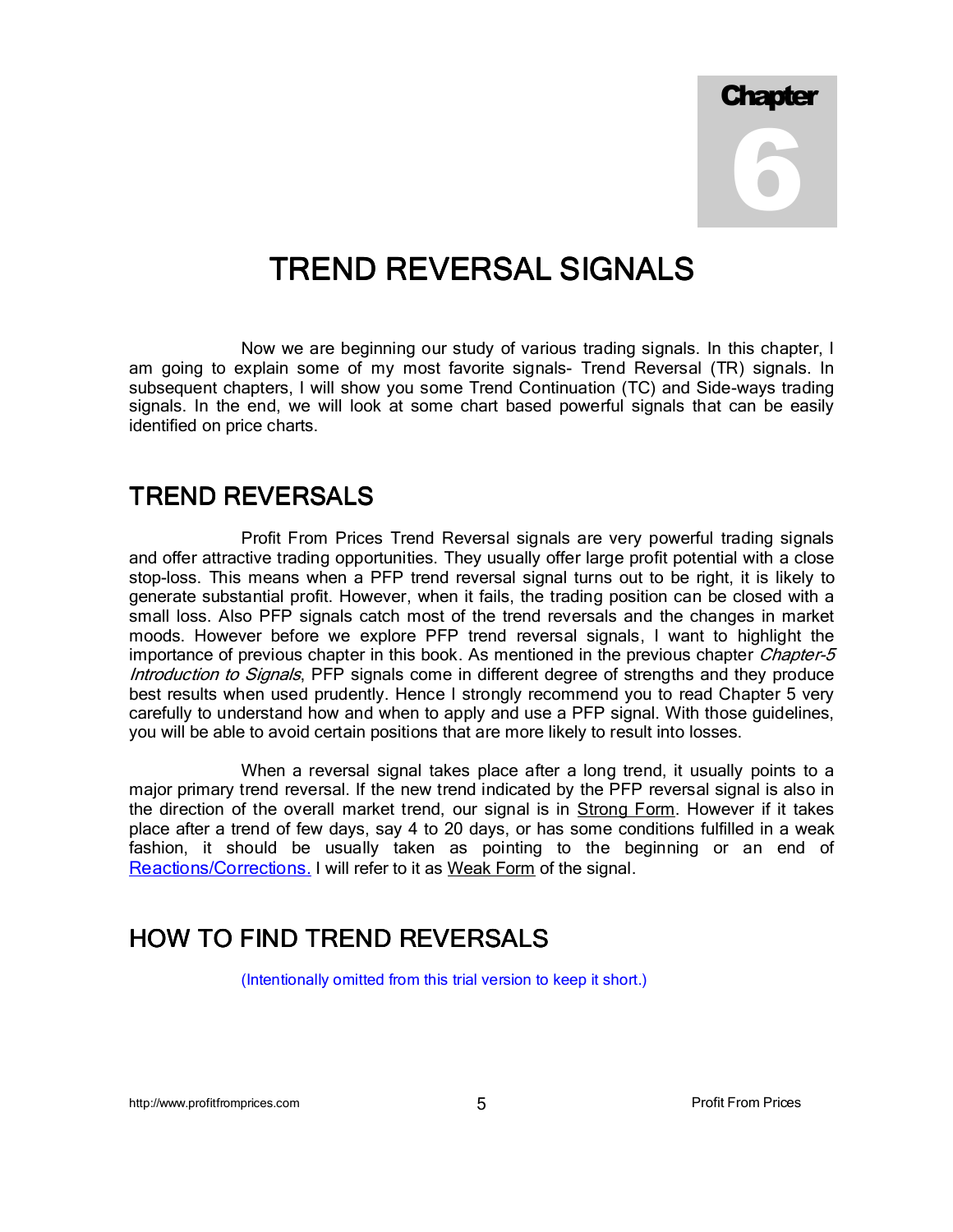# TYPES OF TREND REVERSALS

As per PFP theory, trend reversals take place either (i) during market hours when trading is taking place, due to sudden emergence of powerful buying or selling, or (ii) outside market hours (when trading is not taking place or the Market is closed) when some powerful news or event takes place. We can call these reversals intra-day and inter-day trend reversals respectively.

Intra-day reversals take place due to two reasons. First due to the release of some significant economical, political or general market related news or event(s) during market hours when trading is going on. This causes many traders to change their outlook on this stock. However some Intra-day reversals take place when influential traders, investors and/or institutions start buying/selling the stock to take advantage of its currently too high or too low stock price.

Intra-day trend reversals are the most powerful reversals and they catch most of the ordinary investors and traders by surprise. This total change in sentiment is reflected in prices but only a few market players are able to comprehend what is happening and are able to take advantage of such reversals on the very same day. To name a few signals that fall in this category and about whom we are going to learn are U-TURN, TURN AROUND, REVERSE and WEEKLY REVERSALS.

Inter-day reversals take place when markets are closed. They are mostly due to the same types of news/reasons/events that cause intra-day reversals but here the news/reasons/events are happening over night or when the market is closed. Unlike intra-day reversals, these reversals often take place due to some company specific news or announcement of earnings. In the USA and also in the most other countries, companies are prohibited from releasing material information during market hours. So most of such information is disseminated before or after the market hours. Then when the market opens and the stock starts trading on the next morning, there is usually a sudden jump or a fall in its price. However a higher or lower Open price is not a sufficient condition to term a day as a trend reversal day. One needs to watch the entire day's trading to see if the real buying and selling confirmed the change in sentiment indicated by the Open price. Some of the Inter-day signals, like JUMP START and FREE FALL, are also powerful indicators of trend reversals.

There is one important thing to keep in mind about any type of trend reversal signal. There must be noticeable increase in volume since the stock reached the high or low price from where it turned its direction. This makes Volume figures as important as the four daily prices for trend reversal signals.

Let us now look at our first PFP signal- U- TURN.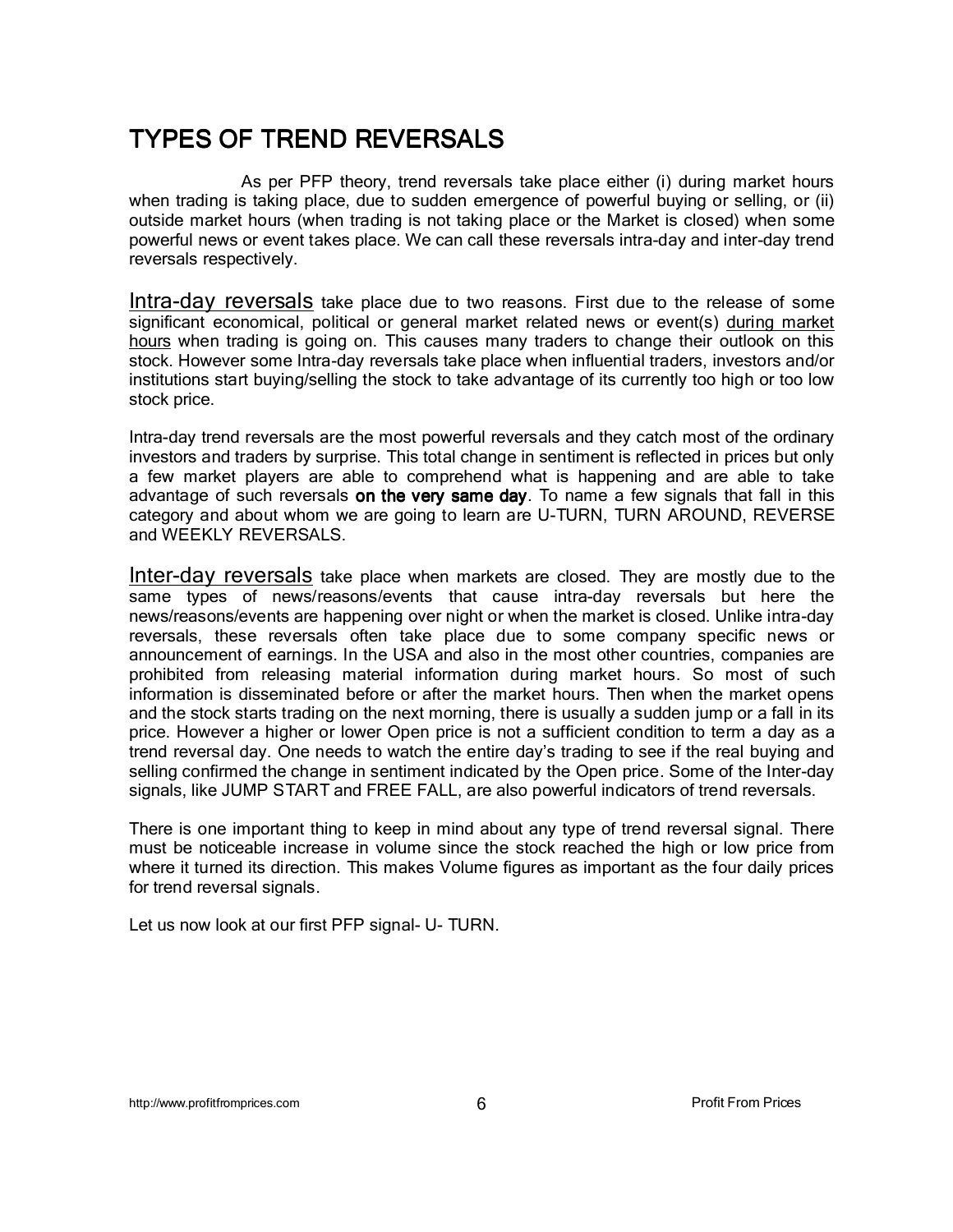# SIGNAL R1: U-TURN

# U-TURN (BUY)

U-TURN (BUY) is one of my most favorite signals. As mentioned earlier, the (BUY) version of U-TURN takes place when a stock is in a down-trend and is likely to enter into an up-trend. It signals possibilities about the start of an up-trend.

Assume a stock is going down for quite some time. The following are quotes for the latest two days:

Today 22, 27, 21, 26 Yesterday (Previous Day) 25, 26, 23, 24

Yesterday, the stock opened at 25\$, touched a high of 26\$ and a new recent low of 23\$, and at the end of the day it closed at 24\$. Now today, when market opens, this stock opened at 22\$ (a price lower than the Previous Day's Low price of 23\$) and started going down. Now when it is trading as low as 21\$, there are signs of fresh buying which pushes the price higher. Not a big thing so far because this kind of buying could be seen several times during any trading session. However, when the stock manages to trade higher than today's Open price or 22\$, we need to be vigilant for a likely trend reversal. Now if the stock keeps going up and closes for today at say 26\$, which is higher than both Previous Day's Open price of 25\$ and the Previous Day's Close price of 24\$, we have a trend reversal signal! The stock that has been going down for the last few days and also during the first few hours today, somehow closed with a happy ending and a strong Close price. This reflects a 180-degree change in the sentiment. Hence we will call this signal a U-TURN (Buy) signal.

What makes U TURN a powerful Trend Reversal signal? As we know, when a stock is in a downtrend, sellers out-number or out-power buyers. In such circumstances, it is normal for the stock to keep making lower *Low* prices as time passes. This reflects bearish, negative sentiment or outlook for this stock. Now when trading starts for today, this stock opens at a price lower than Previous Day's Low price. This is common for any stock that is going down and it just indicates the continuation of the negative sentiment. Now if at some point in time during the session, the stock stages a reversal and starts trading higher. This is likely due to an emergence of fresh demand at current low price of the stock. Now how can we determine that the stock is really staging a reversal? To answer this question, the following tests can help us differentiate a strong reversal from a temporary emergence of buying. First, there has to be a noticeable increase in volume since this turning point. Second, it has to keep going up and cross Previous Day's Open and also the Close price. If both these conditions are fulfilled, we can be sure that the buying in the stock has been real and powerful. To take advantage of the currently low stock price, some players seem to have started buying it decisively despite the strong negative sentiment held by most other players. This buying must be significant because it not only absorbed what most players had to sell/offer, but buyers kept asking for more stocks even at higher prices. Today's demand not only absorbed the selling pressure, but it even pushed the price higher than the prices of the Previous Day! Isn't this a convincing reversal in stock prices?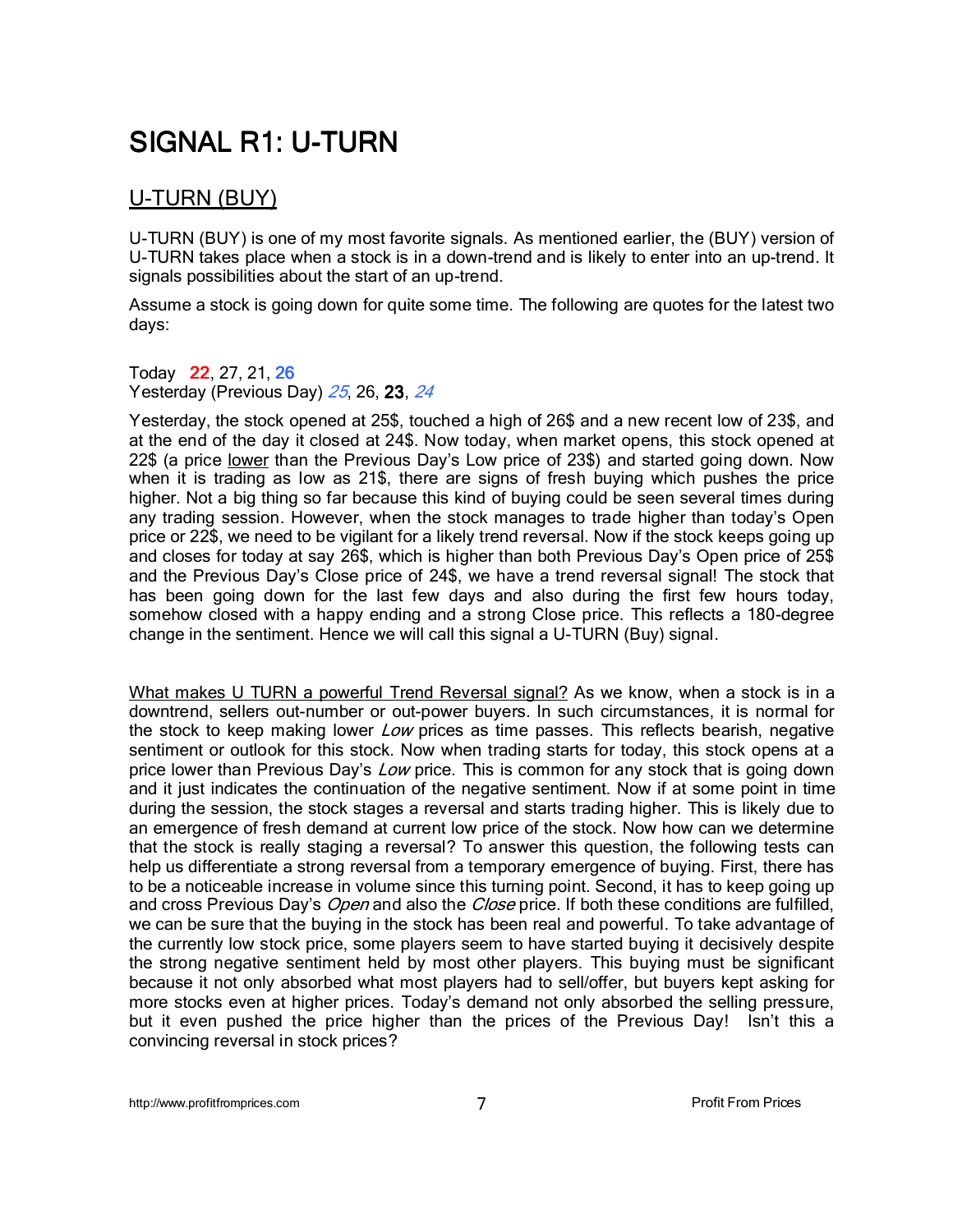This is a complete U-TURN in the stock price trend and now with a Stop-loss at Today's Low price, one can start taking long positions.

Key Points to remember: Current Trend- Down. Weak Open. Strong Bull Day. Increase in Volume.

#### Conditions:

- 1. The stock has to be in a continued downtrend.
- 2. Today's Low price (TDL) has to be the LOWEST price for the stock over the last few days. (If it is the lowest for the last few weeks, we are likely to have a strong *major* trend reversal signal- a strong form of U-TURN. However if Previous Day's Low price is the lowest for only the last three to ten days, we have a signal that is more likely to mark the beginning of a Correction or the end of a Reaction – a weak form of U-TURN).
- 3. WEAK OPEN: Today's Open price (TDO) has to be LOWER than Previous Day's Low price (PDL). TDO < PDL (The more the difference between TDO and PDL, the more powerful the signal is going to be)
- 4. Today's Close price (TDC) has to be HIGHER than Previous Day's Close price (PDC).  $TDC > PDC$
- 5. Today's Close price (TDC) has to be HIGHER than Previous Day's Open price (PDO). TDC > PDO > PDO
- 6. Today's Volume has to be decisively HIGHER than the normal volume over the last few days or Previous Day's volume. If you don't see a jump in the volume today, the signal loses some of its strength.

Stockfetcher.com syntax: "Show stocks where Close gained more than .15% percent over the last 1 day and open is more than .25% below the low 1 day ago and close is above the open 1 day ago and LOW reached a new 4 week low and volume gained more than 20% over volume 1 day ago"

Here is an example: See the prices below for PCS (Sprint PCS Co.) during May 2003.

When you look at the Chart, you will notice that the stock is in a downtrend (Condition 1). On the  $16<sup>th</sup>$ , the stock opened at 3.50, which was lower than Previous Day's Low of 3.55 (Condition 3). During today's trading stock touched a low of 3.50 that was sort of the lowest price for the last five to ten days (Condition 2). At the end of the day, however the stock closed at 3.80, which was higher than Previous Day's Open (3.67) and higher than Previous Day's Close price (3.55) (Conditions 4 and 5). As you see, the volume on May  $16<sup>th</sup>$  was also higher than the previous few days' volumes (Condition 6). Thus all the conditions were fulfilled here for a perfect U-TURN (BUY) signal.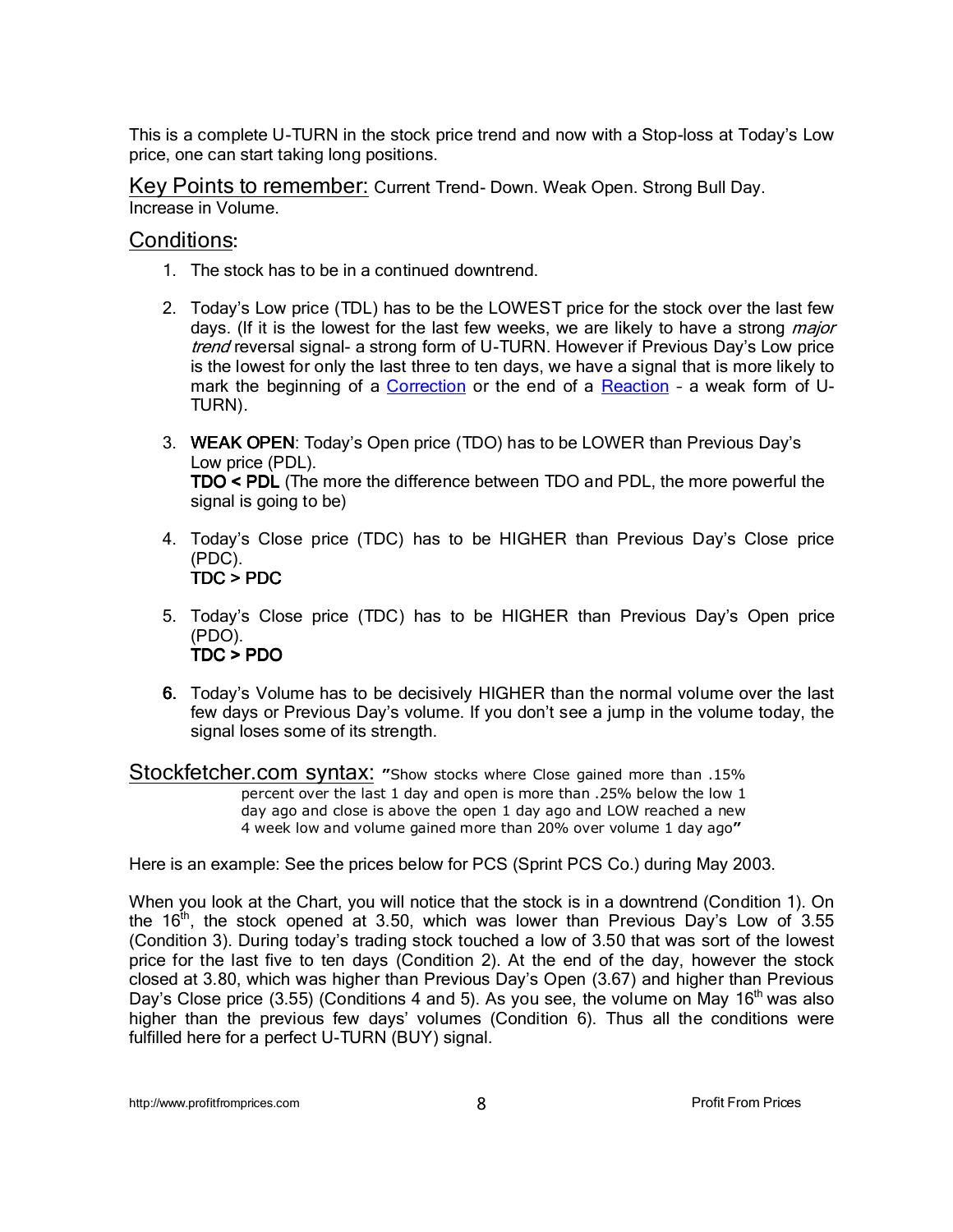| Daily Prices with Volume for PCS |              |              |              |              |                      | SPRINT PCS GROUP<br>as of 24-Sep-2003                                                    |
|----------------------------------|--------------|--------------|--------------|--------------|----------------------|------------------------------------------------------------------------------------------|
| 16-May-03<br>15-May-03           | 3.5<br>3.67  | 3.81<br>3.71 | 3.5<br>3.55  | 3.8<br>3.55  | 23705400<br>12393200 | $\blacksquare$ PCS - Daily                                                               |
| 14-May-03                        | 3.78         | 3.82         | 3.64         | 3.67         | 10333600             | 6                                                                                        |
| 13-May-03                        | 3.8          | 3.84         | 3.75         | 3.78         | 5211000<br>9816100   | 5                                                                                        |
| 12-May-03<br>$9-May-03$          | 3.75<br>3.82 | 3.86<br>3.84 | 3.75<br>3.78 | 3.85<br>3.84 | 6566900              | kho                                                                                      |
| 8-May-03                         | 3.79         | 3.84         | 3.75         | 3.82         | 3851600              |                                                                                          |
|                                  |              |              |              |              |                      |                                                                                          |
|                                  |              |              |              |              |                      | May03<br>80<br>■Volume                                                                   |
|                                  |              |              |              |              |                      | $\frac{8}{5}$ 60<br>$\frac{60}{140}$<br>40<br>$\overline{\phantom{0}}$<br>$\overline{ }$ |
|                                  |              |              |              |              |                      | 분 20<br>t illfioliddaeth<br>بسمينا باللما                                                |

#### ACTION:

There are two primary variations of this signal as regards to Condition 2. The signal can take place at the end of a major trend as described above for PCS or it can take place at the end of a Correction or a Reaction.

In the first scenario, U-TURN (BUY) – in a Bear Market - is usually a very powerful signal and has the strength to change the current major trend from down to up-trend. Here you can expect the stock price or index to go up to the tune of 20%! So as soon as you have a U-TURN (BUY) in a major trend, you should be convinced of a trend reversal; and close short positions and you can also initiate fresh long positions to take advantage of this new emerging up-trend. So here in the case of PCS, Today's Low price was the recent lowest price so the U-TURN (BUY) today was likely to end the current down trend and initiate an up trend in PCS stock prices.

In the second variation, U-TURN takes place somewhere in the middle but not after a sustained trend. So Today's Low price may be the lowest price for only the last three to ten days, but not for the last few weeks! So the signal here may just mean the beginning or end of a Reaction/Correction. So what do you do here? You should not expect as much gain as you would in the first variation, but you can make new trades to take advantage of the price movement over the next three to ten days. If you understand major trends and Reactions/Corrections in prices, you will be able to distinguish these two variations and trade accordingly.

#### STOP-LOSS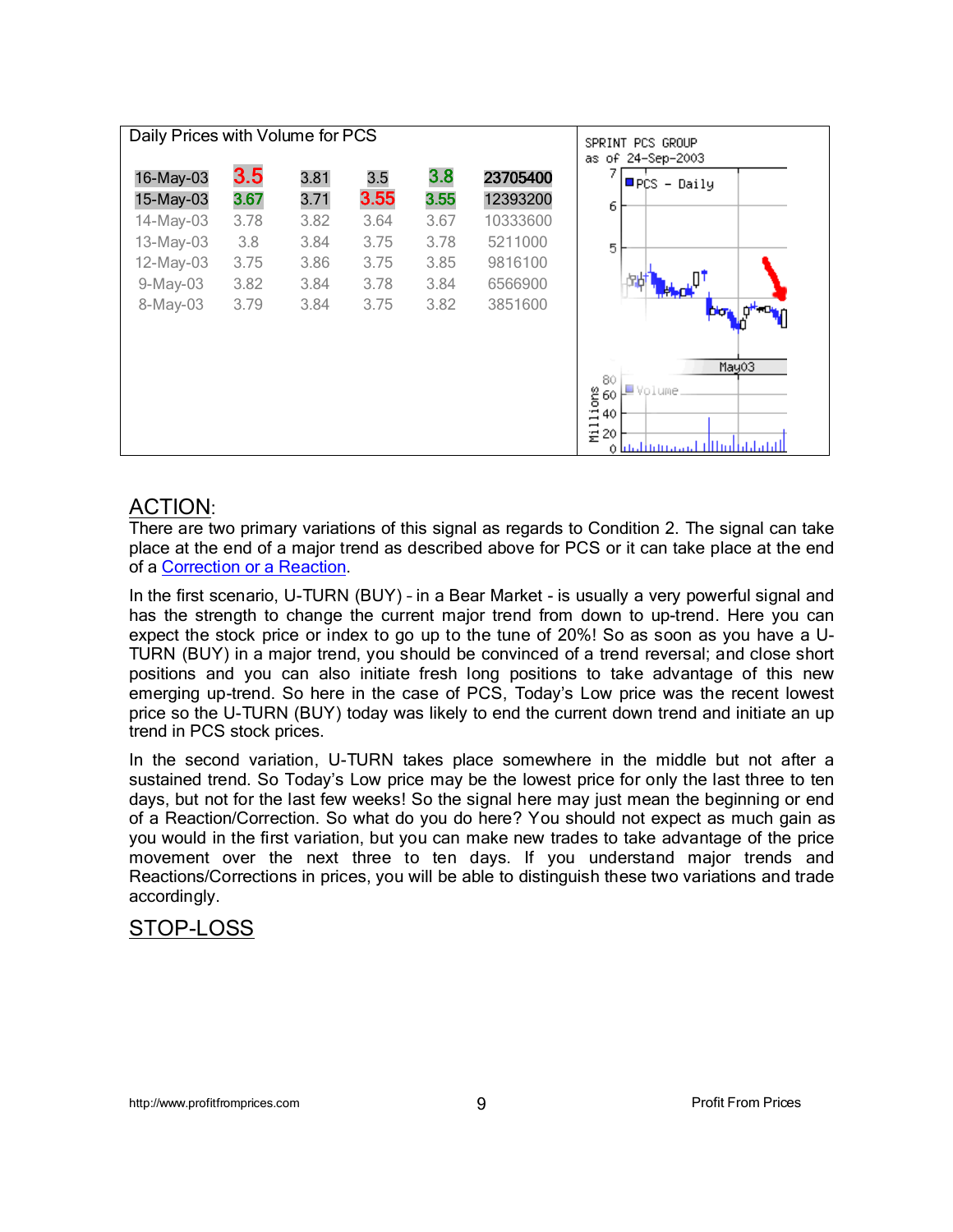As with any trading system, you must be alert to getting out of a position if the stock moves contrary to your expectations. The U-TURN signal works best most of the time but not always. If I were pressed for a figure, I would say it is correct around 75% of the time. So you should be watchful to protect yourself by selling your long position if the prices start going down. When to quit the position and book losses? It really depends on your risk-tolerance but I would advise you to keep a Stop-loss at Today's Low prices (minus 1%). Here in the case of PCS, we would keep a Stop-loss at 3.47.

See on the full Chart of PCS below what happened after the signal took place:



The beauty of this signal is that it tells you to take a position on the very day the stock is changing its course. You don't need a computer or any software to identify this or most other PFP signals. You can identify them just by looking at the daily prices of the stock on some websites. You can go Online and watch (and also download from the link at the bottom of the page) current as well as historical prices or charts on many website. One such website it Yahoo! Finance (http://finance.yahoo.com/q/hp?s=AMZN)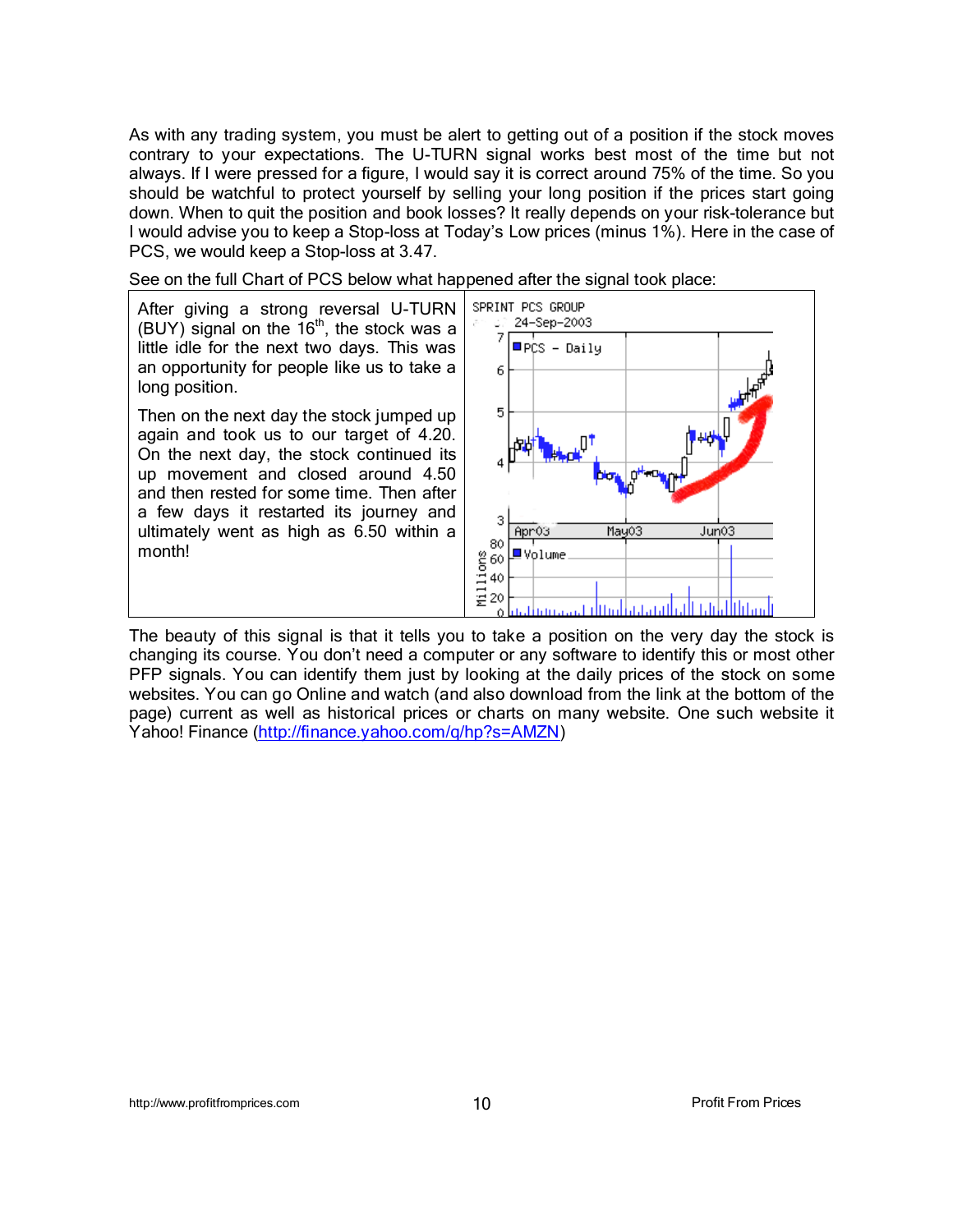EXAMPLE  $2<sup>+</sup>$  Look at the chart of CNTY below for one more example of U-TURN (BUY) signal. Take note of the increase in volume on the day of the U-TURN (BUY) signal. An explosive up-trend in the prices was seen immediately after the signal, which gave an 80% return over just a few weeks! Who would not like to ride this kind of trend from the very first day it begins? (You have not learnt about GAP signal yet but come back to this page after you have studied it.)



#### U-TURN (SELL)

Now it is time to look at how this powerful signal works in a reversed situation. Like the U-TURN (BUY) signal in a Bear market, U-TURN (SELL) signal is equally powerful to indicate a change in trend when a stock is going strong and is making new higher prices (in a Bull market). All of a sudden in a Bull trend the stock puts up a disappointing down day and surprises most people. Many people think this as just a Reaction and expect the stock to resume its continued ascending movement soon; but it does not happen most of the time when the reversal conditions of the U-TURN (SELL) signal are met.

Here are the conditions for the U-TURN (SELL) signal with Bearish implications in a Bull market. Please note that the signal discussed here takes place when the stock is in a uptrend (Bull market) but the signal actually indicates that the stock is about to enter into a Bear market or a down trend.

Key Points to remember: Current Trend- Up. Strong Open. Strong Bear Day. Increase in Volume.

#### Conditions:

1. The stock has to be in a continued Up-trend.

http://www.profitfromprices.com **11** 11 Profit From Prices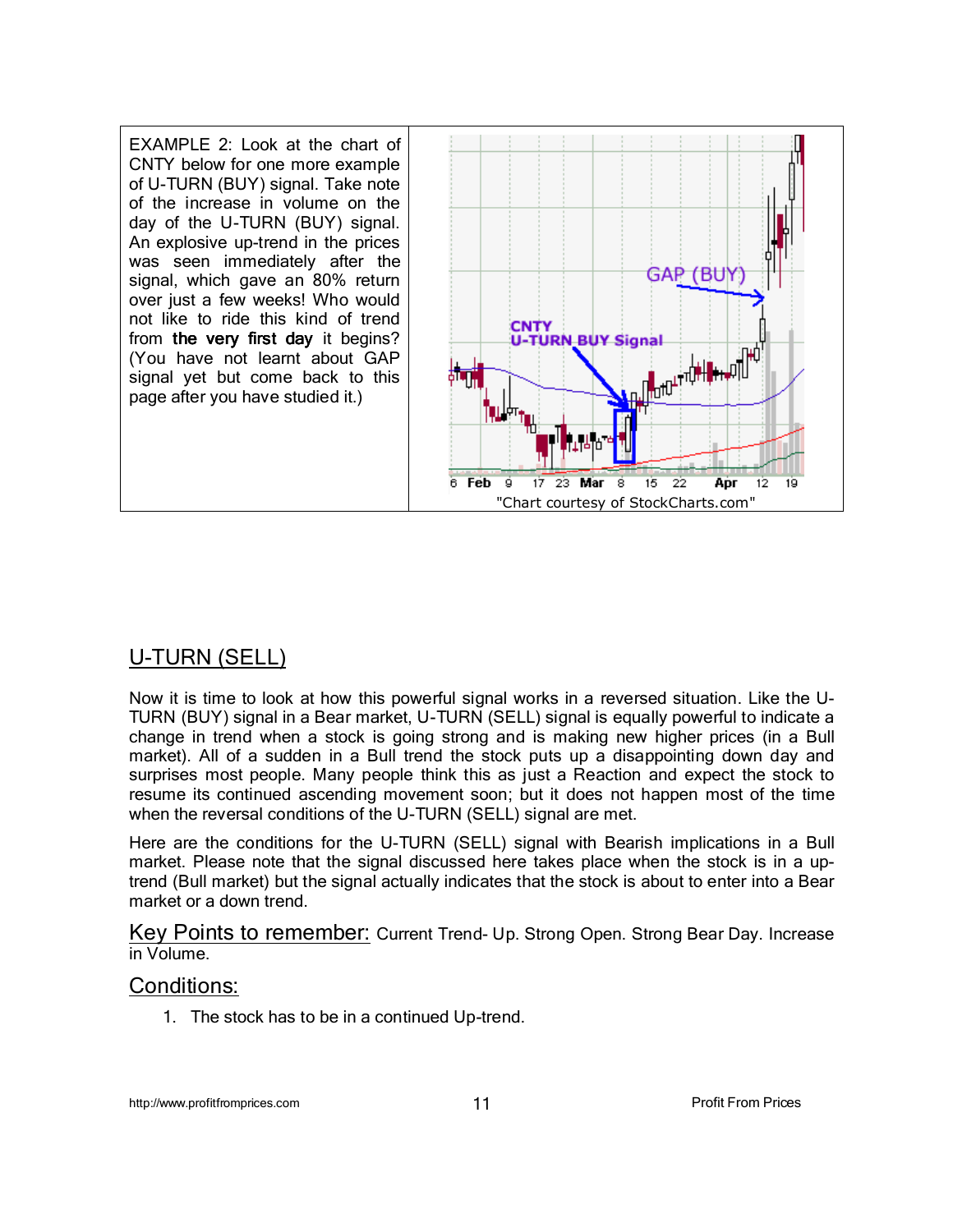- 2. Today's HIGH price (TDH) has to be highest price (TOP) for the stock in the last few days. (If it is the highest for the last three or more weeks, we have a strong form of a U-TURN (SELL) signal. If it is the highest for the last three to ten trading days only, we have a weak form of U-TURN (SELL) signal. The strong form indicates a likely trend reversal for the current major trend; and a weak form is related to just the start of a Reaction or the end of a Correction.).
- 3. Today's Open price (TDO) has to be HIGHER than Previous Day's High price (PDH). TDO > PDH (The more the difference between TDO and PDH, the more powerful the signal is going to be)
- 4. Today's Close price (TDC) has to be LOWER than Previous Day's Close price (PDC). TDC < PDC < PDC
- 5. Today's Close price (TDC) has to be LOWER than Previous Day's Open price (PDO). TDC < PDO < PDO
- 6. Today's Volume has to be decisively HIGHER than the normal volume of the last few days or Previous Day's volume. If the above conditions are fulfilled, you will mostly see a decisive jump in stock volume today. If you don't see a jump in the volume today, the signal loses some of its strength.

**Stockfetcher.com syntax:** "Show stocks where Close dropped more than .15% percent over the last 1 day and open is more than .15% above the high 1 day ago and close is below the open 1 day ago and high reached a new 3 week high and close is above 2 and volume is more than 20% above volume 1 day ago and volume is above 500000"

#### ACTION:

There are two primary variations of this signal with regard to Condition 2. The signal can take place at the end of a major up-trend or it can take place at the end of a Correction.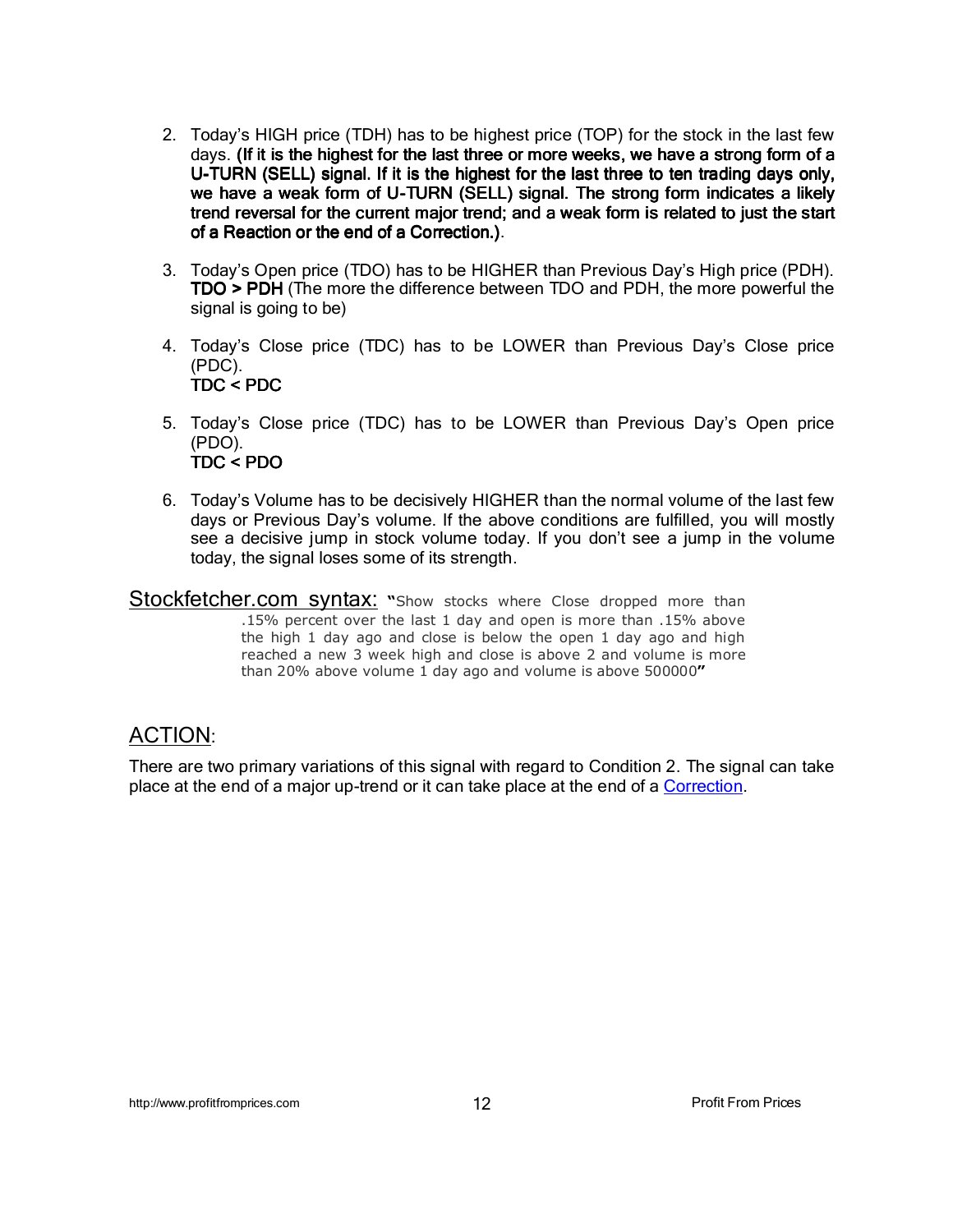In the first scenario, U-TURN (SELL) is a very powerful signal and has the strength to change the current major trend from up-trend to downtrend. Here you can expect the stock price or index to go down to the tune of 20%! So as soon as you have a U-TURN (SELL) in a major up trend, you should be convinced of a trend reversal; and you should close Long positions and you can also initiate fresh Short positions to take advantage of this new emerging downtrend.

In the second variation, U-TURN (SELL) takes place somewhere in the middle of but not after a sustained trend. So Today's High price may be the highest price for the last three to ten days, but not for the last few weeks! So the signal here may just mean the beginning or end of a Reaction/Correction. So what do you do here? You should not expect as much drop in prices as you would in the first variation, but you can make new trades to take advantage of the price movement over the next three to ten days. If you understand major trends and Reactions/Corrections in prices, you will be able to distinguish these two variations and trade accordingly.

## STOP-LOSS

When to book losses in U-TURN (SELL) signals? It really depends on your risk-tolerance but I would advise you to keep a Stop-loss at Today's High prices (plus 1%).

Let us now take an example of a valid U-TURN (SELL) signal:

| Daily Prices with volume for TIVO         |  |  |                                                    |  |  |  |  |
|-------------------------------------------|--|--|----------------------------------------------------|--|--|--|--|
|                                           |  |  | 7-Jul-03  14.05  14.51  12.75 <i>12.88</i> 3768100 |  |  |  |  |
|                                           |  |  | 3-Jul-03  13.05  13.75  12.78  13.5  1194300       |  |  |  |  |
| 2-Jul-03 12.34 13.39 12.23 13.22 2675400  |  |  |                                                    |  |  |  |  |
|                                           |  |  | 1-Jul-03 12.35 12.35 11.75 12.22 1048200           |  |  |  |  |
| 30-Jun-03 12.75 12.75 11.75 12.09 2388100 |  |  |                                                    |  |  |  |  |

As you see on the Chart to the right, the stock was making new high prices day after day (Condition 1). However on July 7<sup>th</sup>, TiVo opened at 14.05, which was higher than the 13.75 of Previous Day's High (Condition 3). Also Today's High of 14.51 was the highest price over the last few weeks (Condition 2). After touching a high of 14.51, it started going down during the day and closed at a price that was lower than Previous Day's Open as well as lower than the closing price (Conditions 4 and 5). Volume was also very high on that day (Condition 6).



Thus we had a perfect U-TURN (SELL) signal on TiVo. If you were following this signal, you could have easily sensed the profit taking that happened in TiVo on that day and also would have sensed the intensity of supply/selling in the stock. It was obvious that despite the recent up-trend, sellers did not mind selling positions or shorting the stock even at lower prices during the day!

http://www.profitfromprices.com 13 13 Profit From Prices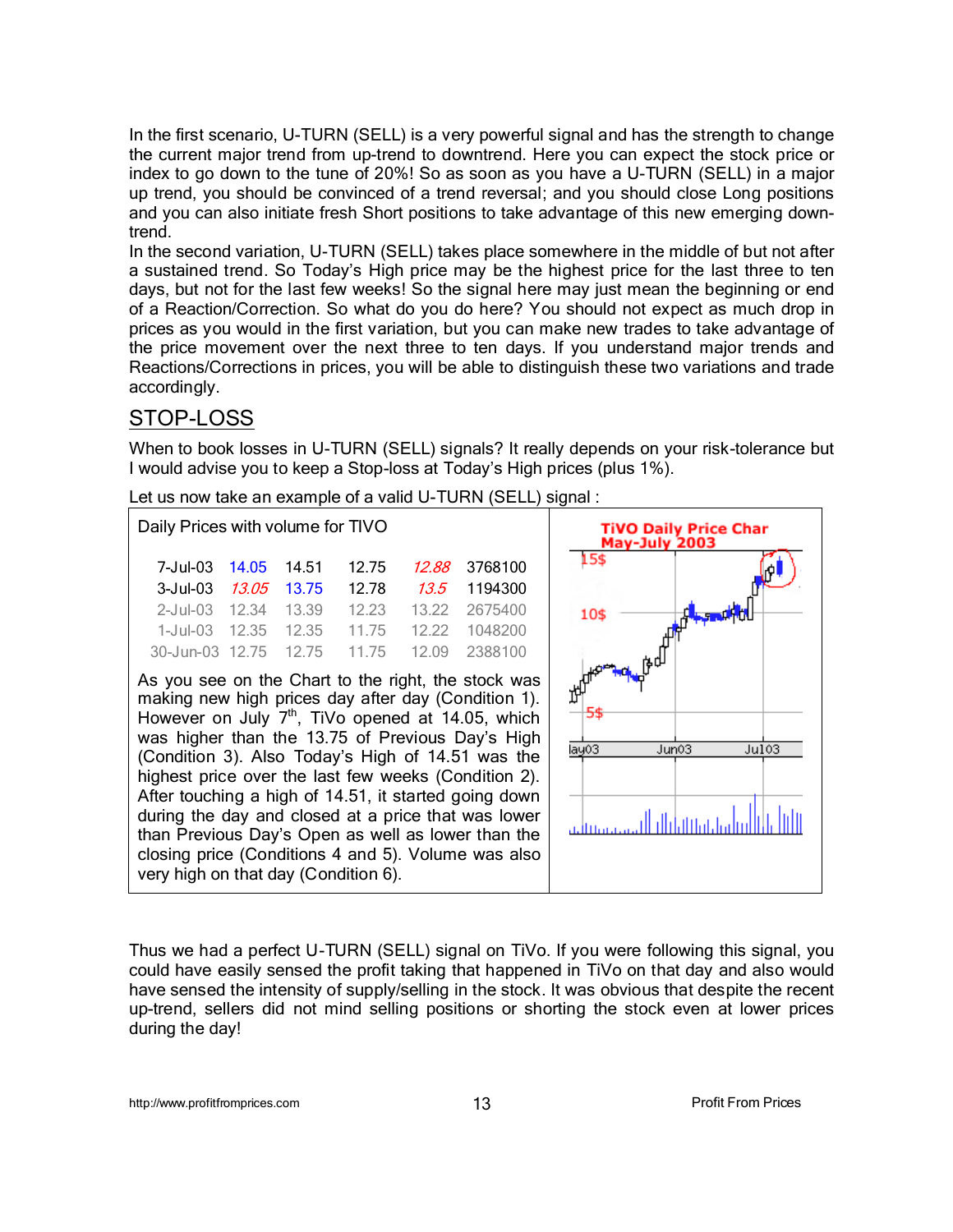

I would also like to mention one more U-TURN (SELL) signal on the Chart above. If you look at the beginning of June, there was a U-TURN (SELL) signal at a previous TOP price (slightly above 10\$). This U-TURN signal did end the up-trend but the stock did not enter into a clear downtrend here. It just got into a Side-ways-trend. Thus you can see how U-TURN temporarily stops a major trend and starts a Reaction. Now if you look a little further on to the right (toward the end of the Side-ways movement), you will see a big white candle. This was probably another U-TURN (BUY) signal with Bullish implications (from bear to bull trend). However the day's low price wasn't the lowest price for the last few weeks! So it was a weak U-TURN (BUY) signal (Variation 2 discussed above) and was just pointing to the end of a Reaction and a resumption of the stock price movement in the direction of the major trend- an up trend.

We have not yet discussed RESTART and TURN-AROUND signals but I would like to show them on this chart. There was a RESTART signal at the end of the first Reaction in the Chart above- around the 6\$ level. See how it marked the end of the Reaction and restarted the price movement in the direction of the major trend! Also there is the failure of a TURN-AROUND signal on June  $30<sup>th</sup>$  (three days prior to the major U-TURN (SELL) signal we have discussed in the beginning of the section).

Let us now look at one more example of U-TURN (SELL) Signal. Look below at the chart of Nike, inc. (NKE) for the U-TURN (SELL) signal. As soon as we had our signal, NKE showed the end of its up-trend and entered into a nice downtrend. There wasn't any bad news about the company which prompted the down-trend but it was probably the action of some influential investors who might have seen this high price of 77\$ as an opportunity to book profit or maybe they were smart hedge funds or short sellers who had started selling NKE!!! It does not matter to us who was behind this sell-off but our U-TURN (SELL) signal did tell us about this beginning of the fall in prices on the day when the stock hit its High price!

http://www.profitfromprices.com **14** 14 Profit From Prices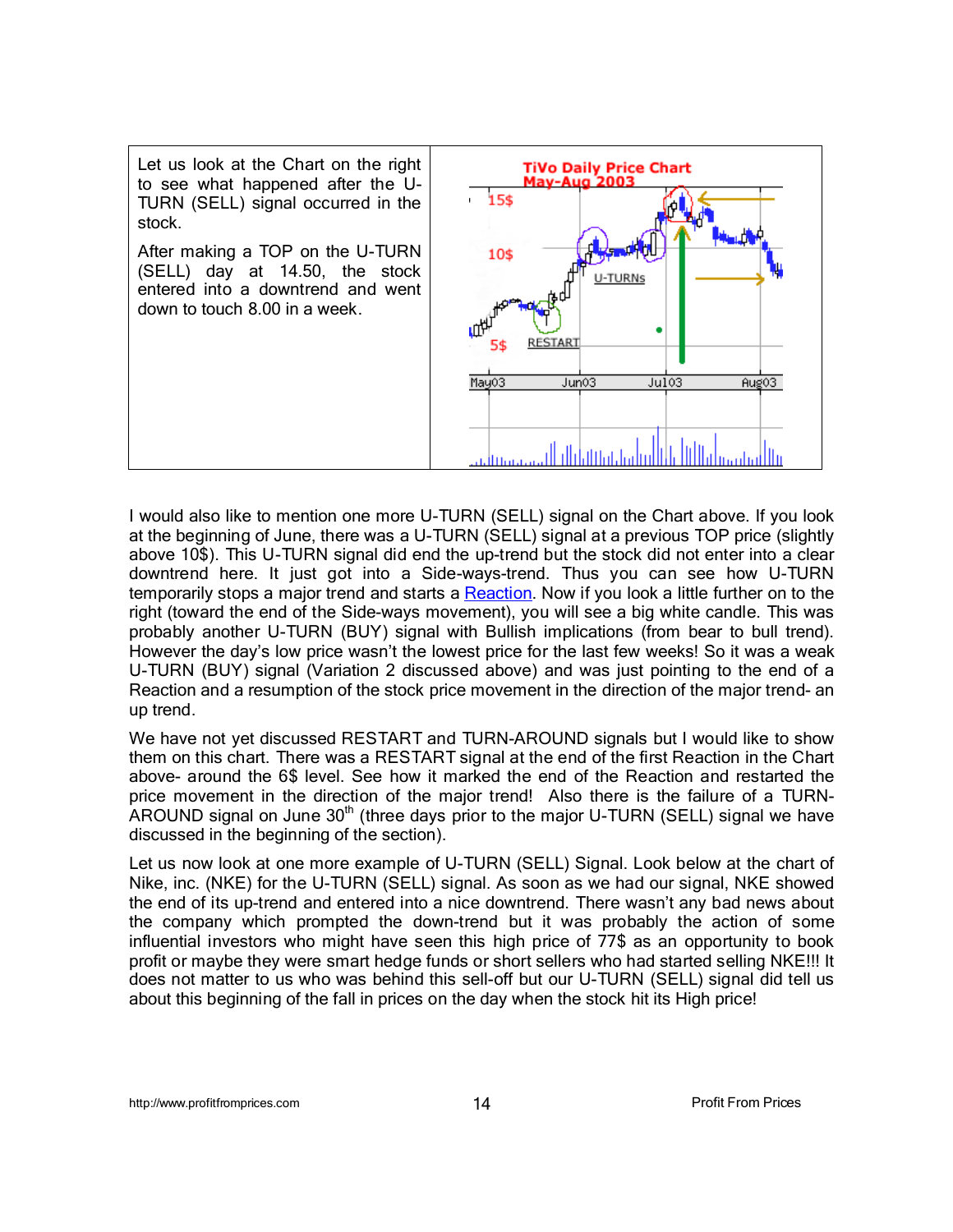We have not yet learned about TURN AROUND (SELL) signal but you will find an instance of that signal a few days prior to U-TURN (SELL) signal on the chart. As you can notice, the TURN AROUND (SELL) signal was also effective and its stop-loss was never triggered. Thus, after TURN AROUND (SELL) signal, we had U-TURN (SELL) too after a few days at the same Top prices, and therefore was money for us in short selling NKE during April 2004!



Here is one more example of a U-TURN (SELL) signal.

As shown on the Chart on the right, NVLS stock was in a strong up trend. When it was around the High of 35\$, the company came out with stellar earnings. The stock was traded higher in after-markets. It also opened strong on the next day but closed significantly lower with a significant increase in volume. This was our U-TURN (SELL) signal. See on the chart, how the stock changed its course and touched a Low price of 28\$ within 2/3 weeks!



http://www.profitfromprices.com 15 15 Profit From Prices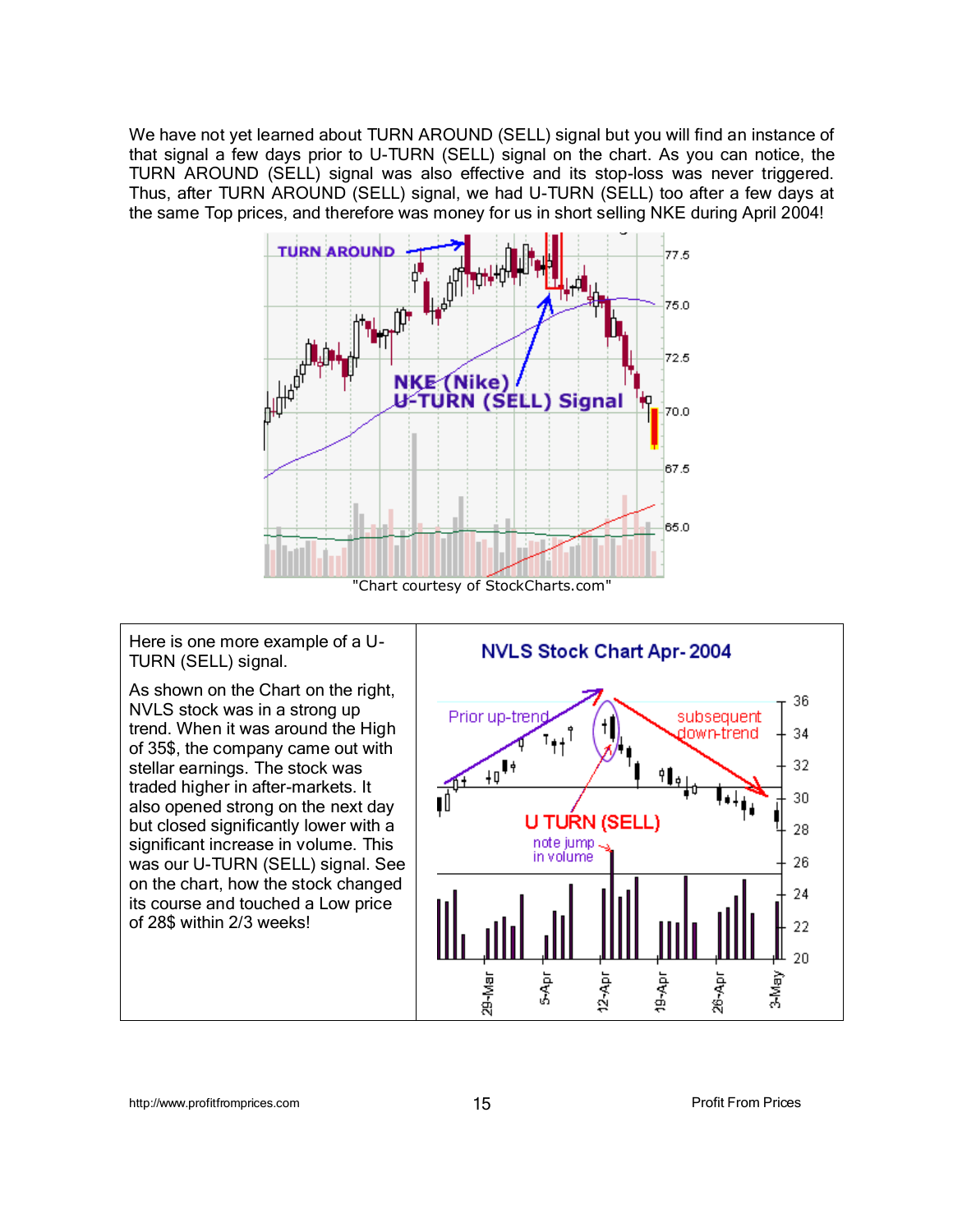# SIGNAL R2: JUMP-START

# JUMP-START (BUY)

(Intentionally omitted from this trial version to keep it short.)

# JUMP-START (SELL) also known as FREE FALL

(Intentionally omitted from this trial version to keep it short.)

# SIGNAL R3: FULL STOP

# FULL STOP (BUY):

(Intentionally omitted from this trial version to keep it short.)

# FULL STOP (SELL):

(Intentionally omitted from this trial version to keep it short.)

# SIGNAL R4: TURN AROUND

# TURN-AROUND (BUY):

(Intentionally omitted from this trial version to keep it short.)

# TURN AROUND (SELL):

(Intentionally omitted from this trial version to keep it short.)

# **SIGNAL R5: REVERSE**

# REVERSE (BUY):

(Intentionally omitted from this trial version to keep it short.)

http://www.profitfromprices.com 16 16 Profit From Prices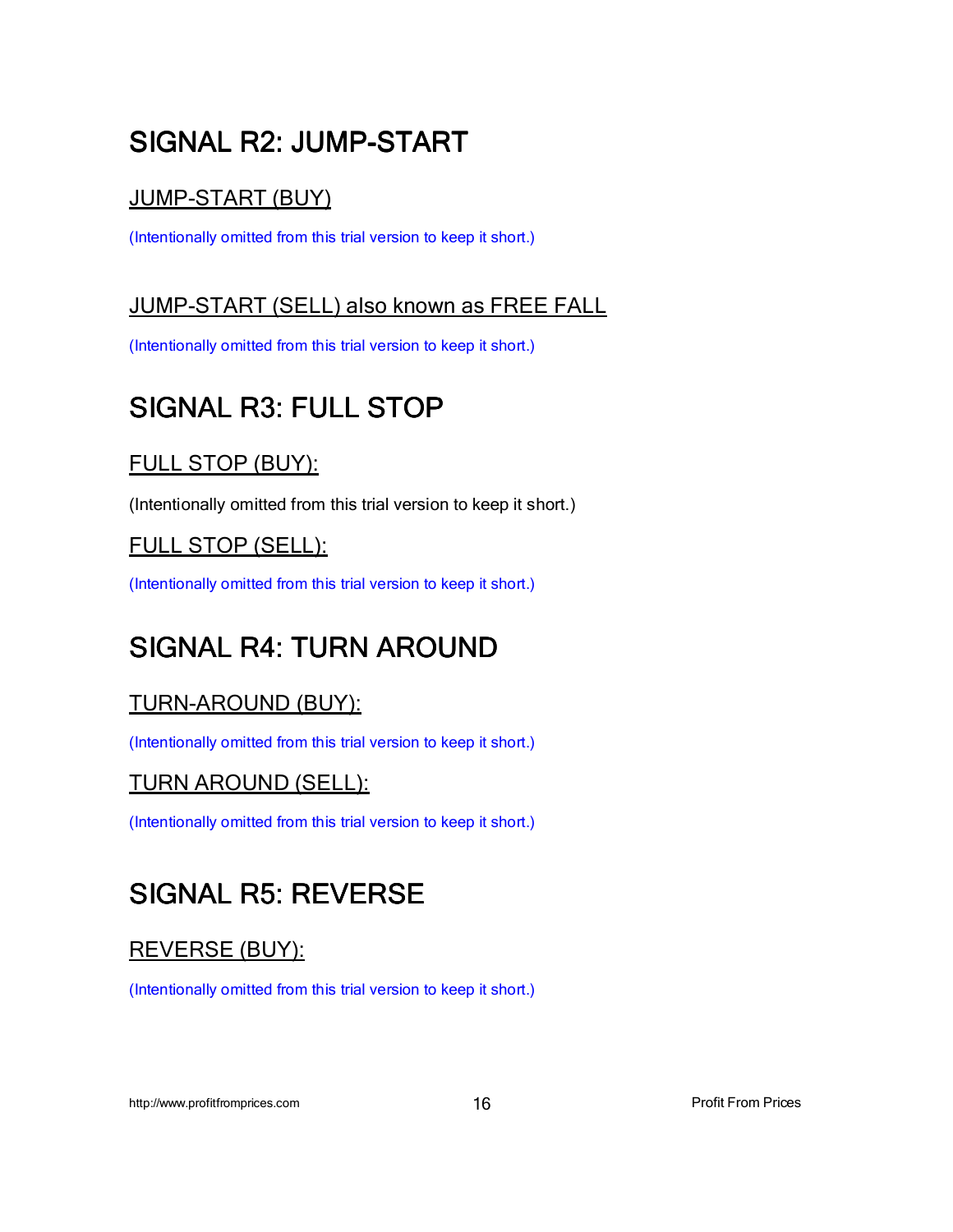# TREND REVERSAL SIGNALS BASED ON WEEKLY PRICES

Most of the PFP signals use daily prices or daily price charts. However there are a few useful signals that use weekly prices. We will discuss these weekly signals now. These are also very powerful trend reversal signals, and are useful in predicting price movement over the next three or more weeks. (If you are not familiar with the distinction between daily and weekly prices, please read the previous chapter.)

There is one very important thing to remember about weekly signals. Unlike daily signals, (Intentionally omitted from this trial version to keep it short.)

# SIGNAL R6: WEEKLY-REVERSAL

#### WEEKLY-REVERSAL (BUY):

DESCRIPTION: WEEKLY REVERSAL (BUY) signal is very much like the REVERSE (BUY) signal we just discussed. The only distinction is REVERSE uses daily prices while WEEKLY REVERSAL signal uses weekly prices. Both of these signals are also very easy to identify on price charts.

#### Conditions:

- 1. The stock has to be in a continued downtrend. This means that at least for the previous three or more weeks, the Weekly Low price has to be getting lower.
- 2. Previous week has to be a Bear Week. This means Previous Week's Close price has to be LOWER than Previous Week's Open price. PWC < PWO
- 3. This week (current week) has to be up till now a BULL WEEK. This means, the current price or This Week's Close (TWC) price has to be HIGHER than This Week's Open price.  $TWC > TWO$
- 4. This Week's Low price (TWL) has to be significantly LOWER than Previous Week's Low price (PWL). TWL < PWL. (The more the difference between PWL and TWL, the more powerful the signal will be).
- 5. This Week's Low price (TWL) has to be the lowest price for the stock for the last few weeks.
- 6. Subsequent to fulfilling Condition 4 and 5, if the current price (also known as This Week's Close price (TWC) as the week progresses) is HIGHER than Previous Week's Close price, one can anticipate a WEEKLY REVERSAL (BUY) signal. If this week is over and we have a final TWC price, we must have TWC higher than

http://www.profitfromprices.com **17** 17 Profit From Prices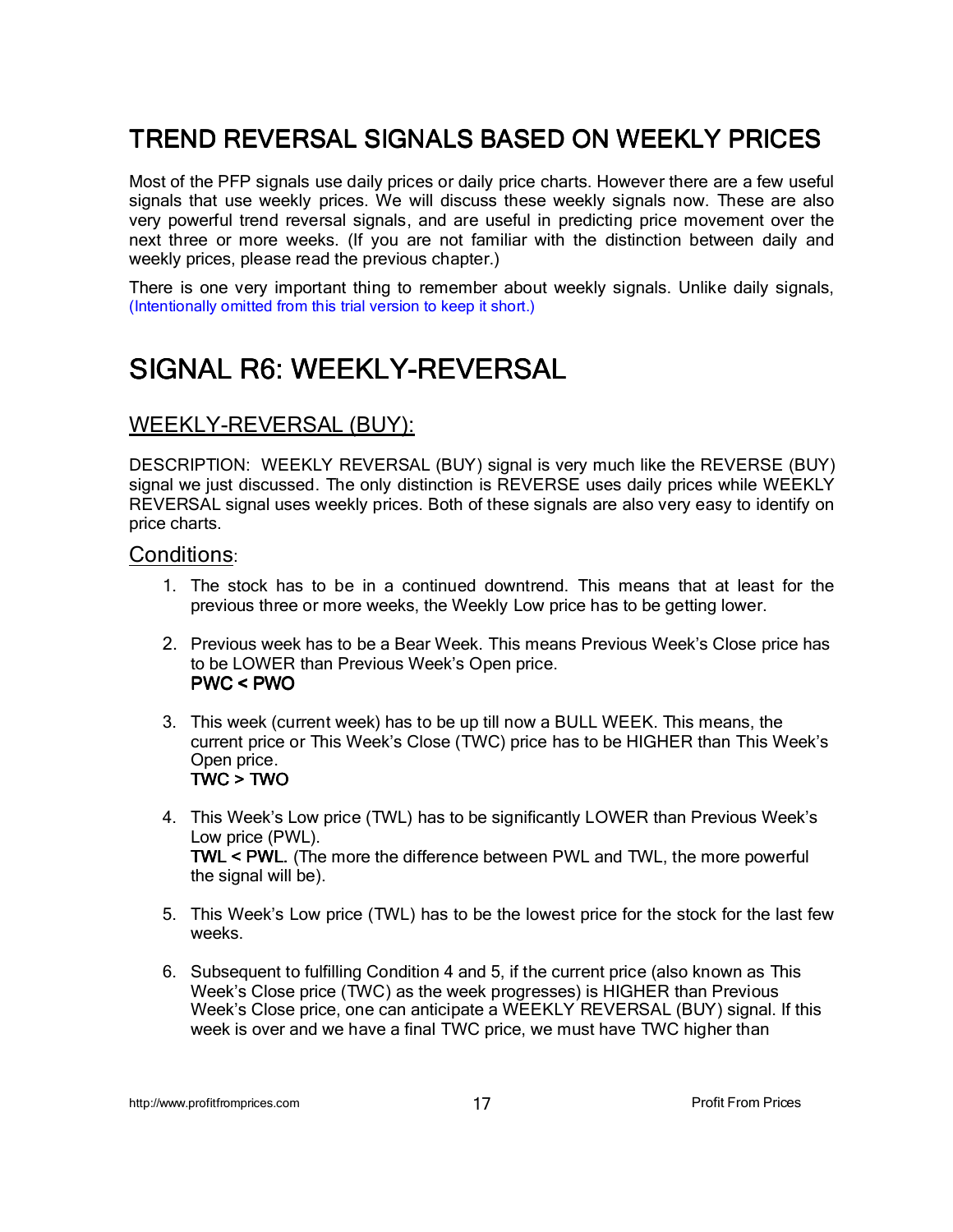#### Previous Week's Close.  $TWC > PWC$

7. Volume is not as important for weekly signals as it is for daily signals mostly because weekly signals span across multiple days and hence the effect of volume associated with the reversal event does not get properly reflected in weekly volume. However if there is a noticeable pick up in volume since the stock made This Week's Low price, this acts as a powerful boost for the signal.

Key Points to remember: Current Trend- Down.Close- must be very strong. Week- Bull week. Volume- increase in volume is helpful. Low of this week should be the lowest.



StockFetcher.com Syntax: "Show stocks where Close gained more than .5 percent over the weekly close 1 week ago and close gained more than .5 percent over open and close gained more than 1% over close 1 day ago and weekly close gained more than .5 percent over weekly open and weekly Low 1 week ago is below weekly low 2 week ago and weekly close 1 week ago is below weekly open 1 week ago and weekly close 2 week ago is below weekly open 2 week ago and weekly low reached a new 7 week low and weekly low dropped more than 2 percent below low 1 week ago and volume is above 500000 and close above 2 and chartdisplay is weekly and close is 15% below 10 week high "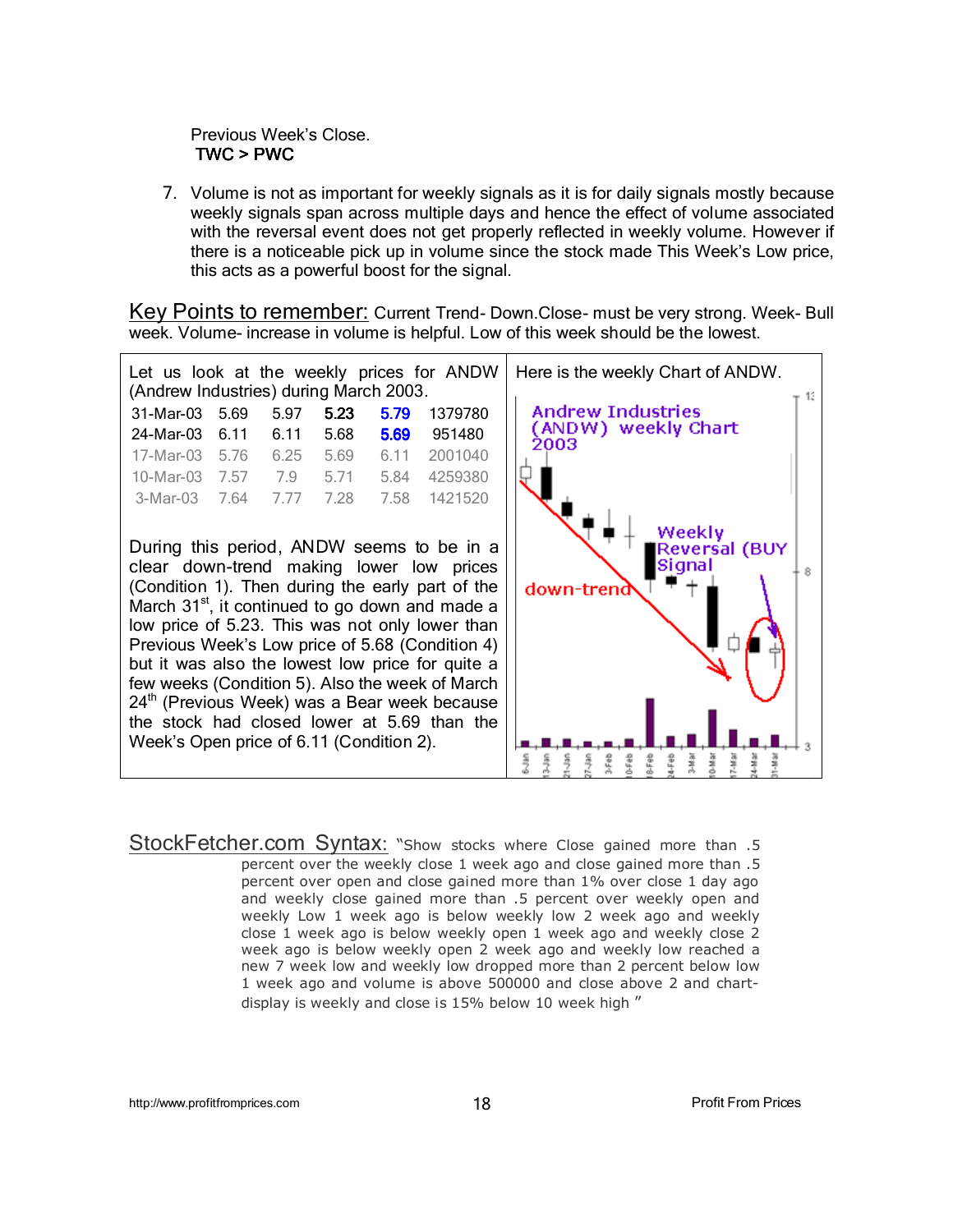However during the week under review, after making a low price of 5.23, ANDW changed direction and started trading higher. When it traded higher than 5.69 (Previous Week's Close price), it fulfilled Condition 6. Also this price was higher than the current week's open (TWO) at 5.69. So there was a possibility that the current week could be a Bull week (Condition 3). So when the stock started trading higher than 5.69, there was a pretty good possibility for a WEEKLY REVERSAL (BUY) in ANDW. When the week ended, it actually closed at 5.79, which was higher than Previous Week's Close price. So almost all the conditions were nicely fulfilled for our signal WEEKLY REVERSAL (BUY) signal.

ACTION: A valid WEEKLY REVERSAL (BUY) signal indicates the end of the current downtrend and the beginning of up-trend. Hence if there are any open Short positions, they should be closed. Fresh Long positions should also be initiated. Sometimes when this WEEKLY REVERSAL (BUY) occurs only after a two/three weeks' downtrend making This Week's Low price the lowest only for the last three weeks or less, it is a weak signal and hence only open Short positions should be closed but for new Long positions, one should wait for other confirmations of trend reversal.

As mentioned earlier, there is no need to wait for current week's official Close (TWC) to act on this signal. If a stock makes a new Low price lower than the previous few weeks' low prices on Tuesday and then it starts going up and if on the following day Wednesday it trades higher than the Previous Week's Close price as well as This Week's Open price, one can assume it is a WEEKLY REVERSAL (BUY) signal and close current Short positions and/or open fresh Long positions as on that very Wednesday. When the reversal is sudden, then waiting till Friday may forfeit a big part of the opportunity. However if Friday's Close turns out to be lower than Previous Week's Close price, the signal has not materialized and hence one would need to abandon positions opened during the week. So sometimes an early bird catches the worm and sometimes it is the early bird who gets killed first! Unfortunately, there is hardly ever any risk-free trading opportunity for anyone.

STOP-LOSS: For positions in response to WEEKLY REVERSAL (SELL) signal, This Week's Low price (minus 1% or so) should be used as a Stop-loss. As in other signals discussed in this book, a Stop-loss is a must for this signal too.

Now let us look at what happened in the ANDW stock after our WEEKLY REVERSAL (BUY) signal. From the chart below, it is easy to see that the Weekly Low price (our Stop-loss) for the WEEKLY REVERSAL (BUY) signal was not broken at all. The stock actually started its upward journey then from that low price to touch a high price of 14.00 over the subsequent few weeks. (If you look carefully at the following chart, you will see quite a few successful weekly reversal signals with various degrees of strength.)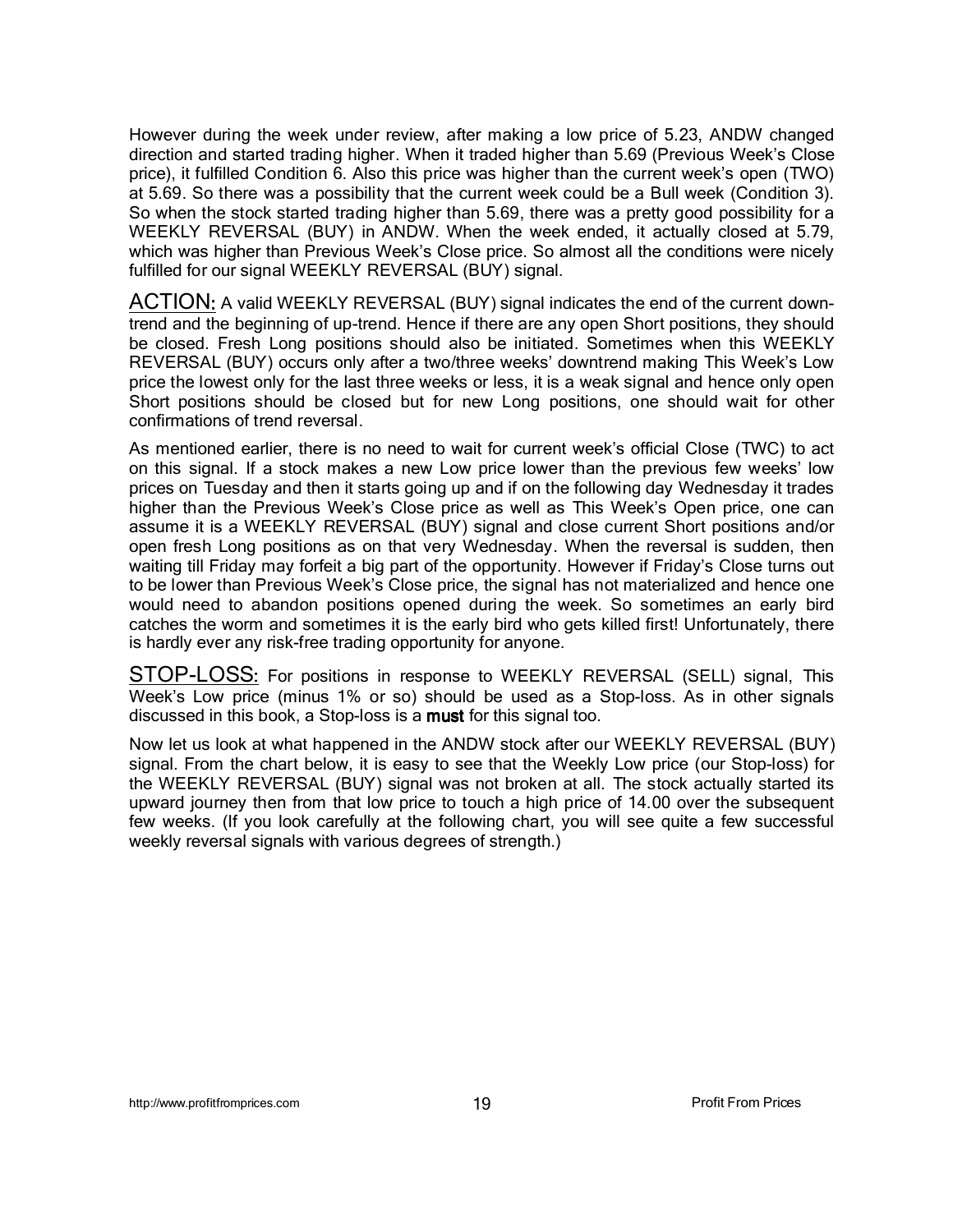

# WEEKLY REVERSAL (SELL):

(Intentionally omitted from this trial version to keep it short.)

# SIGNAL R7: 3-WEEK REVERSAL

# 3-WEEK REVERSAL (BUY):

(Intentionally omitted from this trial version to keep it short.)

# 3-WEEK REVERSAL (SELL)

(Intentionally omitted from this trial version to keep it short.)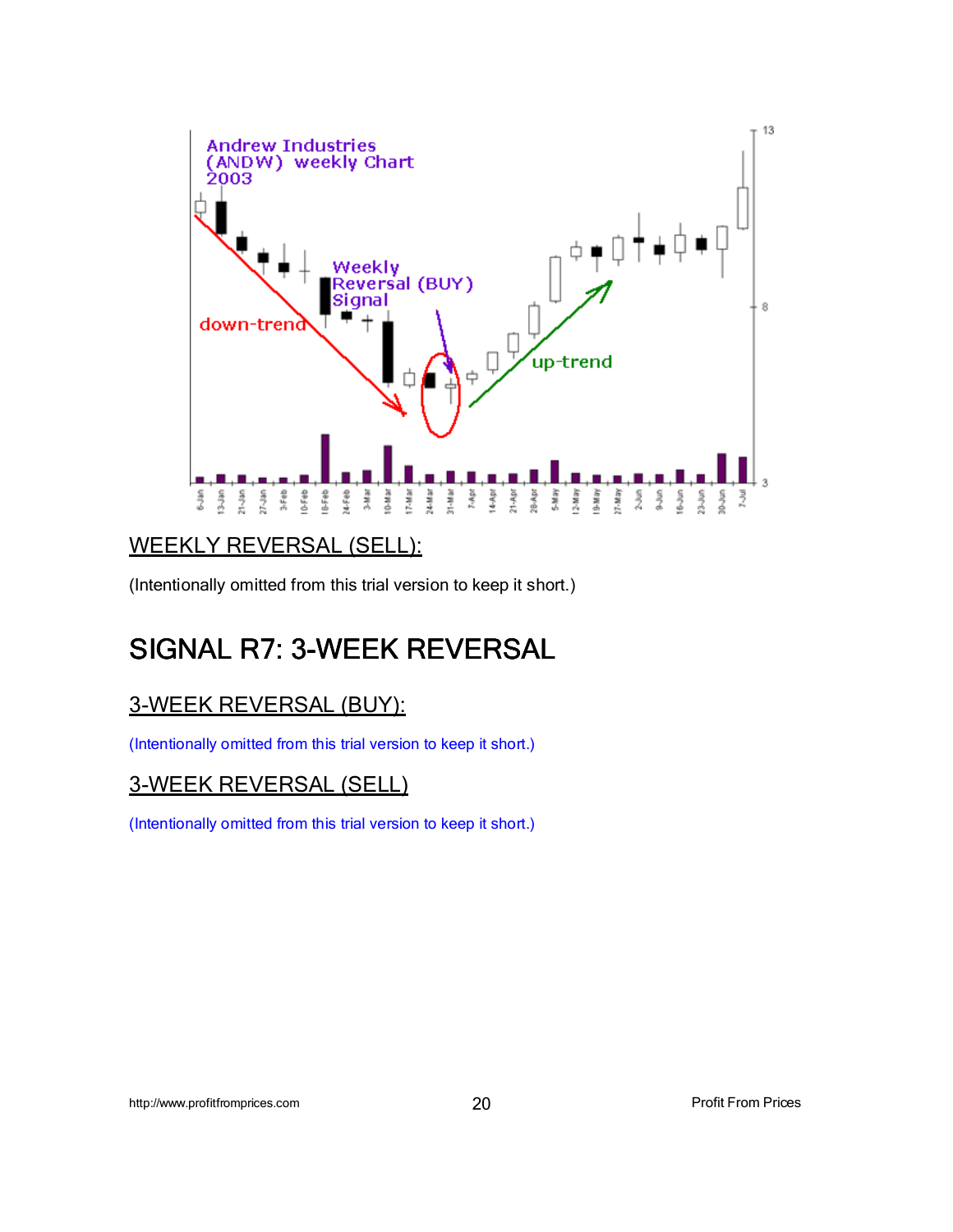# Chapter 7

# **TREND CONTINUATION SIGNALS**

In the previous chapter, we learned about Trend Reversal signals. It is time now to explore and learn about Trend Continuation signals. Trend Reversal signals happen only once in a while when the trend is reversing its direction; while on the other hand Trend Continuation signals take place while the stock is trading in a trend. Trend reversals are the most profitable trading opportunities but they occur less frequently. On the other hand, stocks spend most of the time in trends- up-, down- or Side-ways-, so if you are an active trader, you will have more trading opportunities with Trend Continuation signals than with Trend Reversal signals.

Now we are ready to jump onto the trend trading signals. (Intentionally omitted from this trial version to keep it short.)

# SIGNAL C1: GAP

#### GAP (BUY):

This is a common signal. Most of you may already know of it or have at least heard about it. Most of the time, a stock trades in a continuous price range but sometimes it jumps to a higher or a lower level abruptly. This usually happens when because of some piece of news or some development, a stock opens for trading the next day too high or too low with a gap in prices. This is commonly referred to as a GAP. It is easier to spot a GAP on a chart but if you are following the four daily prices, it is not that difficult to find this incident in these prices too. If Today's Low is higher than Previous Day's High price, we have an upward gap. If Today's High is lower than Previous Day's Low price, we have a downward gap.

The GAP signal mostly occurs on a daily chart but sometimes it can be seen in weekly prices or a weekly chart too. Let us take an example of a GAP signal. Suppose a stock has the following daily prices for two consecutive days.

| 19-Aug-03 23.26 | 24.38 | 23.16 | 24.29 | 6866600 |
|-----------------|-------|-------|-------|---------|
| 18-Aug-03 21.78 | 22.52 | 21.76 | 22.46 | 1913500 |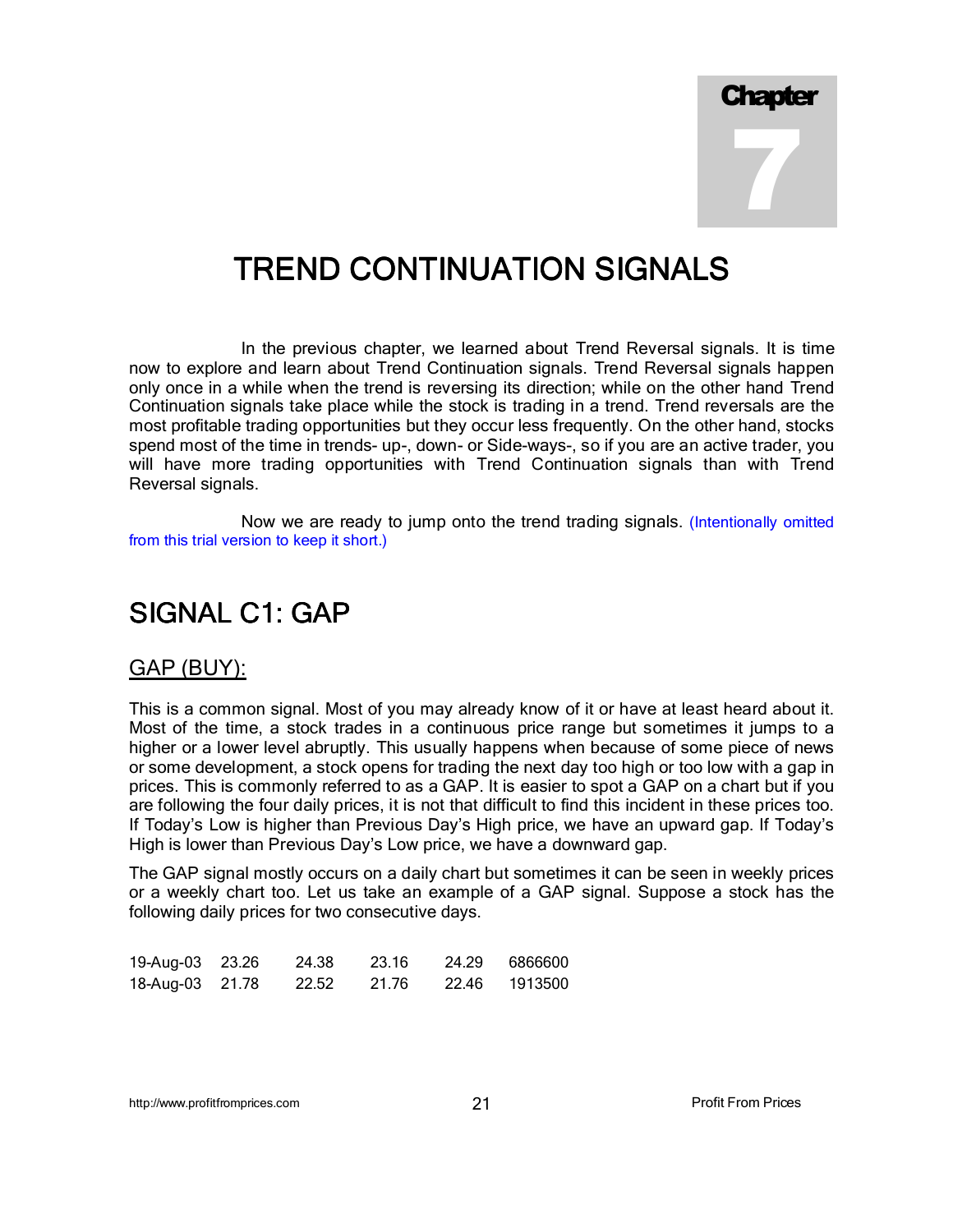On 18<sup>th</sup> Aug, it traded between a high of 22.52 and a low of 21.76. Then on the next day, the stock trades between a high of 24.36 and a low of 23.16. As you notice, over these two days, the stock traded as high as 24.38 and as low as 21.76, but there was not one single trade that took place between 22.52 (Previous Day's High) and 23.16 (Today's Low price). This is called a GAP.

#### Conditions:

Here is the list of conditions required for an ascending GAP (BUY) signal to take place.

- 1. The stock has to be in an Up-trend. So for the last few days, the stock has to be moving higher.
- 2. Today's Low price has to be HIGHER than Previous Day's High price (a GAP condition). TDL > PDH The more the difference between, TDL and PDH, the more powerful the signal will be.
- 3. Today has to be a Bull day. Today's Close has to be HIGHER than Today's Open.  $TDC > TDO$
- 4. It is desirable to have higher volume today in comparison with the volume of the last few days. This is not required but if it is true, it further strengthens the signal.

Key Points to remember: Current Trend- up-trend. Open- strong Open. Day- must be a Bull day. Volume- increase in volume is helpful.

Stockfetcher.com Syntax: Show stocks where low is more than 1% above the high 1 day ago and close is above the open and volume reached a new 3 day high and average volume (10) is above 200000 and close is above .40

BRIEF EXPLANATION: The stock is in an Up-trend. This means its price is moving higher for the last few days indicating that buyers in the stock are demanding it even at a higher price and they are more aggressive than sellers. Now because of some good news or development overnight or maybe just for some psychological/emotional buildup, the stock opens strong for trading today at a price higher than yesterday's high price. As Demand and Supply in Economics would indicate, higher price should usually reduce Demand and/or increase Supply. So one would expect the price to go down. However if the stock trades higher than Previous Day's High price for the entire trading session today, we can confer that there was some powerful shift in the demand curve or the supply curve. This wasn't just some emotional or psychological build-up overnight. If the stock closes higher than today's opening price too making it a Bull day, we can be sure of an accumulation that happened throughout the trading today. What does this mean to us? This means the up-trend in the stock price is gaining further momentum so we can expect it to continue going up from the current level.

Let us take an example of A (Agilent Technologies) to understand this signal.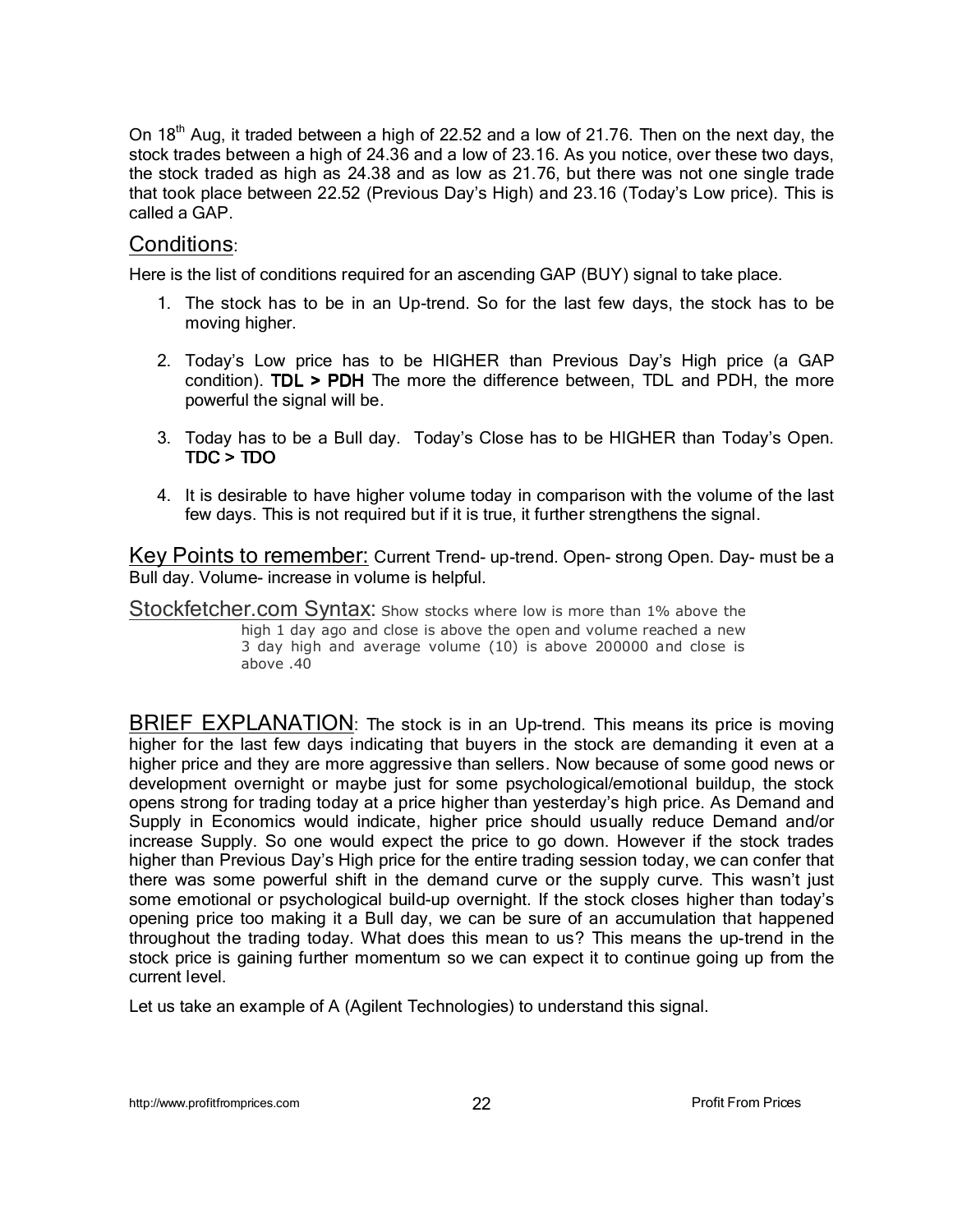

ACTION: When this signal takes place in an up-trend, you should close any short positions you may have in the stock. You can also initiate fresh long positions.

STOP-LOSS: It is not easy to suggest one price level for a Stop-loss for this signal. Possible Stop-loss levels are Today's Low price, Previous Day's High price or Previous Day's Low price. A reader should choose his Stop-loss based on his risk tolerance, the stock's volatility, market conditions and other factors.

Sometimes a gap is so large, a Stop-loss at Previous Day's Low price looks ridiculous. So I would leave it mostly to the reader. Having said this, I would ask my reader to keep some Stop-loss and not to ignore or overlook a Stop-loss for this signal.

I would also like to add one more thing here. After you buy any stock based on the GAP (BUY) signal, you should look for a Close price higher than the high price on the signal day over the subsequent three days. If this is not happening, you may close the position at the end of three days instead of waiting for your Stop-loss to be triggered.

PRICE OBJECTIVE: Now let us look at a complete chart of Agilent after the GAP (BUY) took place. As can be seen from the Chart below, the stock continued its upward journey. It did not trigger our Stop-loss and it did touch a new high price of 26.00.

http://www.profitfromprices.com 23 Profit From Prices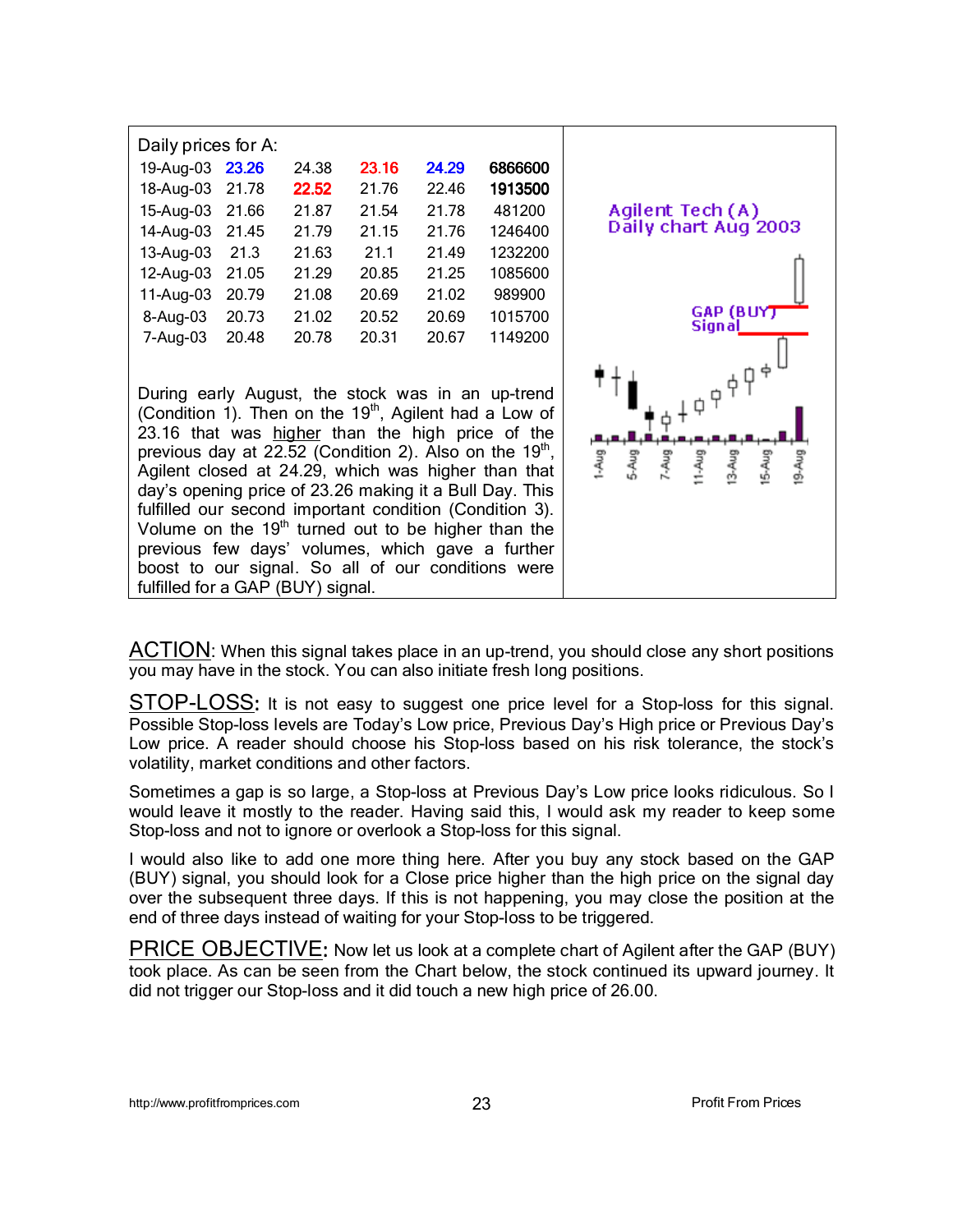

# GAP (SELL)

(Intentionally omitted from this trial version to keep it short.)

# **SIGNAL C2: RESTART**

# RESTART (BUY)

(Intentionally omitted from this trial version to keep it short.)

# RESTART (SELL)

(Intentionally omitted from this trial version to keep it short.)

ACTION: When RESTART (SELL) takes place during a Correction, it indicates that stock is likely to continue in its major trend- downtrend, and you can expect it to not only cross the Previous Bottom but to also make a lower Bottom. In response to a confirmed RESTART (SELL) signal, you should close your Long positions and initiate fresh Short positions.

STOP-LOSS: Possible Stop-loss levels are Today's High price, or Previous Day's Close price. The recommended Stop-loss would be at Today's High price plus around 1%.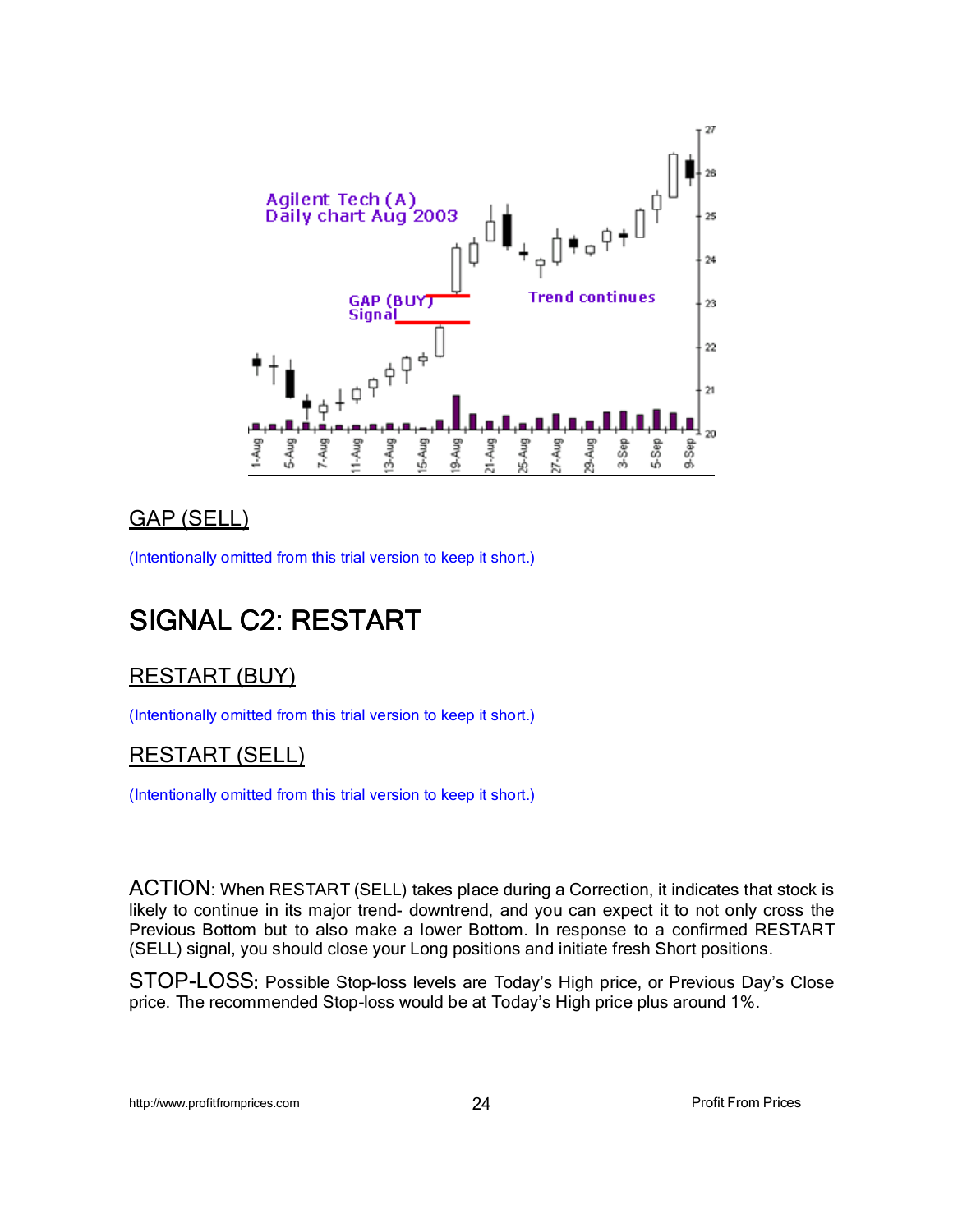PRICE OBJECTIVE: Once this signal takes place, you can expect the stock to go below the last Bottom and make a new lower Bottom.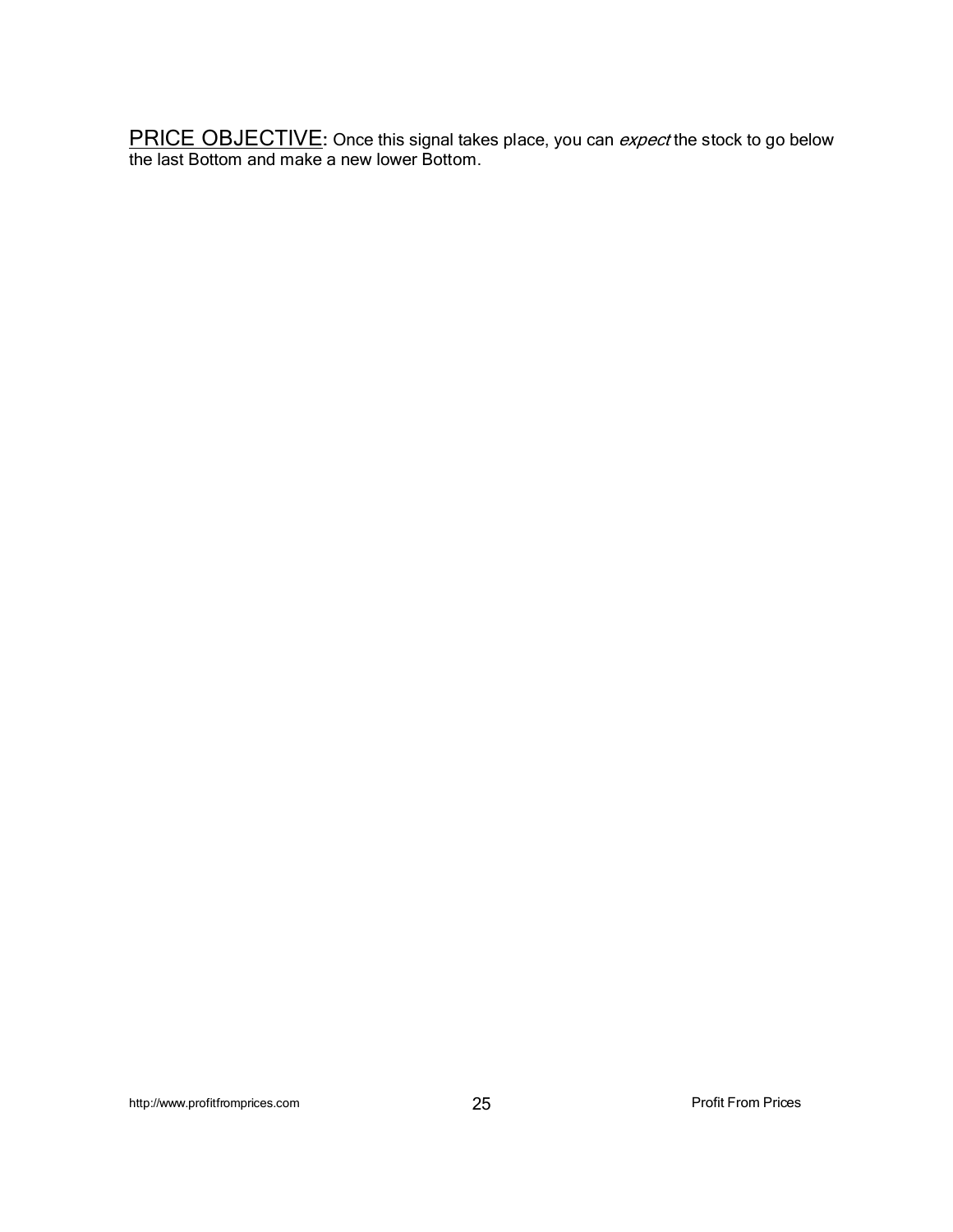Chapter

# 8

# MISCELLANEOUS TRADING SIGNALS

# SIGNAL M1: MONDAY MORNING Signal

Here is one important signal that gives you almost one trading signal every week! This is a simple signal and all it takes to identify it are just two prices --Friday's Close (FC) and Monday's Open (MO) prices! Also because this signal is very simple, it tends to fail more often than the signals discussed earlier. However, the Stop-loss is very narrow for this signal and hence a losing position gets closed generally within a few hours with minimal damage to our portfolio. Thus the success rate may be lower for this signal, but this signal does have impressive payoffs. This signal provides many opportunities to earn profit two to three times more than the risk undertaken.

What is the logic behind this signal? There are certain justifications for this signal that make it a powerful indicator of the subsequent few days' price trend.

- Stock markets almost all over the world are usually closed on Saturdays and Sundays but, as we know, things do happen on these days. What I am referring to here are some natural, geographical, economical or some political events that take place between Friday night and Monday morning. So all that happens between Friday's Close and Monday's market opening gets reflected in Monday's Open price. So Monday's Open price vs Friday's Close price is a good summary of all that happened in between and how that impacted on stock prices.
- Also, thanks to holidays, a lot of regular traders as well as investors find time to analyze the market of the previous week. This is the time many people come up with their game plan for the next week and create a wish list of what they want to buy, sell or trade during the upcoming week. This, on the aggregate level, influences the market on Monday.
- From Friday night to Sunday night, there is time for parties and socializing. This is the time most interactions take place among friends, relatives, strangers etc and often people discuss stocks. Though this may be on a smaller scale it does influence the market of the subsequent week. This is one of the reasons behind strong market openings on Mondays in a bull market.

http://www.profitfromprices.com 26 Profit From Prices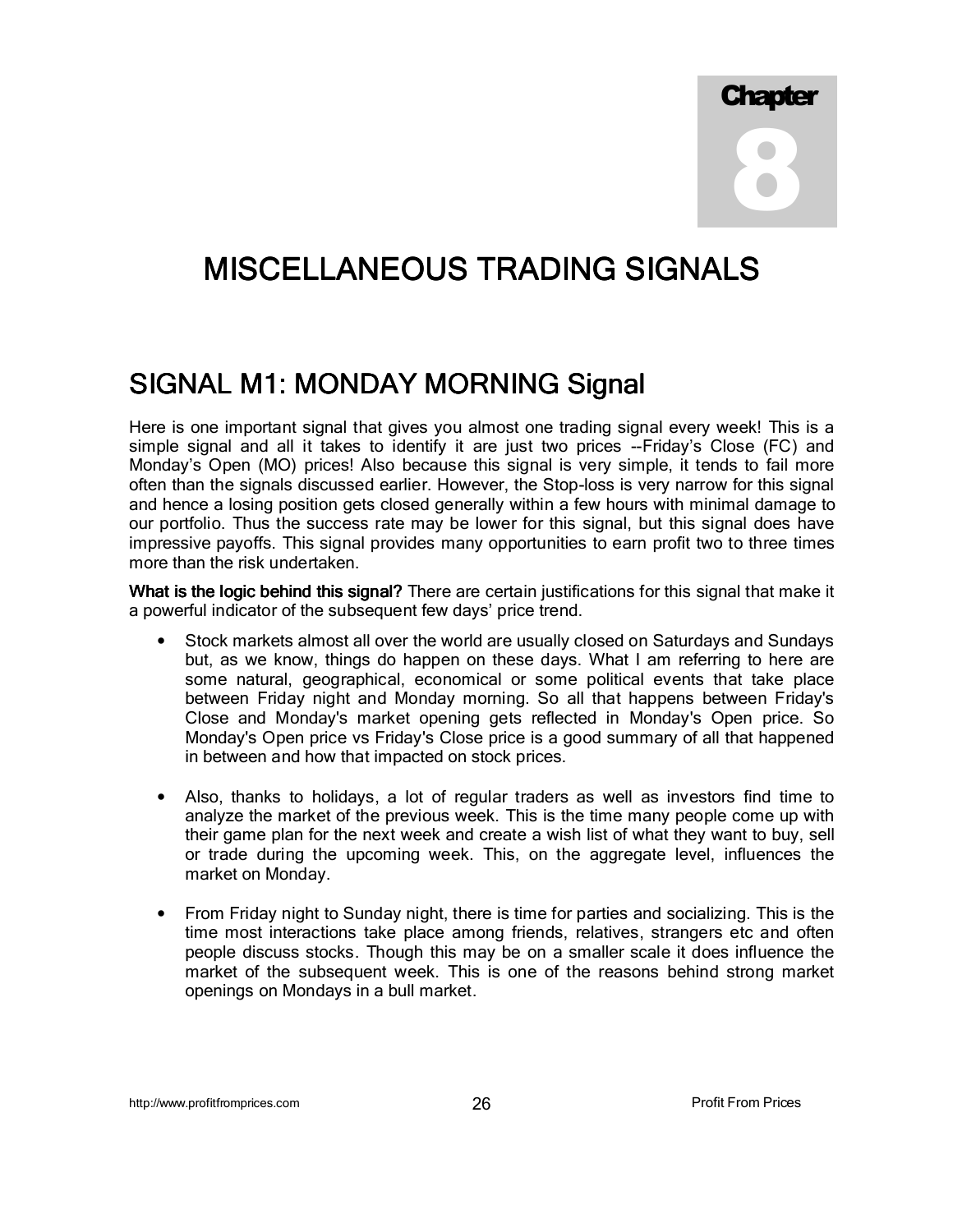• Last but not least, influential weekly publications as well as private paid investment newsletters are published on Friday evenings and they try to reach individual's homes, and minds, during the weekends. I am referring to Barron's and thousands of other newsletters people subscribe to. They, and also the weekly Business section of almost every newspaper, talk about the market and individual stocks in detail, and influence/shape quite a few people's investment actions for the coming week.

This all gets reflected in Monday's market opening as well as in the trading throughout the day. So I think Monday's open price is a powerful indicator of the stock prices for the subsequent few days. Let us now explore how to apply this signal and how to trade stocks based on it.

As said earlier, this signal is not suitable for every one. It makes sense for traders who typically hold a position for a few days only, from one to three/five days at most! This signal is suitable for people who are in constant touch with the market and who can open/close positions without any hesitation within a few hours.

With this signal you get an indication to buy or sell a stock exactly on Monday morning. As soon as the market opens on Monday morning, you can execute a trade within the next few hours. Let us now see how to enter into a position using this signal.

- 1. First, you need to know what trend the stock is currently in. A stock can be in an uptrend, a downtrend, in a Reaction/Correction or in a Side-ways movement.
- 2. Then you need to know Friday's Close price.

#### FOR A RISING STOCK (IN A BULL/UP TREND)

CASE 1: If the trend is up and Monday Morning's Open price (MO) is HIGHER than Friday's Close (FC), you can take a long position as soon the stock/index trades HIGHER than the opening price. Keep a Stop-loss at Monday's Open price *minus* 1/2 % (preferred Stop-loss) or Friday's Close price *minus*  $\frac{1}{2}$  % (for people who hate to open and close positions too hastily).

#### Conditions:

1. Trend is Up (One quick way to find out is to look at the price chart and see the current price trend).

2. MO > FC, the stock price seems to be going up from today's opening level.

ACTION: You BUY this stock preferably after it starts trading higher than today's opening price level. As trading during the first 10-15 minutes of a day is usually unstable, it is also advisable to wait a few minutes (10 to 30) before you take any action. This gives the stock/market a little time so that trading can become normal and we are able to feel the trend for the day more confidently.

**CASE 2:** (Intentionally omitted from this trial version to keep it short.)

#### FOR A FALLING STOCK (In a Bear/Down-trend)

**CASE 3:** (Intentionally omitted from this trial version to keep it short.)

http://www.profitfromprices.com 27 Profit From Prices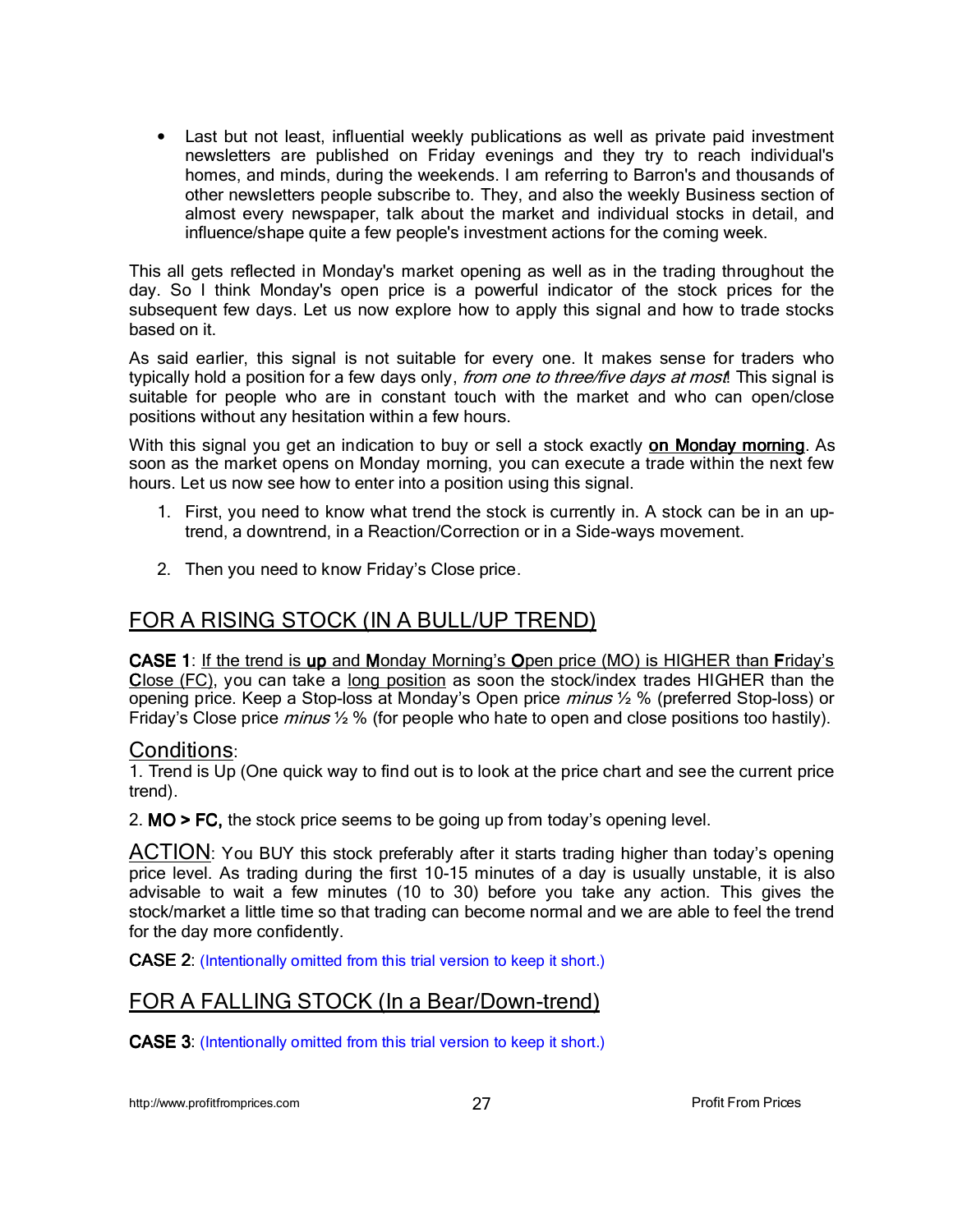

#### CASE 4: (Intentionally omitted from this trial version to keep it short.)

Chart courtesy of StockCharts.com.

Look at Number 1 above. On Monday, July  $7<sup>th</sup>$ , IXIC opened significantly higher than previous Friday's Close level. So we would apply CASE 1 discussed above and would take long positions on that Monday morning. Now as you see IXIC kept going up over the next three days. So trades based on this signal would give good profit here.

(Intentionally omitted from this trial version to keep it short.)

# SIGNAL M2: SIGNIFICANT DAY Signal

Let us add one more signal- a very simple signal. There is no complicated mathematical condition to remember. This signal has just two parts.

First, watch for a day of significant importance for the stock you are following. This can be a day that is psychologically important. Let me try to make a list of events that are likely to make a day a Significant Day.

- Initial Listing Day: This is the first day when an IPO starts trading. Applicable only to new listings.
- Split Day: When a stock starts trading at post-split rates.
- Earnings Release Day.
- Merger or Acquisition Announcement Day.
- First day of trading post-Merger or Acquisition.
- Federal Reserve meeting to decide on changing Discount/Fed Funds rate (applicable mostly to indices or ETFs, or interest rate sensitive stocks.)

http://www.profitfromprices.com 28 Profit From Prices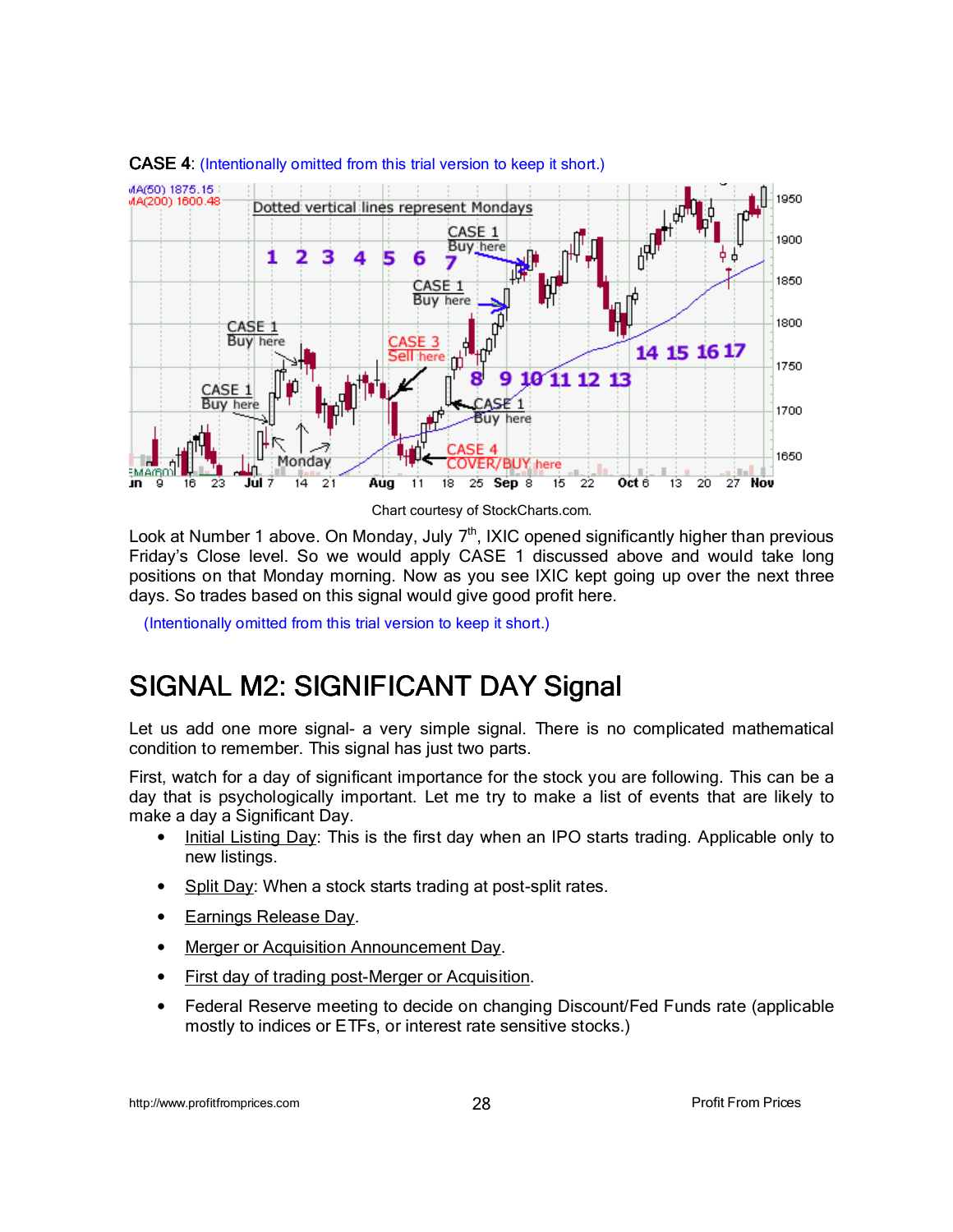- A surprise global or political event- a big earthquake, a sudden war, a terrorist attack or some significant announcement by the Government.
- A surprise market event- A day of significant development in other markets like a sudden rise/fall in some currencies, gold or a default by a major nation.

This list is by no means complete. In short, a day is a Significant Day when something that is material to a stock is scheduled to happen or there is some material announcement by the company itself.

Once a day is labeled as a Significant Day, its Open and Close prices are very important for us.

(Intentionally omitted from this trial version to keep it short.)

# SIGNAL M3: DERIVATIVES EXPIRATION Signal

(Intentionally omitted from this trial version to keep it short.).

# SIGNAL M4: VOLUME SPIKE

This is a short to medium-term trading signal and is applied when we see a **sudden and** significant jump in the trading volume of a stock. There are two other things that are usually seen on such days. (1) There is usually a larger than normal price fluctuation on such days. (2) This spike in trading activity is usually in response to some news or event that has material impact on the company.

Let me now try to quantify what I mean by sudden significant jump in Volume. By sudden I mean the jump in volume takes place almost unexpectedly. For days prior to the Volume Spike day, the stock had normal trading Volumes. By significant, I mean a jump in volume to the tune of more than three to ten times the normal daily volume. In quantifying a day as a Volume Spike day, we should also consider the nature of the stock as well. For a stock with an average volume of 1 million per day, a 3 million or more volume on any day is a sudden significant volume day. For an active stock like INTC or MSFT, a jump in volume by 100% also qualifies as a Volume Spike day. On the other hand, for a stock that has a daily volume of say 20,000 stocks, even a ten times jump in volume may not be enough to apply this signal. So you will need to determine if a day passes as a Volume Spike day. One suggestion is to look at the price chart of the stock. A real Volume Spike day normally stands out in a chart.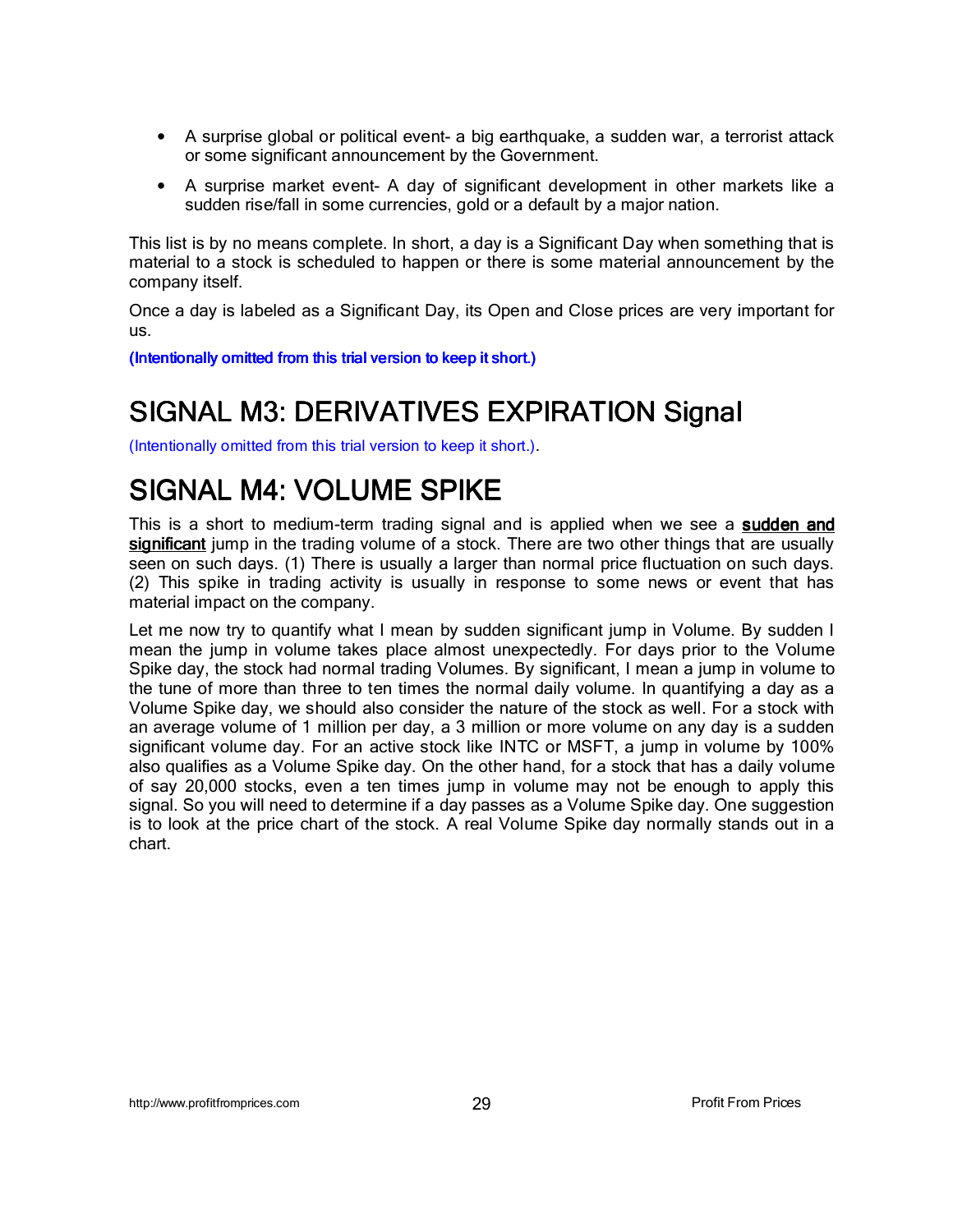What causes sudden spikes in volume? There are two primary reasons: (1) Trends often climax with heavy trading activity and larger than normal volume. So when there is a sudden jump in volume after a sustained trend in one direction and there is no specific news to attribute this Volume Spike to, this is usually an indication of a reversal of trend. If we have one of our Trend Reversal signals, we have a nice trading opportunity in front of us. The Volume Spike day is likely to mark the beginning of a new trend. The jump in volume for a stock that is going up is usually an indication of large-scale profit taking or fresh short-selling at the prevalent high prices. Similarly, for a stock in a down-trend for a considerable time period, a sudden significant jump in volume without any news is usually due to bargainhunting activity or short-covering to take advantage of the currently attractive stock price level. (2) Sometimes a jump in volume is attributable to some unexpected news, event or developments. Such events or news can alter demand and supply for the company's stock in a significant way. However at the end of the Volume Spike day, it is not obvious in which direction the stock's price will move from the current level. Is the bad news fully digested or does it still have some poison left to cause a further drop in stock price? Is the good news completely reflected in Volume Spike day's closing price? This is all difficult to predict. However if we watch a few sub-sequent days' trading activity, we can get some clues in most cases.

Let us now look at how to identify and act in response to a Volume Spike signal.

(Intentionally omitted from this trial version to keep it short.)

#### How to trade in response to a valid Volume Spike day?

(Intentionally omitted from this trial version to keep it short.)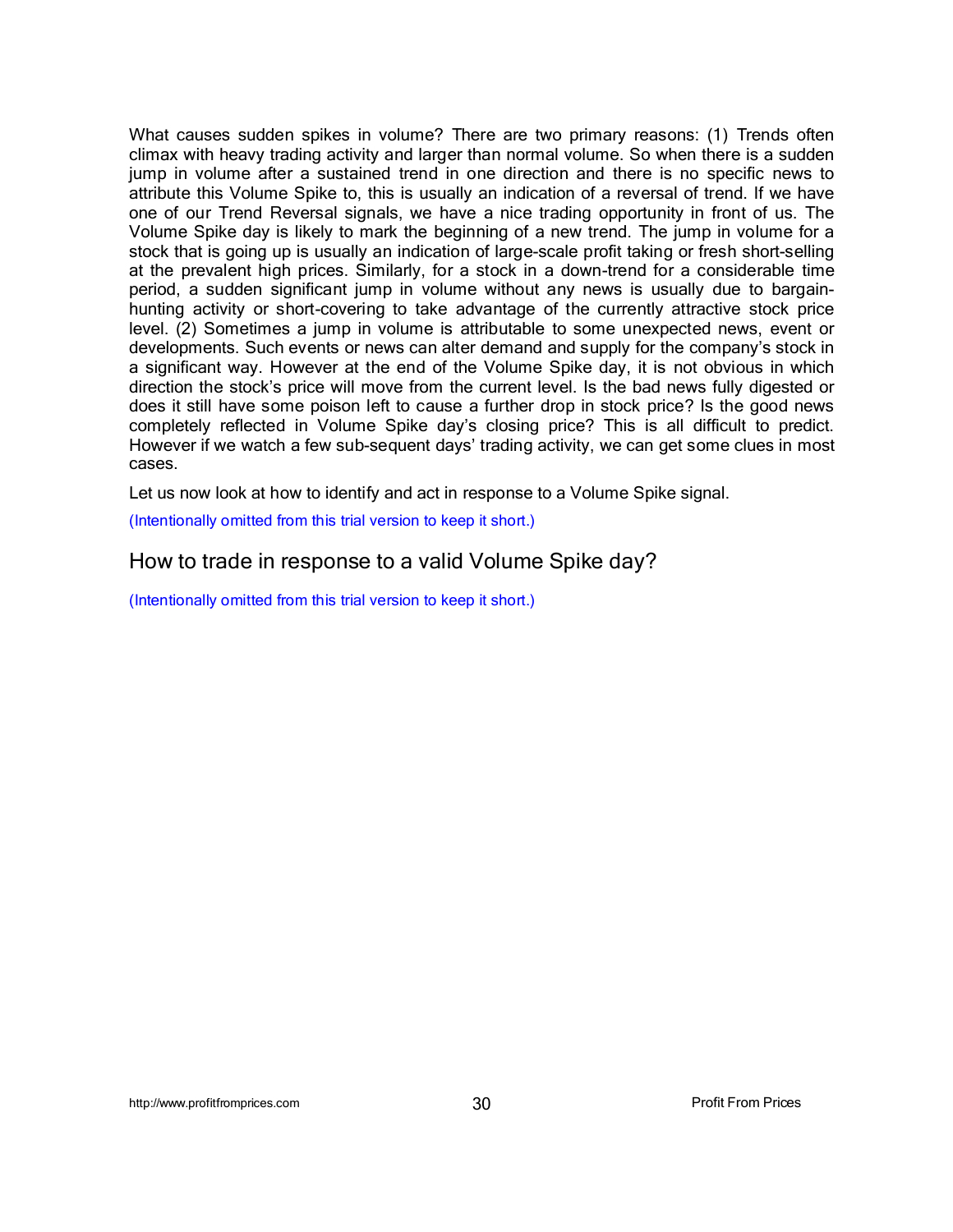# **Chapter** 9

# HOW TO TRADE IN SIDE-WAYS?

In this chapter, we will look at signals that are useful for stocks in Side-ways movement. As we know, a stock spends time in one of three phases:

- UP-TREND: The stock price is going up making new high prices as time passes.
- DOWN-TREND: The stock is going down and is making new low prices as time passes.
- SIDE-WAYS Movement: The stock seems to be locked in a certain price range and it seems difficult for the stock to trade above or below this range. It seems to be fluctuating within this range, say 20 and 25 dollars. After going as high as 25 dollars, it starts drifting lower. However when it comes back to around 20 dollars level, some how Demand picks up and/or Supply dries up. Hence the stock starts trading higher. However it seems difficult for the stock to trade outside these two price levels- below 20\$ and above 25\$ in our case. We call this a Side-ways movement.

So far, we have seen signals that help us trade with Trend Reversals as well as Trend Continuations. Now we are going to see some signals for trading in a stock's Sideways movements. Before we go further on with this topic, let us see how many types of Sideways there are.

#### TYPES OF SIDE-WAYS MOVEMENTS

There are primarily three types of Side-ways movements:

1. Channel: (Intentionally omitted from this trial version to keep it short.)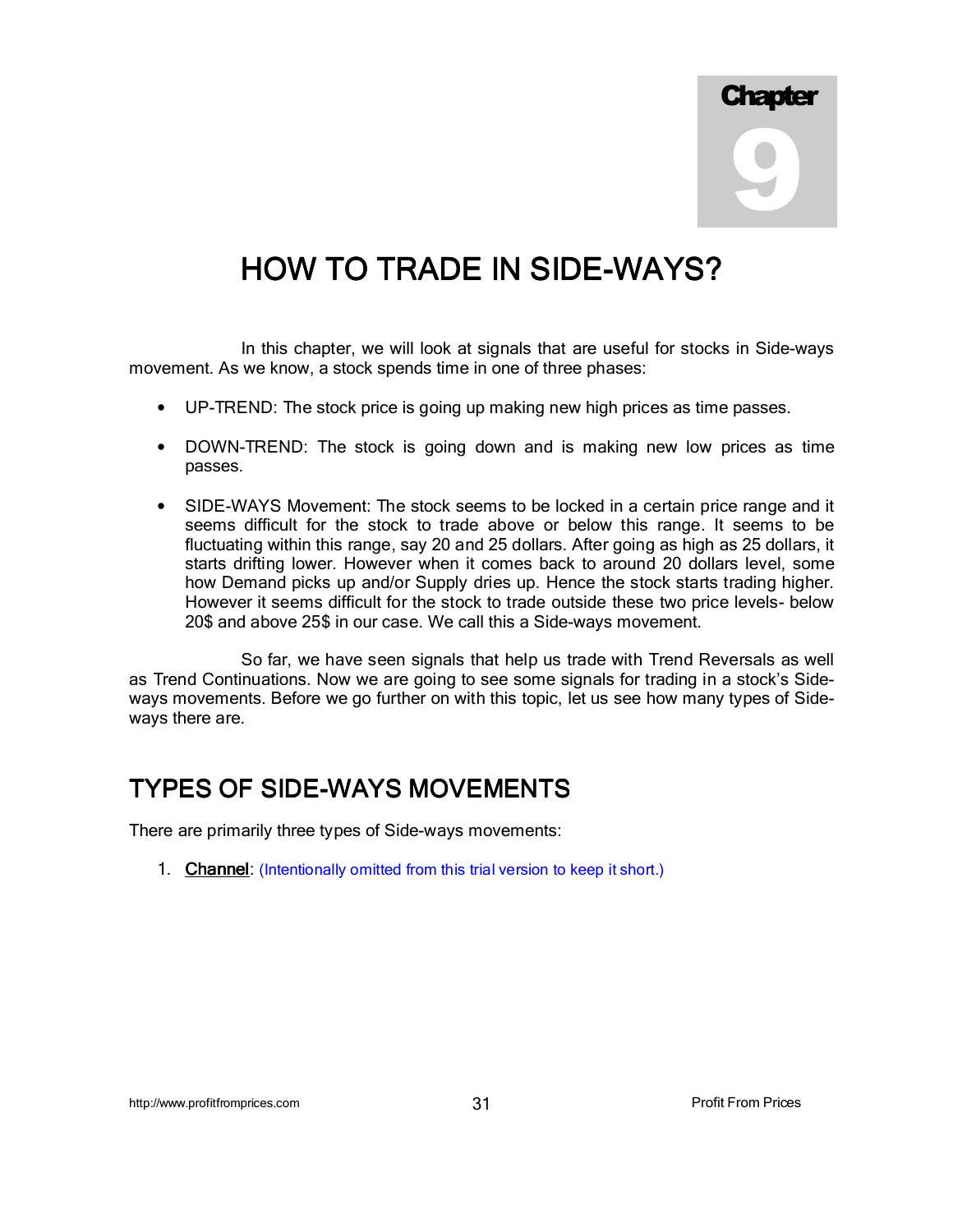

2. Symmetrical Triangle (ST): (Intentionally omitted from this trial version to keep it short.).



3. **Asymmetrical Triangle (AT):** (Intentionally omitted from this trial version to keep it short.)



Similarly, a triangle can have Bottoms at one price-level but each subsequent Top at lower level as shown in the diagram below. We will call such formation a Descending Asymmetrical Triangle or a Descending Triangle in short (DT).

http://www.profitfromprices.com 32 Profit From Prices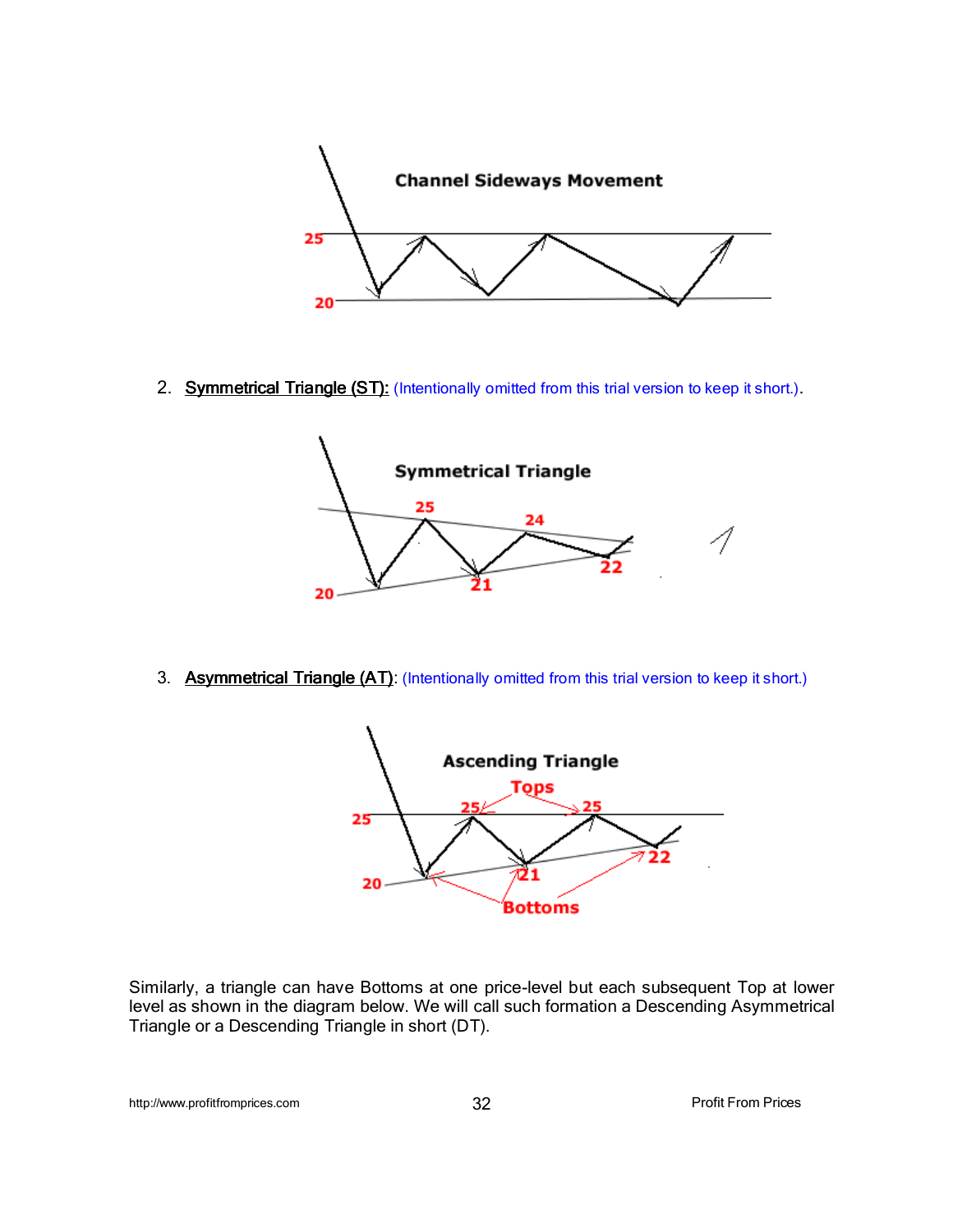

(Intentionally omitted from this trial version to keep it short.)

# SIGNAL S1: TURN BACK

#### TURN BACK (BUY)

TURN BACK signal is primarily used for trading during short-term trends that usually last from two to ten days. This signal is based on Top and Bottom prices. As we know, a Top is the highest price a stock reaches between a short up- and a short down- trend. It is like a peak when you are looking at stock prices of a few days. Similarly Bottom is the lowest price that stock made over the last few days.

A TURN BACK during a down-trend signals a potential up-trend over the subsequent few days. Hence we call it a TURN BACK (BUY) signal. Similarly a TURN BACK that takes place during an up-trend creates the possibility of a subsequent short-term downtrend, and hence we will call it TURN BACK (SELL).

Conditions: To keep it simple, let us first look at the conditions that need to be fulfilled for a valid TURN BACK (BUY) signal:

- 1. The stock is currently in a short-term downtrend.
- 2. Today's Low price is LOWER than Previous Bottom (PB); Today's High price has to be HIGHER than that Bottom. (In short, today the stock has to have fallen through the last Bottom).  $TDL < PB$  and  $TDH > PB$
- 3. Today is a Bull Day (Today's Close has to be HIGHER than Today's Open). TDC > TDO
- 4. Today's Close has to be HIGHER than Previous Bottom. This is also a very important required condition for this signal.  $TDC > PB$

http://www.profitfromprices.com 33 Profit From Prices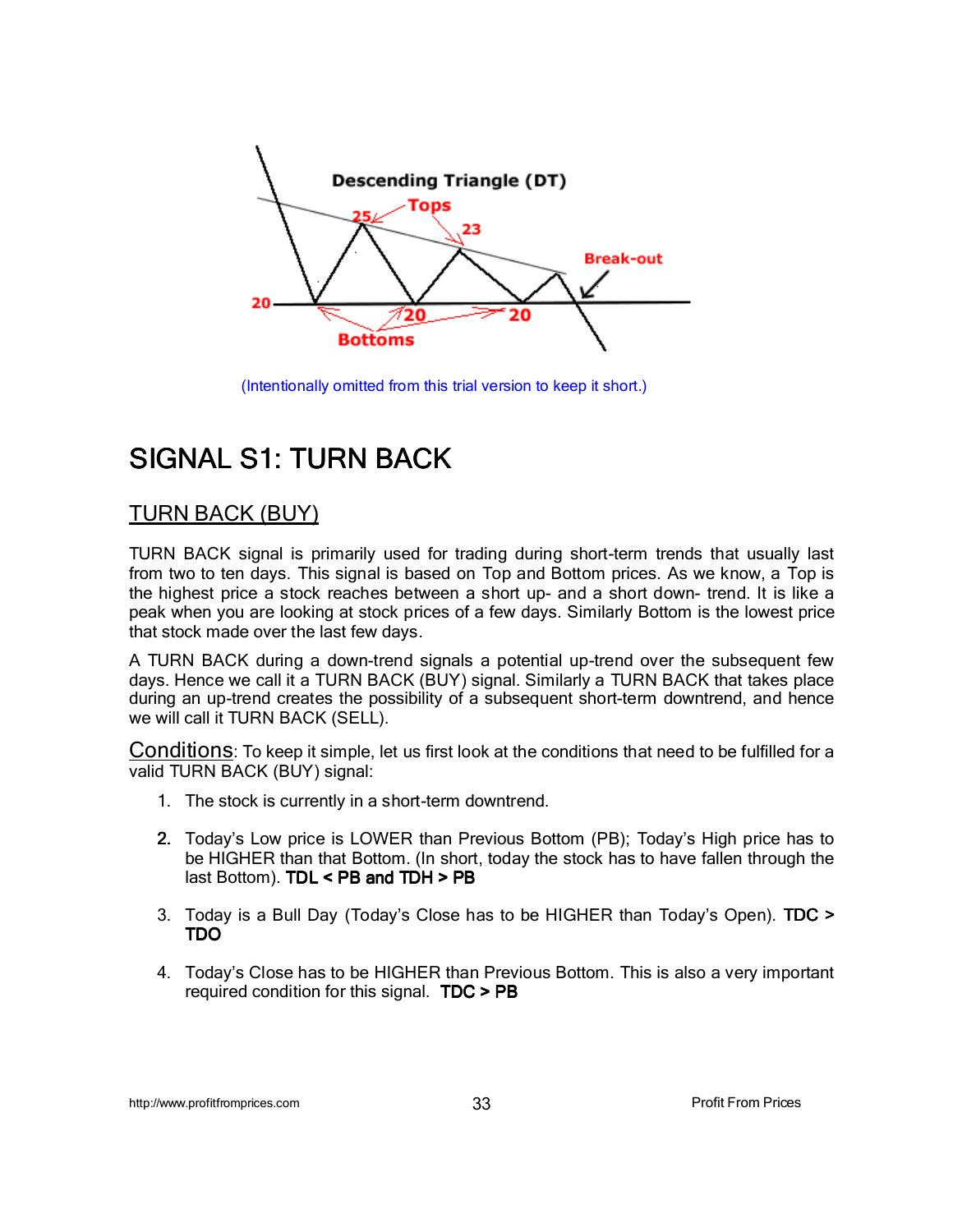5. Today has to be the first or the second day on which the stock trades below the Previous (confirmed) Bottom.

#### TURN BACK (SELL)

(Intentionally omitted from this trial version to keep it short.)

#### BRIEF EXPLANATION: (Intentionally omitted from this trial version to keep it short.)

What does this signal mean? Every stock has some price level(s) with significant psychological/sentimental values attached to them. When it reaches that level, it may be getting too overvalued or undervalued in the eyes of many investors and traders, or when a particular level is broken, momentum traders may be jumping on to benefit from the ensuing trend. Hence such price levels are instrumental in emergence of fresh buying or selling. For me, Previous Top and Bottom prices also qualify as important price levels. These are the price points which in recent past have marked victory of buyers over sellers or vice versa. So a valid TURN BACK signal is a possibility of what happened the last time in the vicinity of this price level is likely to be repeated one more time. So in response to a TURN UP (BUY) signal, we can expect a short up-trend pushing prices higher towards the Previous Top level. Similarly in the case of TURN BACK (SELL), we can look forward to a short-term downtrend causing prices to drop to as low as the Previous Bottom.

ACTION: If the TURN BACK (SELL) takes place, you should close your long position in the stock and start short-term short positions with the price target of the Previous Bottom. Similarly in response to a valid TURN BACK (BUY) signal, you should close any existing short position and you can initiate fresh long position with the price target of the Previous Top price.

STOP-LOSS: For TURN BACK (SELL) signal, Stop-loss should be kept at Today's High price plus 1%, and for long positions in response to the TURN BACK (BUY) signal, Today's Low price minus 1% should be used as a Stop-loss.

PRICE OBJECTIVE: For the TURN BACK (SELL) signal, it is very likely that Today's High can be the next Top (which can only be confirmed after following the subsequent two/three days' price movement) and you can expect the stock to touch the Previous Bottom price level.

Similarly a TURN BACK (BUY) signal indicates that Today's Low price is likely to form the next Bottom price and you can expect the stock price to rise over the subsequent few days attempting to touch Previous Top's price level.

| Daily prices of VZ:<br>Date              | Open High Low Close Volume |  |  | Chart of Verizon (Aug-Sep 2003) |  |
|------------------------------------------|----------------------------|--|--|---------------------------------|--|
| 5-Aug-03 35.85 35.85 34.96 35.05 7740800 |                            |  |  |                                 |  |
| 6-Aug-03 35.46 36.44 35.32 36.05 8215700 |                            |  |  |                                 |  |
| 7-Aug-03 35.97 36.06 35.26 35.35 6168500 |                            |  |  |                                 |  |
| 8-Aug-03 34.76 35.76 34.51 35 6045100    |                            |  |  |                                 |  |

Let us take as an example VZ (Verizon, Inc.).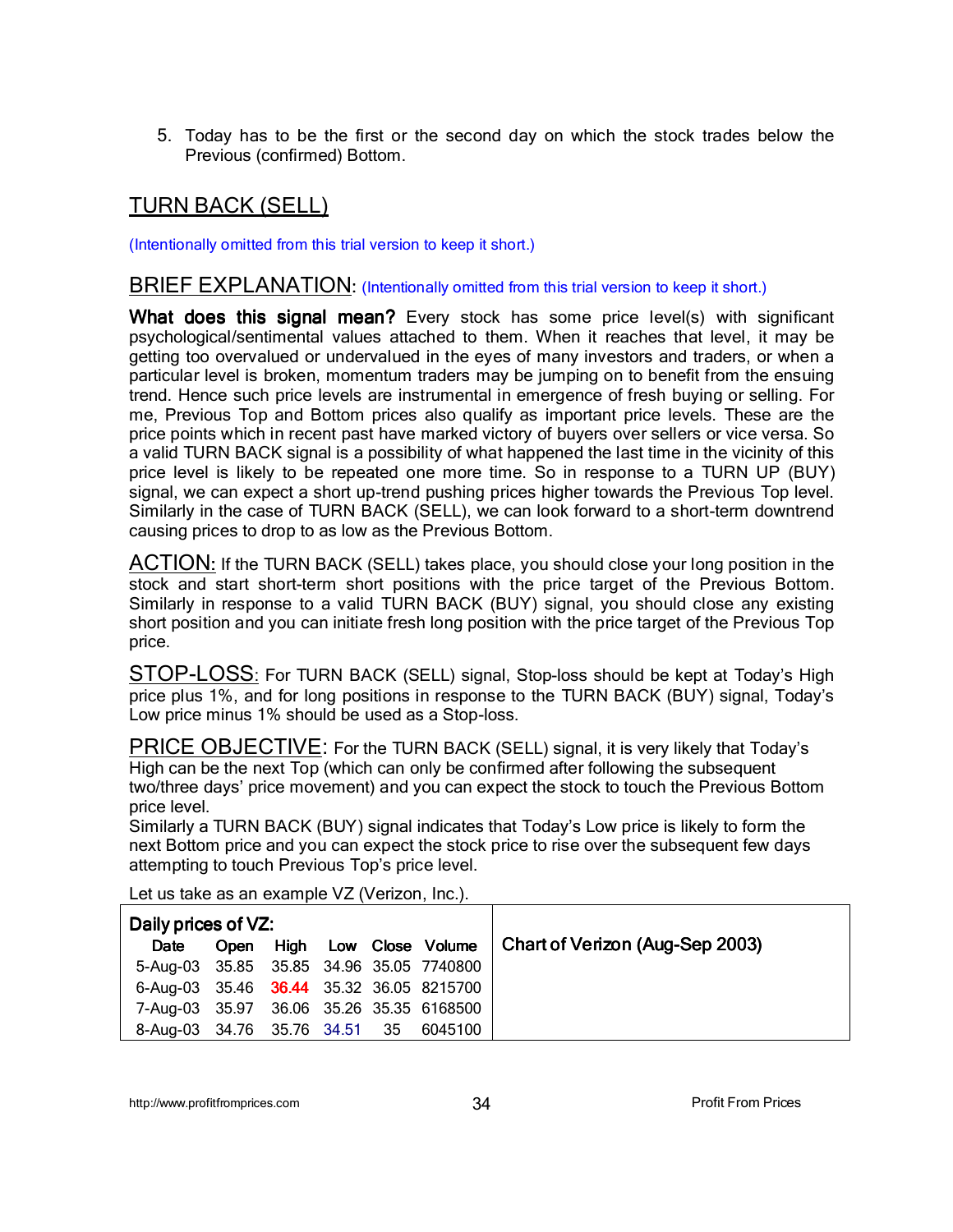| 11-Aug-03<br>12-Aug-03 35.57<br>13-Aug-03<br>14-Aug-03 | 35.24<br>36.4 | 35.5<br>36.1                                                                                                                                         | 34.92<br>35.23 | 35.2<br>36.08 | 4910200                                                                           |
|--------------------------------------------------------|---------------|------------------------------------------------------------------------------------------------------------------------------------------------------|----------------|---------------|-----------------------------------------------------------------------------------|
|                                                        |               |                                                                                                                                                      |                |               |                                                                                   |
|                                                        |               |                                                                                                                                                      |                |               | 7718300                                                                           |
|                                                        |               | 36.4                                                                                                                                                 | 35.4           |               | 35.62 5061100                                                                     |
|                                                        | 36.1          | 36.1                                                                                                                                                 | 35.5           |               | 35.75 6283400                                                                     |
|                                                        |               | 35.85                                                                                                                                                |                |               |                                                                                   |
|                                                        |               | 36.61                                                                                                                                                | 35.75          |               | 35.85 4196600                                                                     |
|                                                        |               | 36.23                                                                                                                                                | 35.41          |               | 35.78 5766000                                                                     |
|                                                        |               | 35.8                                                                                                                                                 | 35             | 35.8          | 4670000                                                                           |
|                                                        |               | 36.55                                                                                                                                                | 35.81          | 36.05         | 6177700                                                                           |
| 22-Aug-03                                              | 36.1          | 36.25                                                                                                                                                | 35.05          |               | 35.22 7230000                                                                     |
|                                                        |               | 35.26                                                                                                                                                | 34.59          | 34.8          | 5056700                                                                           |
|                                                        |               | 35.2                                                                                                                                                 |                |               | 6410300                                                                           |
|                                                        |               | 35.4                                                                                                                                                 |                |               | 4671800                                                                           |
| 28-Aug-03                                              | 35.2          | 35.66                                                                                                                                                | 34.92          | 35.6          | 6076700                                                                           |
| 29-Aug-03                                              | 35.4          | 35.41                                                                                                                                                | 34.98          |               | 35.32 4265000                                                                     |
| $2-Sep-03$                                             | 35.06         | 35.7                                                                                                                                                 |                |               |                                                                                   |
| $3-$ Sep $-03$                                         | 35.8          | 36.26                                                                                                                                                | 35.65          | 36.25         | 7870800                                                                           |
| 4-Sep-03                                               | 36.25         | 36.94                                                                                                                                                | 36.2           | 36.65         | 7699000                                                                           |
| $5-$ Sep $-03$                                         | 36.8          | 37                                                                                                                                                   | 36.2           | 36.3          | 7698600                                                                           |
| 8-Sep-03                                               | 36.4          | 36.44                                                                                                                                                | 35.63          | 35.79         | 7673400                                                                           |
| 9-Sep-03                                               | 35.43         | 35.56                                                                                                                                                | 35.1           |               | 6660400                                                                           |
|                                                        |               |                                                                                                                                                      |                |               |                                                                                   |
|                                                        |               | 15-Aug-03 35.75<br>18-Aug-03 36.61<br>19-Aug-03 36.23<br>20-Aug-03 35.65<br>21-Aug-03 36.05<br>25-Aug-03 35.02<br>26-Aug-03 34.78<br>27-Aug-03 34.75 |                |               | 35.26 35.82 3117000<br>34.26 35.01<br>34.75 35.07<br>34.96 35.55 7194300<br>35.15 |

Look at Verizon's daily prices during Aug 2003. On Aug 6<sup>th</sup>, it formed a Top at 36.44 and entered into a short down-trend. Then on the 8<sup>th</sup>, it formed a Bottom at 34.51 and started an up-trend. On Aug 18<sup>th</sup>, VZ crossed the Previous Top of 36.44 and traded as high as 36.61. As the Previous Top (36.44) was crossed, we can apply the conditions to see if TURN BACK (SELL) signal takes place today.

As of the  $18<sup>th</sup>$ , VZ was in an up-trend (Condition 1). The Previous Top (36.44) was crossed as VZ traded as high as 36.61 and as low as 35.75 (Condition 2). Now Today's Close of 35.85 was lower than Today's Open of 36.40 making today a Bear Day (Condition 3). Also after crossing the Previous Top (36.44), VZ closed below it (Condition 4). Today was also the first day since the formation of the Previous Top (36.44) and the subsequent Bottom at 34.51 (Condition 5). Thus all of our conditions for TURN BACK (SELL) are nicely fulfilled telling us to close any long position and to initiate fresh short position with Stop-loss at 36.51 and target price of 34.51 (Previous Bottom).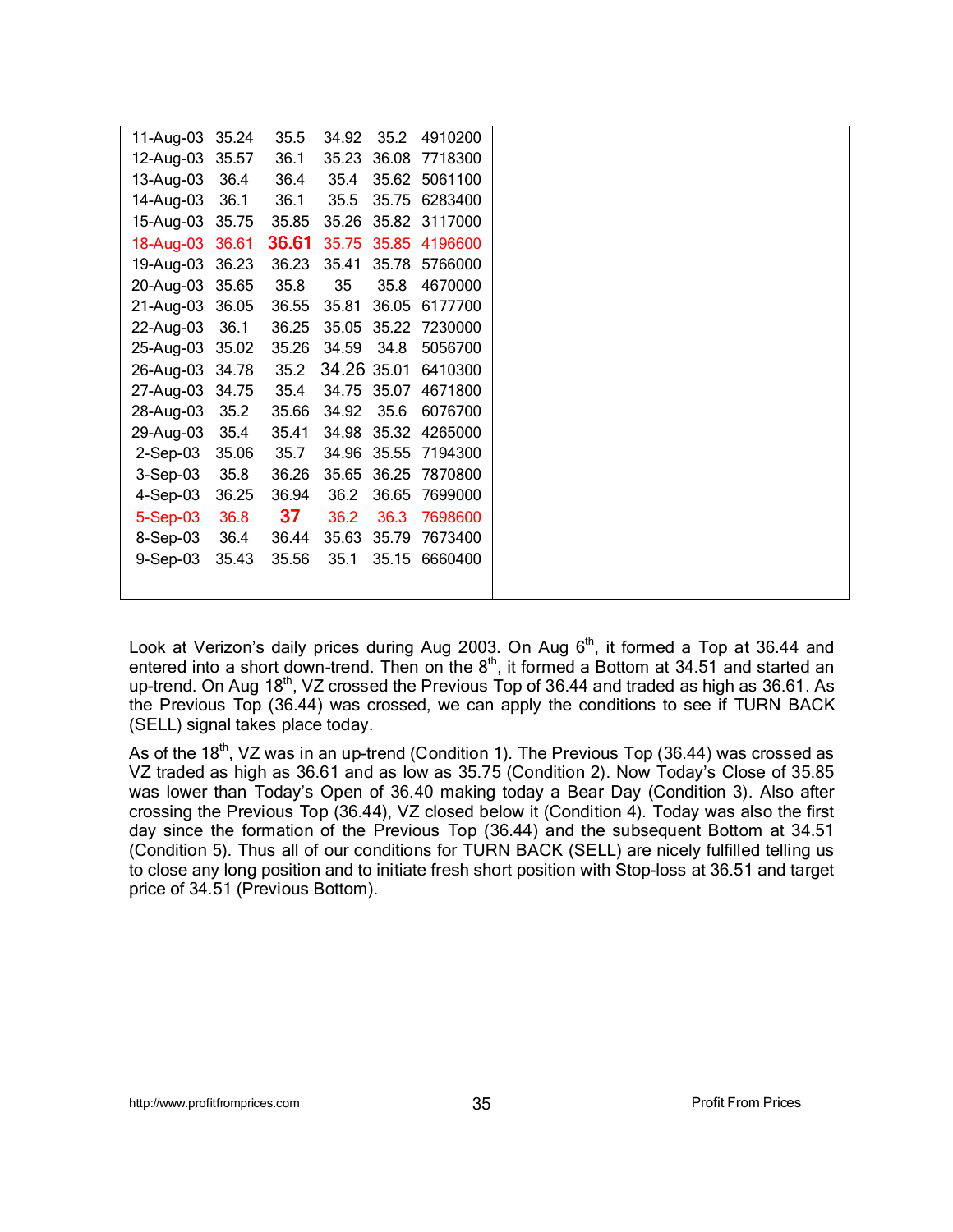On August  $26<sup>th</sup>$ , Verizon's stock price reached a low of 34.51 (Previous Bottom) and fulfilled the requirement of Aug 18<sup>th</sup> TURN BACK (SELL) signal. Now interestingly enough, as of August  $26<sup>th</sup>$ , VZ was in a down-trend as required for Condition 1 of TURN BACK (BUY) signal. The Previous Bottom (34.51) was broken as VZ traded as low as 34.26 and then as high as 35.20 (Condition 2). Today's Close of 35.01 was also higher than Today's Open of 34.78 making it a Bull Day (Condition 3). After having broken Previous Bottom of 34.51 and having made a low of 34.26, when VZ started trading above 34.51 (Previous Bottom), we could see a TURN BACK (BUY) signal forming (Condition 4). Aug  $26<sup>th</sup>$  was also the first day since last Bottom of 34.51 and the subsequent Top of 36.61. This fulfilled our last condition too. Thus with all conditions fulfilled for a TURN BACK (BUY) signal, we can now close any existing Short position and initiate new Long position with price target of 36.61 (Previous Top) and Stop-loss of 33.99\$ (Today's Low minus around 1%).

As you can see from the prices of the subsequent few days, VZ confirmed a new Bottom at 34.26 and made new higher High prices. On Sept  $4<sup>th</sup>$ , it crossed Previous Top (36.61) making our TURN BACK (BUY) signal on Aug  $26<sup>th</sup>$  a successful one. Now on Sep  $4<sup>th</sup>$ , the stock closed higher than Previous Top (36.61) but on the next day (variation of Condition 5), it closed below 36.61. It was also a Bear Day. Thus once again we had a TURN BACK (SELL) signal pointing to a short-term down-trend with Stop-loss at 37.00 and target price of 34.21. The daily prices of VZ for subsequent days are not shown above, but it did not trigger our Stop-loss of 37.00. However it did break the last bottom of 34.26 and touched a low of 32.80 on September 23rd .

#### SIGNAL S2: NEXT TOP/BOTTOM

(Intentionally omitted from this trial version to keep it short.)

#### NEXT TOP Signal

(Intentionally omitted from this trial version to keep it short.)

#### NEXT BOTTOM Signal

(Intentionally omitted from this trial version to keep it short.)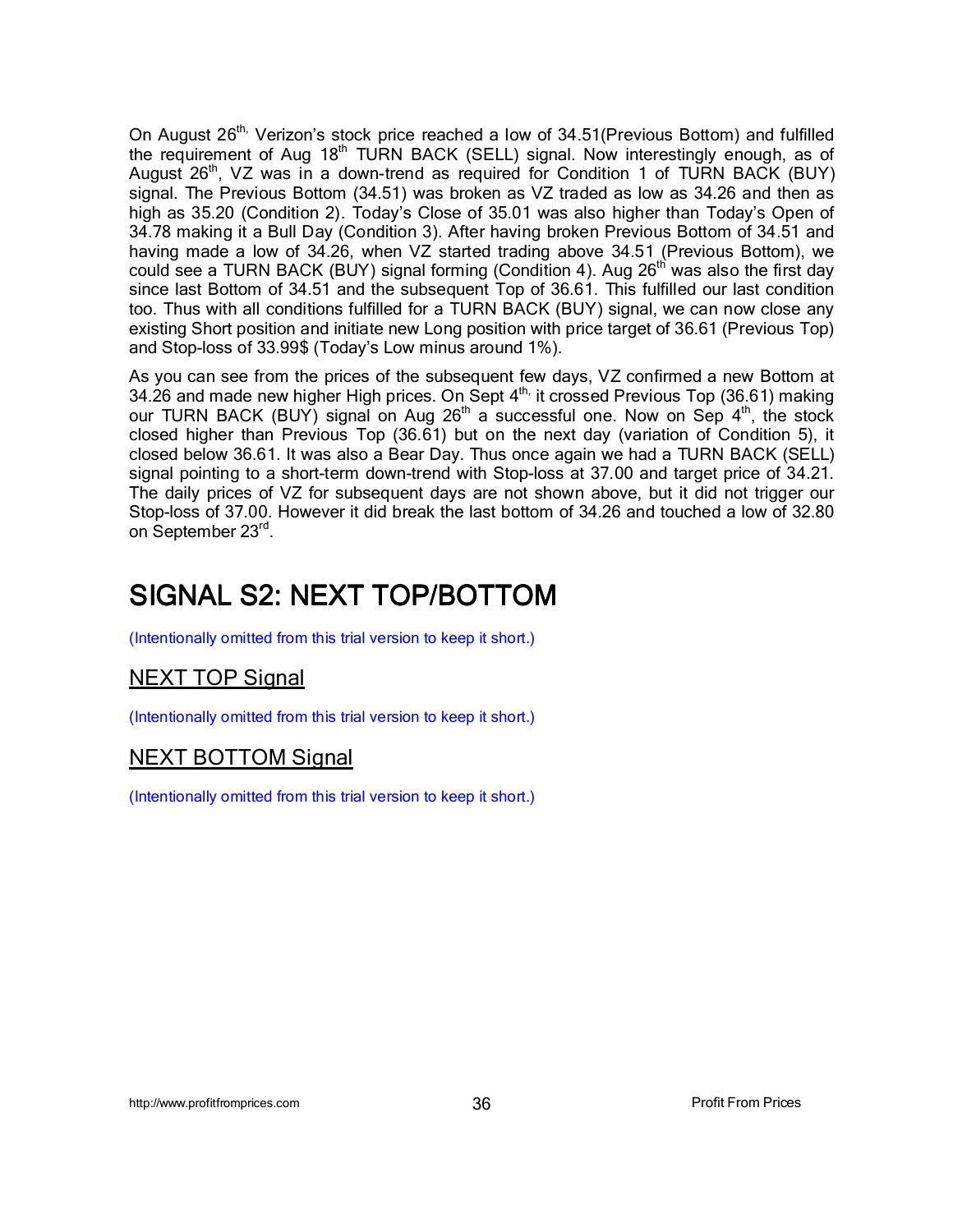**Chapter** 10

# CHART-BASED SIGNALS

So far we have looked at signals that can be identified by applying certain formulas to various prices. For each signal we had a set of conditions and by testing those conditions with appropriate prices, we saw if some signal could be applied to the stock or not. Initially these conditions and signals may be hard to memorize but once you understand the underlying logic behind them, you will be able to identify most of those signals just by looking at a candle-stick or an OHLC (Open High Low Close) price chart.

The new signals we are going to discuss now can be seen only on charts. There are no easy mathematical conditions here. Instead, we will USE a few qualitative conditions to identify these new signals. If you are familiar with charts and technical analysis of market/stocks, probably you are already familiar with the signals that I am going to discuss here. These are patterns and Trend-line-based signals. If you are already familiar with them, you may want to skip this chapter. Unlike most other technical analysis books, I am not going to discuss every technical signal/method out there; and certainly I am going to describe my favorite signals that I find very useful.

Chart-based signals can be grouped into two classes and we will see them one by one.

# CHART-BASED TREND REVERSAL SIGNALS

# CH-TR1: ISLAND REVERSALS:

I(Intentionally omitted from this trial version to keep it short.)

#### <u>ISLAND REVERSALS (BUY)</u>

#### Conditions:

- 1. The stock is in a down-trend.
- 2. There was a GAP (SELL) signal in the stock yesterday. In other words, Previous Day's High was lower than Previous to Previous Day's Low price. (PDH < QDL).

http://www.profitfromprices.com 37 Profit From Prices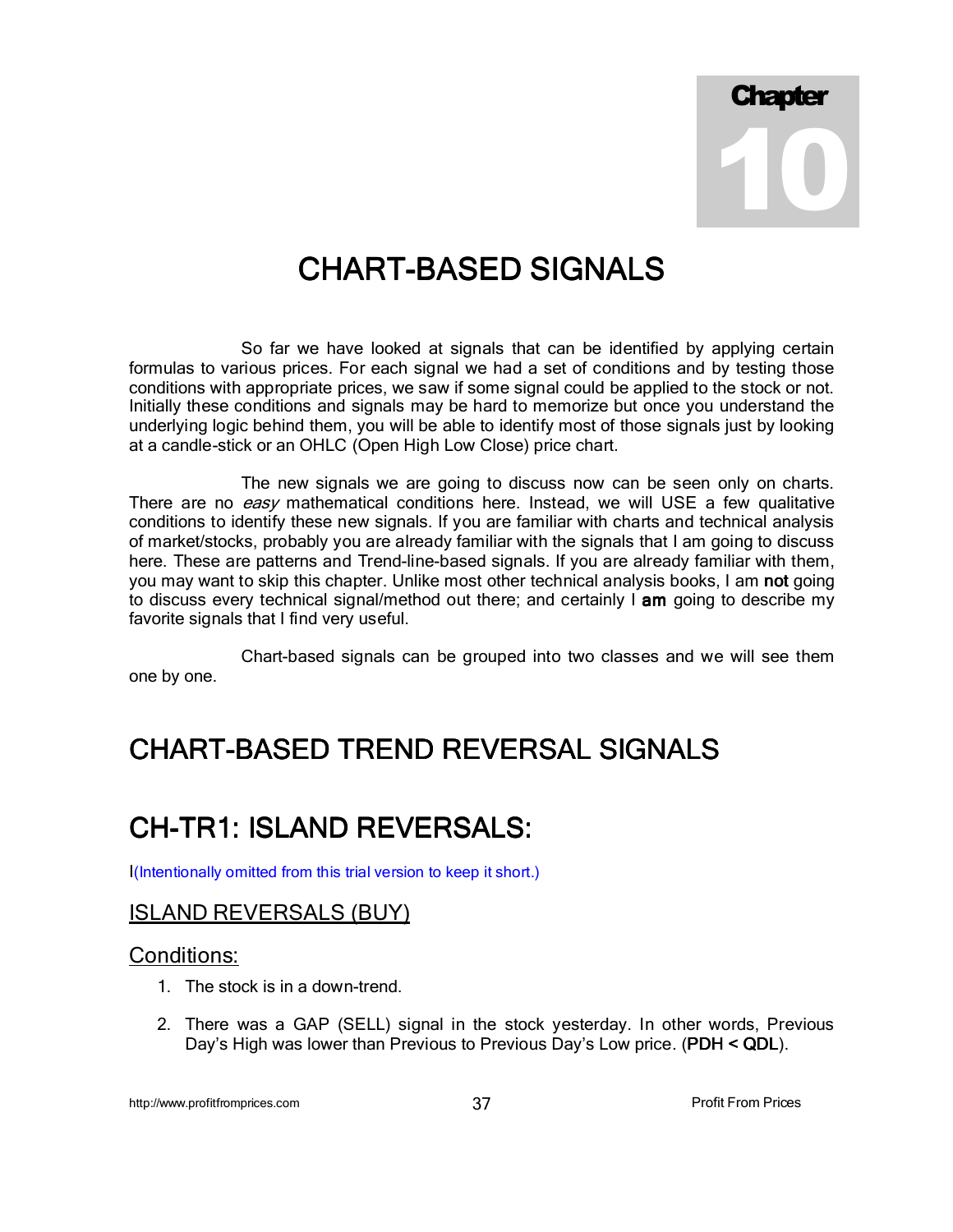3. Now today, you see a GAP (BUY). This means, Today's Low Price is higher than Previous Day's Low price. (TDL>PDL)

Important Note: Sometimes the second Gap signal takes place not on the next day but within 2/3 days. This weakens the signal a little but still it is powerful enough for one to initiate fresh Long positions.

ACTION: You should close existing Short positions and initiate Long positions in the stock.

STOP-LOSS: Keep Stop-loss at the Low price of day(s) between these two Gaps.

#### ISLAND REVERSALS (SELL)

(Intentionally omitted from this trial version to keep it short.)

| Date                                      | Open |  | High Low Close Volume                      |
|-------------------------------------------|------|--|--------------------------------------------|
|                                           |      |  | 25-Jul-03 55.02 56.16 54.55 56.12 13069600 |
| 24-Jul-03 57.75                           |      |  | 58.93 57.58 57.87 9696000                  |
| 23-Jul-03 56.36 57.48 56.05 57.07 5815600 |      |  |                                            |
| 22-Jul-03 55.7                            |      |  | 55.95 54.85 55.58 4868400                  |
| 21-Jul-03 55.02 55.55 54.6 55.53 4126600  |      |  |                                            |

These prices are taken from a period when eBay was in a strong up-trend so it was normal to see Gap (Buy) signals. As you can see on the chart or from the prices above, there is an Up-Gap on July  $24<sup>th</sup>$ , 2003. That day's Low price of 57.58 was higher than Previous Day's High price of 57.48.

Now if you look at the next day's prices, you will see a Down Gap. On the 25<sup>th</sup>, the stock had a High of 56.16 which was lower than Previous Day's Low price of 57.78. As you remember, this is a Gap (Sell) signal. Thus over three trading days, the stock had two opposite Gap signals. You can also see this on the Chart.



Thus, after making a new 52 Week High at 58.93 on July 24, 2004 and having an Island Reversal (Sell), eBay reversed its trend and entered into a Down-trend. Though it is not shown on the chart it took quite a few months for eBay stock prices to cross July 24's Top of 58.93.

One more example of Island Reversal (SELL) signal:

http://www.profitfromprices.com 38 38 Profit From Prices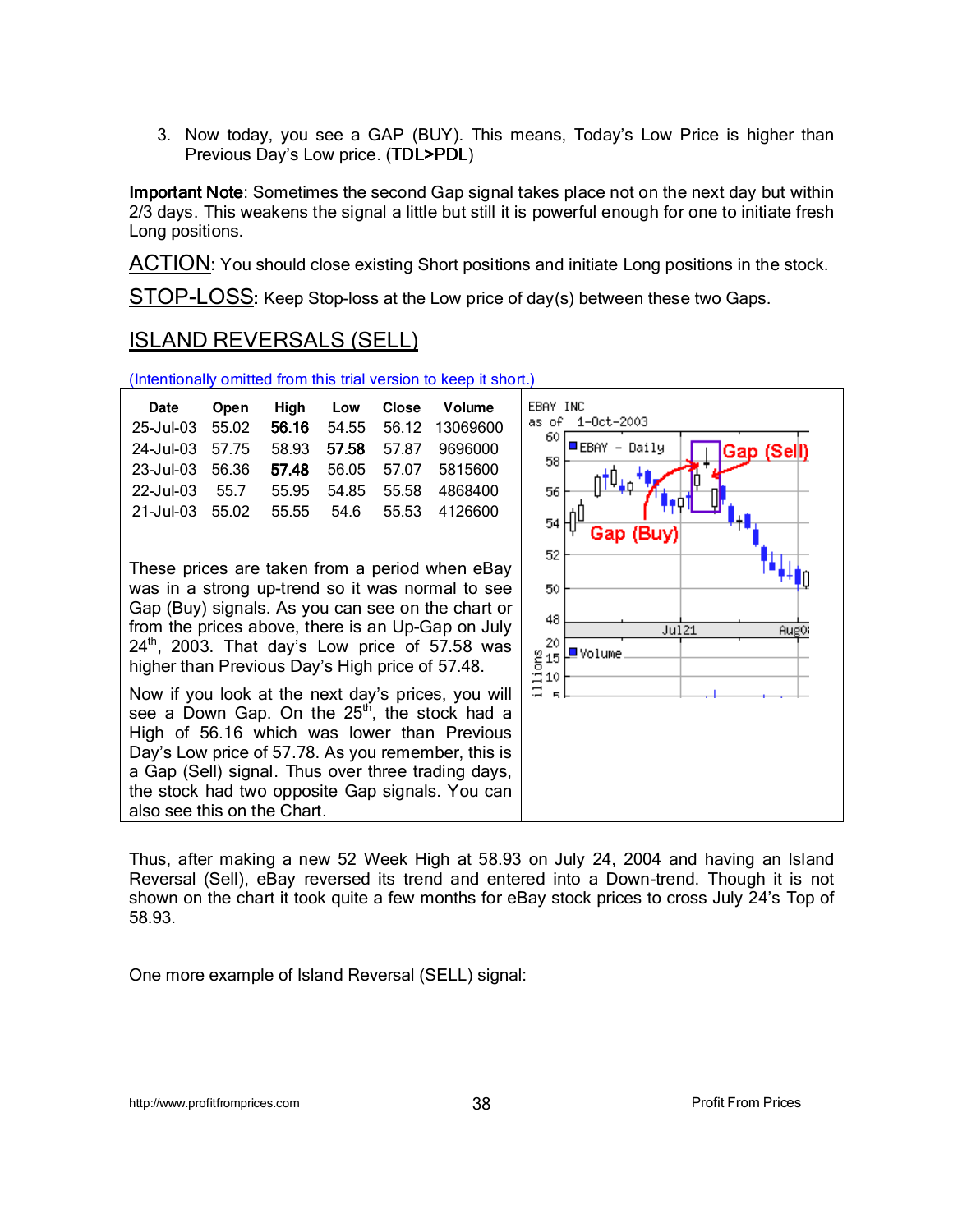On the left side of the following Chart, you will see EGHT was in a strong up-trend (Condition 1). Then it had a Gap (Buy) signal as shown in the chart (Condition 2). The stock made a new 52 Week High on that day. Now on the subsequent day, the stock surprised everyone and opened lower than Previous Day's Low price. As you see on the Chart, there is a Gap (Sell) signal (Condition 3). Thus we had two opposite Gap signals over two days! This was a classic example of an Island Reversal signal.

Now when you look at the prices after the reversal signal, you will see that it indeed was a reversal. The EGHT entered into a down trend and never crossed the signal day's High price. So if one had Shorted the stock based on the Island Reversal signal, he would have made good money.

(There is one more signal in the EGHT Chart. Before the Island Reversal signal, the stock was in a steep up-trend and it had a nice FLAG signal. You will learn about it later in this chapter.)



In the last two examples of eBay and EGHT, we had two gaps on two consecutive days. As I mentioned earlier, this is nice to have but not an absolute requirement. Depending on stock and situation, it is also acceptable if these Gaps take place two or even three days apart. Let us take an example to highlight this.

Look at the prices and Chart of TXN during April 2004.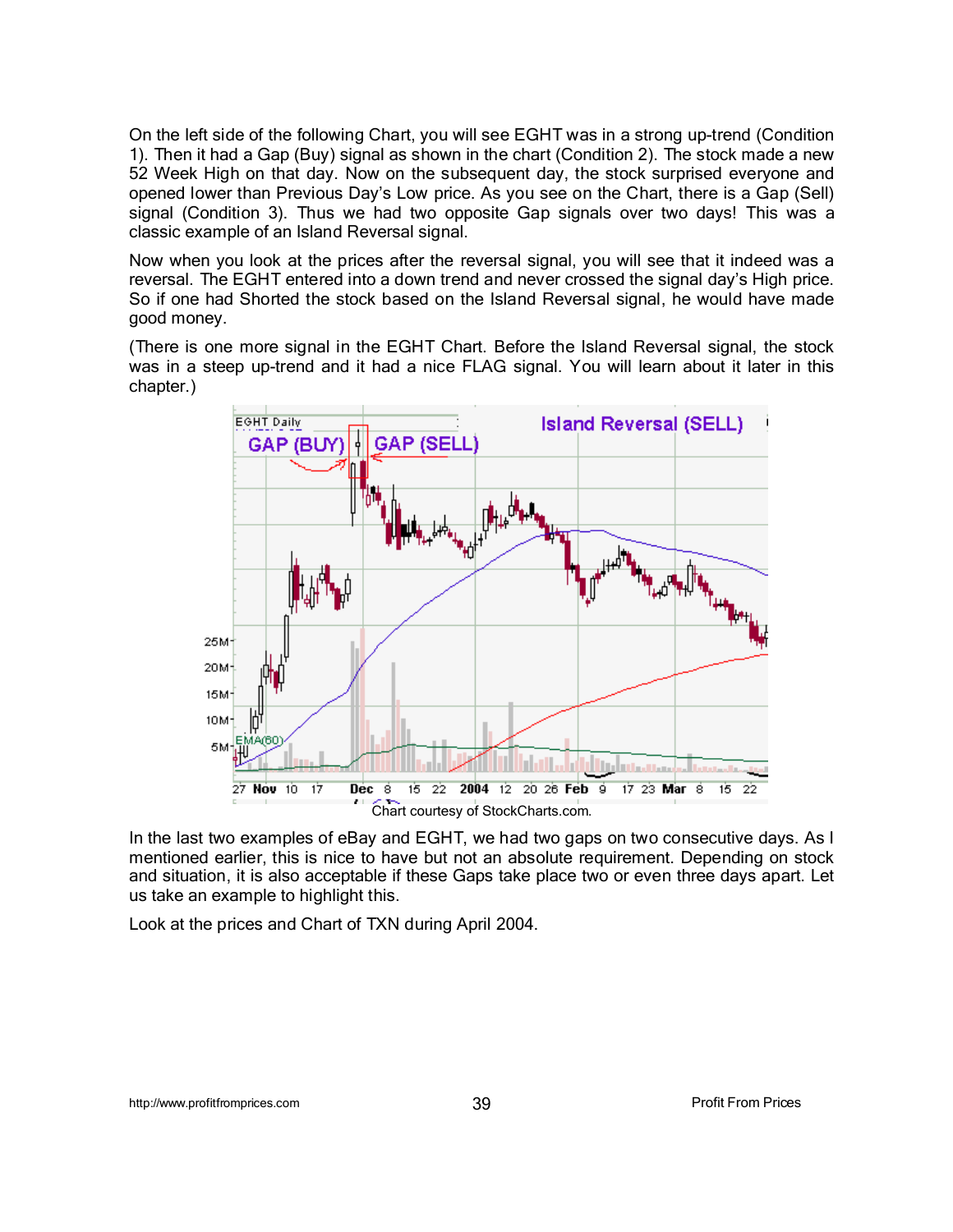| Date       | Open  | High  | Low   | Close | <b>Volume</b> |  |
|------------|-------|-------|-------|-------|---------------|--|
| 6-Apr-04   | 29.76 | 29.80 | 28.86 | 29.16 | 28.419.400    |  |
| 5-Apr-04   | 30.41 | 31.01 | 30.12 | 30.94 | 9.378.000     |  |
| $2-Apr-04$ | 30.5  | 30.6  | 30.14 | 30.41 | 13,790,200    |  |
| $1-Apr-04$ | 29.36 | 29.98 | 29 35 | 29.9  | 10,293,400    |  |

As you can see from the Chart on the right, TXN was in an up-trend prior to April 2004 (Condition 1). Then on April 2, 2004, TXN had a GAP (BUY) signal because that day's Low of 30.14 was higher than Previous Day's High price of 29.98. (Condition 2). The next day the stock kept its upward march and there was no sign of looking back. Now on April 6, 2004, TXN opened lower and displayed a GAP (SELL) signal because April  $6<sup>th</sup>$ 's High price of 29.80 was lower than April  $5<sup>th</sup>$ 's Low price of 30.12 (Condition 3).



Thus we had all three conditions fulfilled for Island Reversals but with one important variation. The two opposite Gaps were two days apart instead of one day! This makes the signal a little weaker but still it is one of the most powerful trend reversal signals out there. Now as we can see on the Chart, this signal showed its power. TXN subsequently entered into a down-trend and made a low price of 24 by the end of the month.

A few things to remember with regards to Island Reversals:

- When looking for an Island Reversal it does not matter if the days are Bull or Bear days. That means, when I mention Gap (Buy), you do not need to test for the day to be a Bull day nor for a Gap (Sell), the day does not need to be a Bear Day. Two Gaps in opposite directions are more important and critical for Island Reversals.
- You will mostly see a jump in volume around Island Reversal days and that adds to the strength of the signal.
- When looking for an Island Reversal signal, make sure you are not looking at foreign stocks (including ADRs, GDRs or International country funds). Such stocks are more actively traded in their home countries and hence being based on price movements there, they often open with Gaps in US markets but those Gaps do not mean much from our analysis perspective.
- Look for Island Reversals after a sustained trend. If you get an Island Reversal (SELL) in a stock that is already in a down-trend, you should ignore that signal. There is no trend reversal implied!!!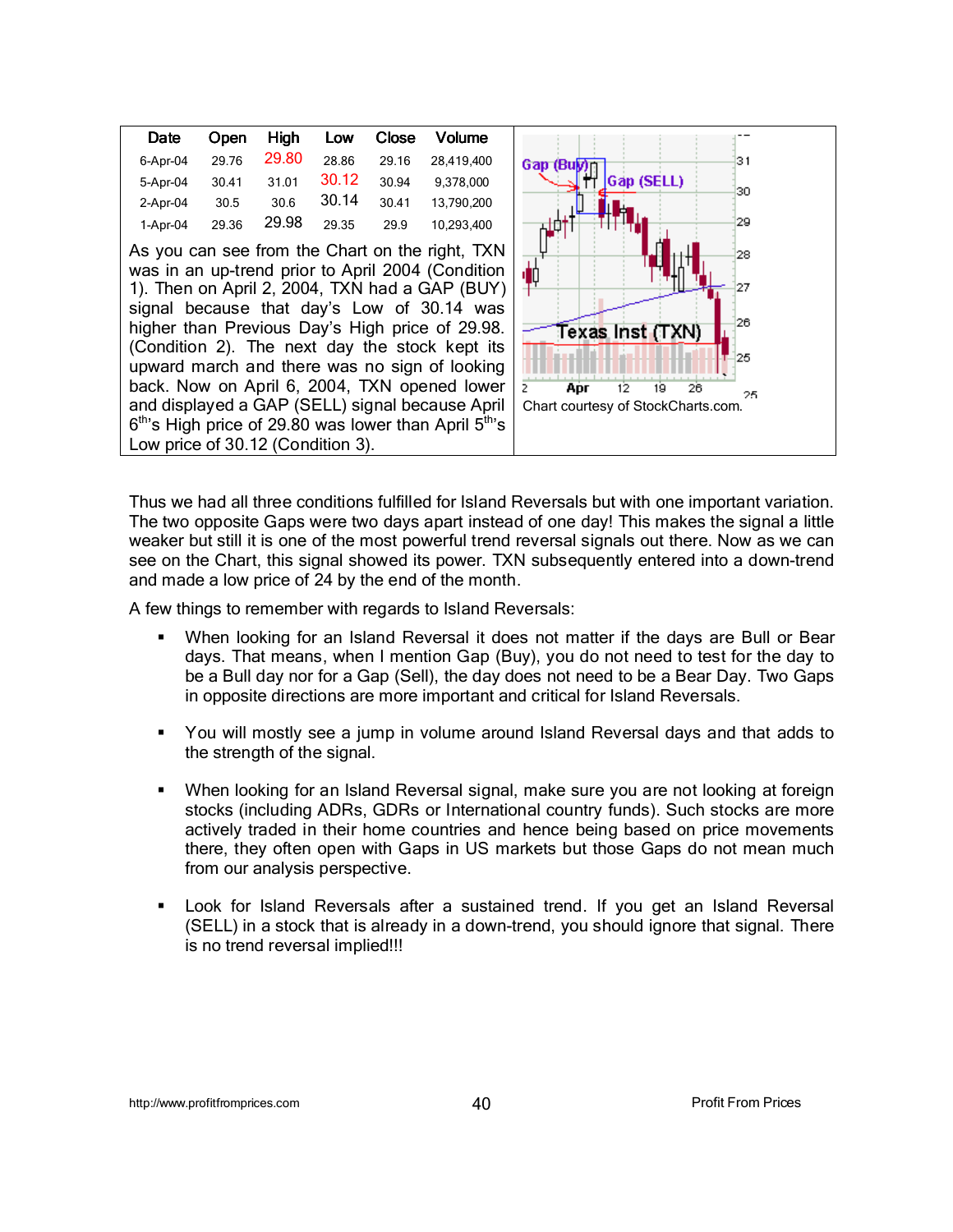# CH-TR2: TREND-LINES

(Intentionally omitted from this trial version to keep it short.)

- 1. Support Trend-line (ST): (Intentionally omitted from this trial version to keep it short.)
- 2. Resistance Trend-lines (RT): (Intentionally omitted from this trial version to keep it short.)



Here is a recent Chart of COMS (3 Com Corporation) from Jun 2003 to Nov 2003. As drawn on the chart, it has one Resistance Line during its downtrend. Then during mid-Aug, there was a break out and for the first time in the last three or more months, COMS stock traded (closed) above the Resistance Line implying the likely end of the down-trend. Then as you will see on the chart, there was an up-trend in the COMS stock prices. Now as you join Bottoms days along the way, you will see a Support Line being formed. Whenever the stock entered into a Reaction, it found a support (buying) on or around the line.

There are a few things to keep in mind with respect to Trend-lines:

• Not all Tops (or Bottoms) will find resistance (or support) on the line. Some Tops (Bottoms) may be formed at some distance below (above) the line. The purpose is to draw a line that touches as many Top (Bottom) days as possible. In the Chart above, A and B do not precisely touch the support line; but I guess this is okay. It is NOT always possible to find charts on which we can draw a textbook style Trend-line(s). So, do not pursue perfection. Remember: Our goal in trading is to make money, and making money is hardly ever an obvious or easy thing!!!

http://www.profitfromprices.com **41** And the set of the profit From Prices and the profit From Prices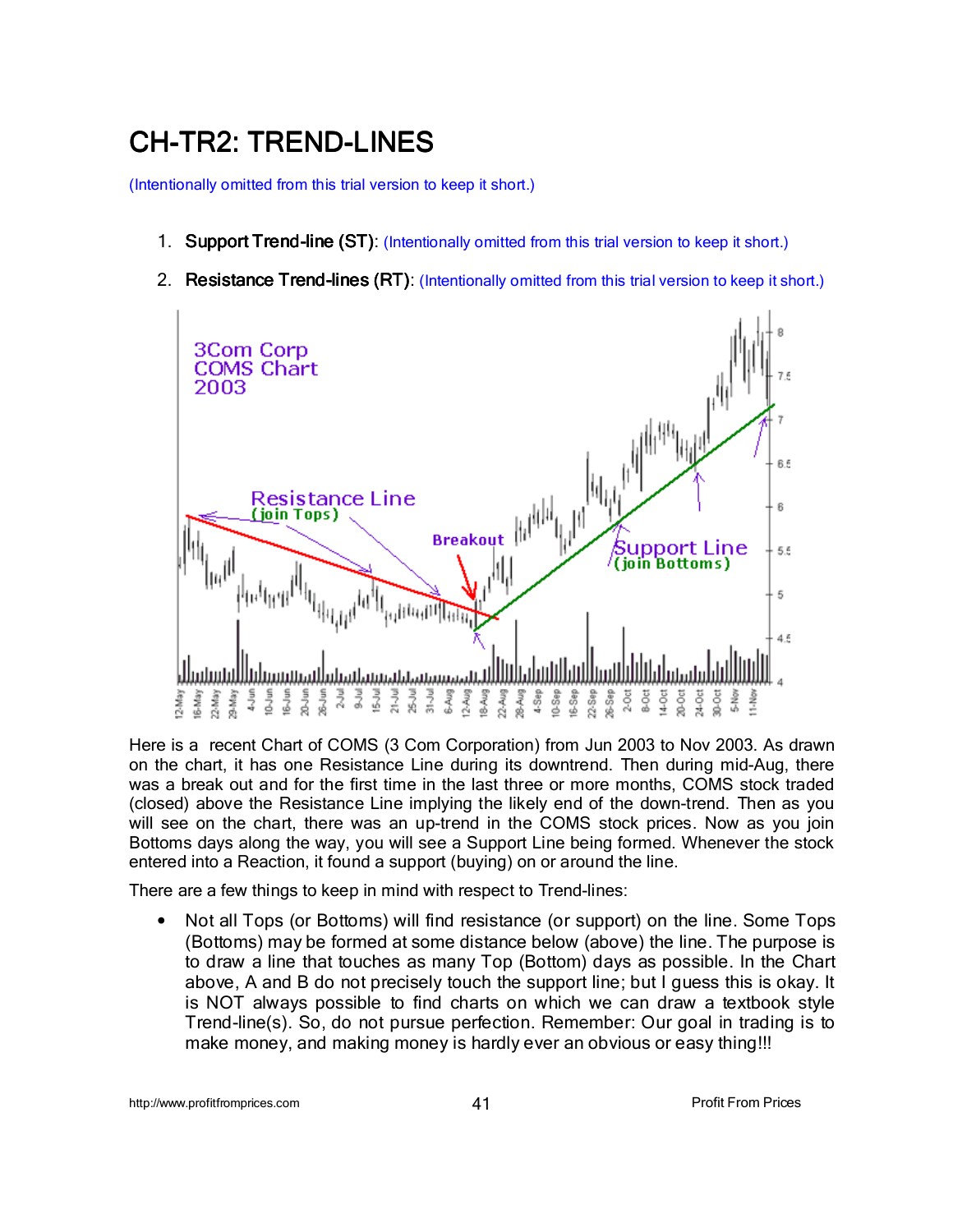- Drawing and analyzing a Trend-line is more of an art than a science! My Trendline may be different than yours. Given the same chart, it is likely that different individuals will draw different Trend-lines on it.
- Some times it is okay if one or two Top (or Bottom) Days' High (or Low) prices are above (below) the Trend-line that is joining a significant number of Tops (or Bottoms). Here, rules can be bended to join Close prices for few Tops (Bottoms) instead of a day's High or Low prices. Look at day C marked in the chart above.
- Usually a break out from a Trend-line occurs with a significant increase in volume, and such increase in volume speaks well about the strength of the signal. However when we don't have this confirmation, we should look for an alternative confirmation -- the next two days' prices should stay above the Resistance Line (or below the Support Line).
- Frequently a stock after breaking a Resistance (or a Support) Line, comes back to touch the Line it broke but from the opposite side. This is normal behavior, and if it comes back, we can expect that Resistance (or the Support) Line to act as a Support (or a Resistance) line now. In such cases, when the stock price is about to touch the line but this time from the other side, it is a relatively safe trading opportunity with a close Stop-loss; but here you have to exercise a considerable amount of caution as sometimes this stock may keep trading under/above the broken Trend-line for a considerable period of time. I will illustrate this in an example later in this chapter.
- •

ACTION: Trend-lines give us two types of trading opportunities: Trend Continuation and Trend Reversals.

Trend Continuation Signals: (Intentionally omitted from this trial version to keep it short.)

Trend Reversal Signals: (Intentionally omitted from this trial version to keep it short.)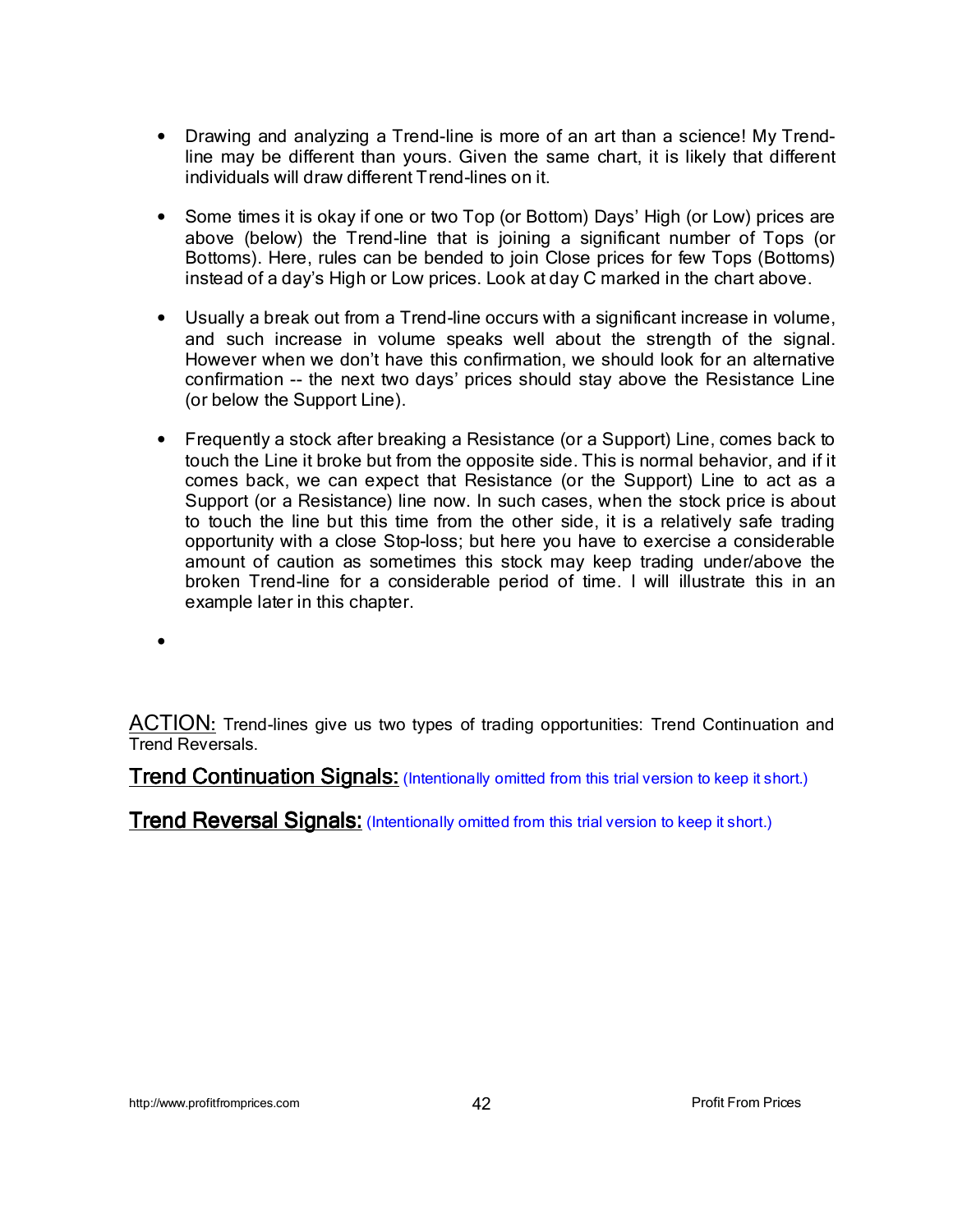### CHART-BASED TREND CONTINUATION SIGNALS

## CH-TC1: FLAGS AND PENNANTS

These are powerful trend continuation signals and are relatively easy to identify. They are more likely to occur in small to medium capitalization/volume stocks than in large capitalization stocks. They usually occur half way in a *rapid* trend. A Flag and a Pennant both are very similar in strength and in trading implications with only one difference- their shapes are a little different.

Let us first look at how these patterns take place in an up-trend. For simplicity, flags and pennants can be divided into three parts/phases:

- 1. Phase One is a sudden very rapid up-trend with extremely heavy volume. This trend lasts from one day to over ten to twenty days. This up-trend is outstanding on the chart.
- 2. Phase Two forms a consolidation. It seems as if the up-trend in Phase One is losing its steam. Volume also gets lower day by day and every day the stock seems to be making lower low prices. This price movement looks like a rectangle (flag) or a triangle (pennant) on the chart. This phase can last from around the same number of days as in Phase One to up to two or three times the number of days. One important note: Even though the stock is making lower prices here, these prices are still much higher than prices we had before Phase One started in this stock.
- 3. If you see a stock fulfilling these two conditions above, or the formation of this pattern on the chart, it is time to pay close attention to it. When its price crosses, with increasing volume, the Top price for the last few days, you can look forward to as much gain in the stock as there was during Phase One.

ACTION: You can exploit Flag/Pennant patterns in two different ways based on your risk tolerance and trading preferences.

- 1. If you like to take more risk for larger potential gains, you can BUY towards the end of Phase Two near the lower support line of the flag. You can buy as much stocks as you want quietly when nobody else seems to be interested in it! The risk of this approach is: the stock may never enter into Phase Three and you will have to close your position with a loss. The good side- if you are correct in your anticipation of Phase Three, you will have significant profit in a short period of time.
- 2. If you are risk averse, I advise you to keep an eye on the volume and price movement of this stock. As soon as the stock price picks up with significant increase in volume, you should jump on. The risk here is- you may miss getting on board in time as sometimes the stock may go up with a GAP or you may not be watching the stock at

http://www.profitfromprices.com **43** A3 Profit From Prices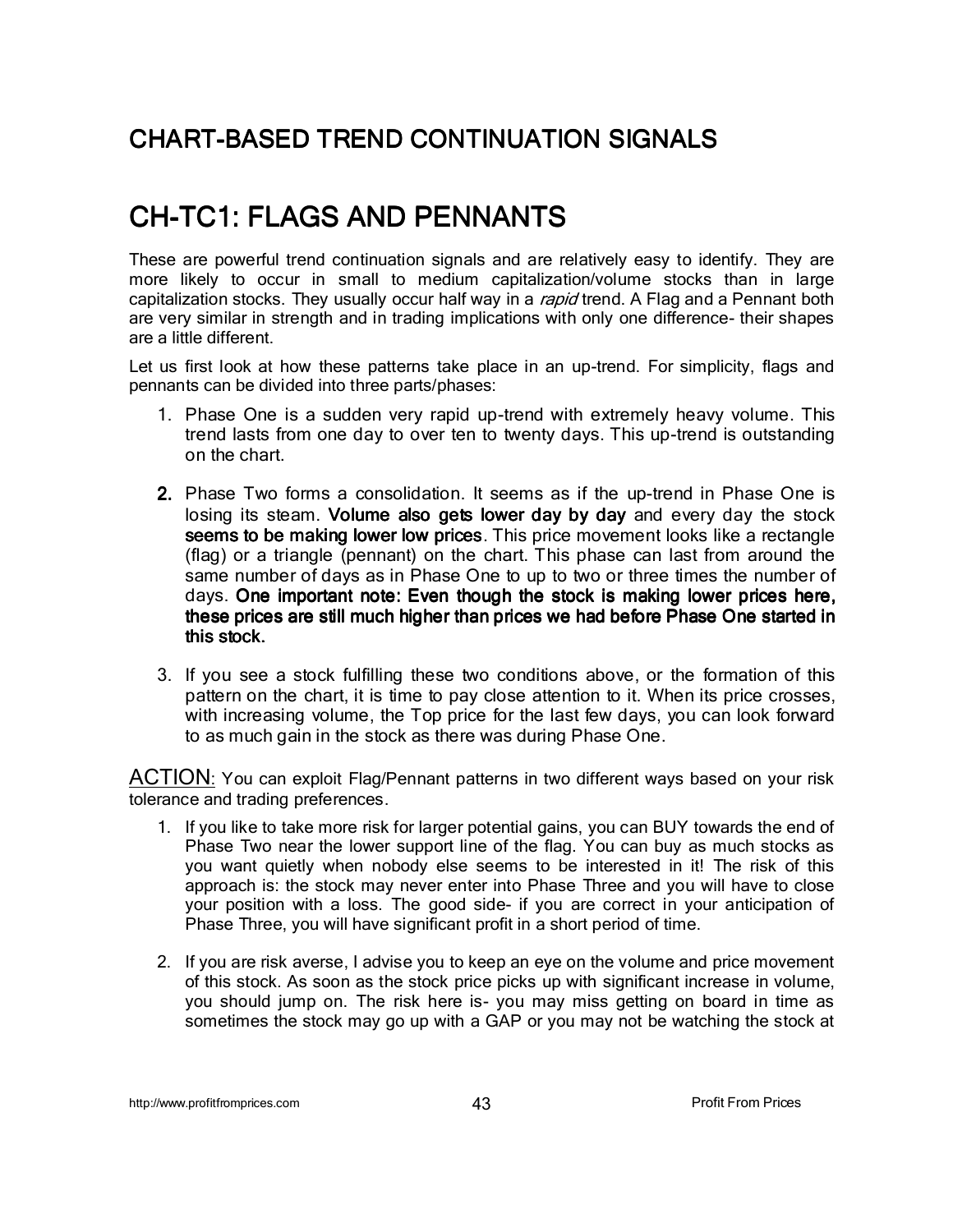that very moment. The good side of this alternative is- you are more likely to be in profit, though smaller, than in the alternative 1 above.

I usually like to take a hybrid approach trading with Flags and Pennants. I buy half of my intended position as per alternative one. Then when Phase Three seems to start, I will add the remaining half.

STOP-LOSS: The recent Low price during Phase Two, minus 1%. Please keep in mind one specific risk here. As Flags and Pennants are more likely to be seen in stocks of small to medium sized companies, your position is subject to high volatility and a GAP in prices. Hence sometimes when the stock starts going in the reverse direction, you may not be able to close your position at the right time or at the right price level.

TARGET: When in Phase Three there is as much gain as there was in Phase One, book profit in your long position.

> **PENNANT FLAG** Consolidation (a Pause) creasing Volume Expect Mover Start<br>JYING HERE 3. Time to BUY 1. Sudden uptrend<br>Heavy Volume 沙沙%% Expected Movement

Look at the sketch below to understand the above reasoning:

#### **Pennants**

This is a pattern that is formed usually exactly mid-way in a rapid up- or down- trend. Look at the prices and the chart of MKTG Services, Inc below.

Prior to October 2003, the stock wasn't moving! It was fluctuating between the 1 and 2\$ level for a long time. Volume was also very low- around 10k to 20k per day. For traders, there was no fun/point in looking at or following this stock!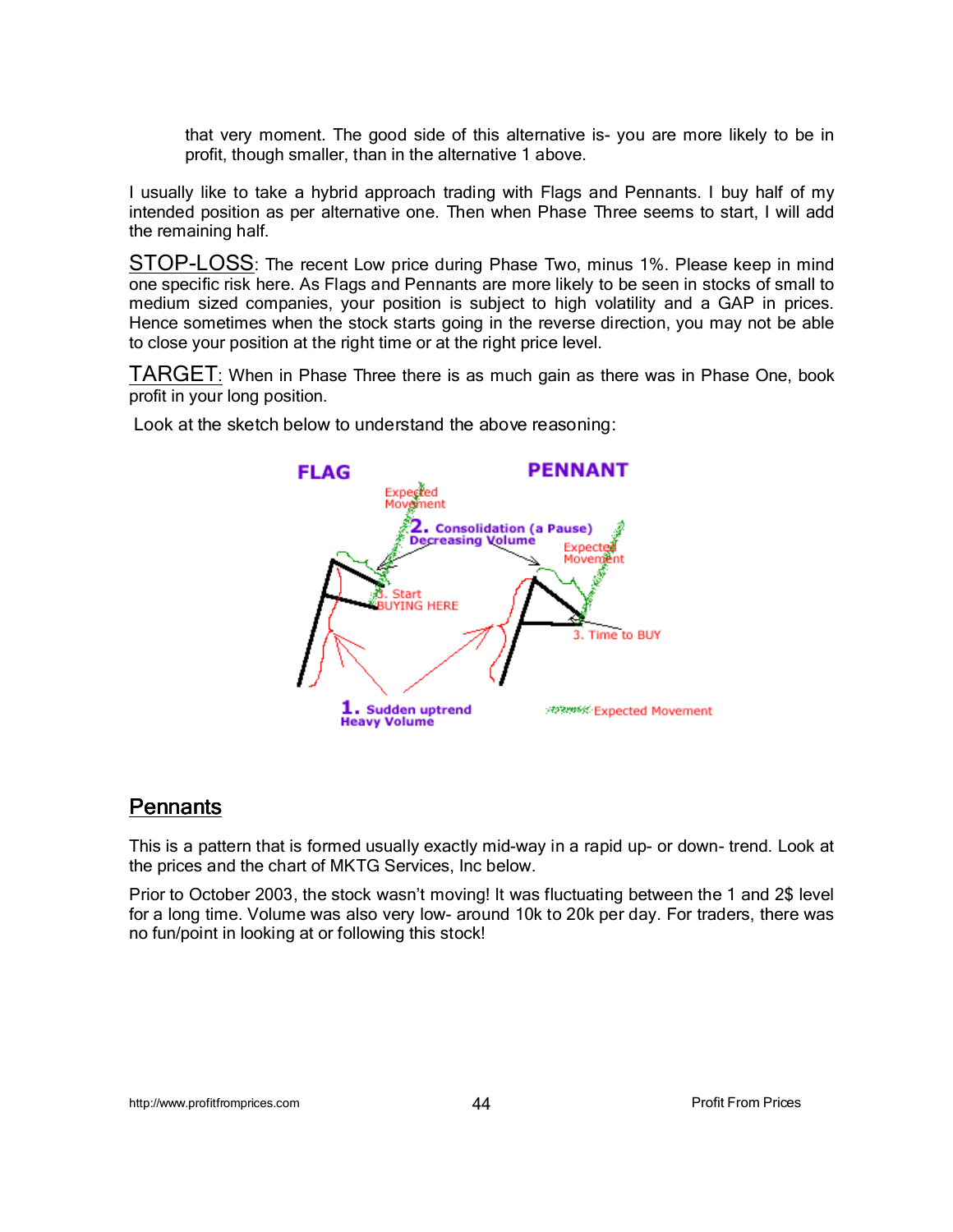| <b>MKTG Services Inc.</b> |      |      |      |      |        | 10                                                                                |
|---------------------------|------|------|------|------|--------|-----------------------------------------------------------------------------------|
| 28-Oct-03                 | 7.74 | 9.14 | 7.51 | 8.62 | 355700 |                                                                                   |
| 27-Oct-03                 | 5.53 | 8.08 | 5.18 | 7.3  | 273600 | 3.Steep rise<br>repeated                                                          |
| 24-Oct-03                 | 5.1  | 5.46 | 4.87 | 5.29 | 32200  | <b>MKTG Daily</b><br>Oct 2003                                                     |
| 23-Oct-03                 | 5.14 | 5.42 | 5.02 | 5.09 | 22500  |                                                                                   |
| 22-Oct-03                 | 4.68 | 5.42 | 4.48 | 5.21 | 65700  | 2. Pause                                                                          |
| 21-Oct-03                 | 5.01 | 5.08 | 4.58 | 4.75 | 97600  |                                                                                   |
| 20-Oct-03                 | 5.16 | 5.67 | 4.99 | 5.2  | 343900 |                                                                                   |
| 17-Oct-03                 | 3.11 | 6.5  | 3.11 | 5    | 508900 | 1. Steep                                                                          |
| 16-Oct-03                 | 1.72 | 2.85 | 1.66 | 2.83 | 45100  | <b>Rise</b><br>Flag (Buy)                                                         |
| 15-Oct-03                 | 1.55 | 1.75 | 1.55 | 1.65 | 13100  |                                                                                   |
| 14-Oct-03                 | 1.55 | 1.55 | 1.54 | 1.55 | 500    |                                                                                   |
| 13-Oct-03                 | 1.51 | 1.65 | 1.48 | 1.57 | 19600  | Volume goes down                                                                  |
|                           |      |      |      |      |        | during pause<br>ğ<br>7.0ct<br>$rac{5}{9}$<br>8<br>ğ<br>g<br>8<br>ह<br>8<br>Ş<br>8 |

However something happened in this stock on the  $16<sup>th</sup>$  of October! The stock broke away from its dull trading range, touched a high of 2.85 and closed at 2.83. When you compare this close to Previous Day's Close of 1.65, there was more than a 70% return in just one day! Then on the next day, it kept its upward journey and made a high of 6.50 and closed at 5.00. In terms of the high price of 6.50, this was a gain of almost 4.75 (Remember this figure) and in terms of return- it was a phenomenal return of 300% over just two trading days! The volume also jumped from a normal daily volume of 20k to 45k on the 16<sup>th</sup> and to 500k on the 17<sup>th</sup>! This kind of gain over just two trading days would make anyone dance with joy! If you had been watching this stock at that time, it is very likely that you would have expected the stock to go down from this level. If you were lucky enough to have made a purchase before this sudden jump, probably you would have closed your long position. Our common sense may even tell us to short this stock! But as you will see in a few moments, this wasn't the end of the story!

Over the next five trading days, MKTG sort of paused. The prices drifted a little lower and volume was also going down. It looked as though the story of this stock was over! Over Oct  $22^{nd}$ ,  $23^{rd}$  and  $24^{th}$ , the stock kind of faced a resistance at 5.45. If you look at the Chart above, you will see the pattern of a pennant -- a straight line up and then a body of *narrowing price* fluctuations and lowering volume. Now on the 27<sup>th</sup>, MKTG was ready to finish its half-told story. It restarted its up-ward journey; and made a high of 8.08 and on the next day it touched a high of 9.18. If you look at the low price in the pennant of 4.48, we had another quick gain of almost 4.75 over the subsequent two days.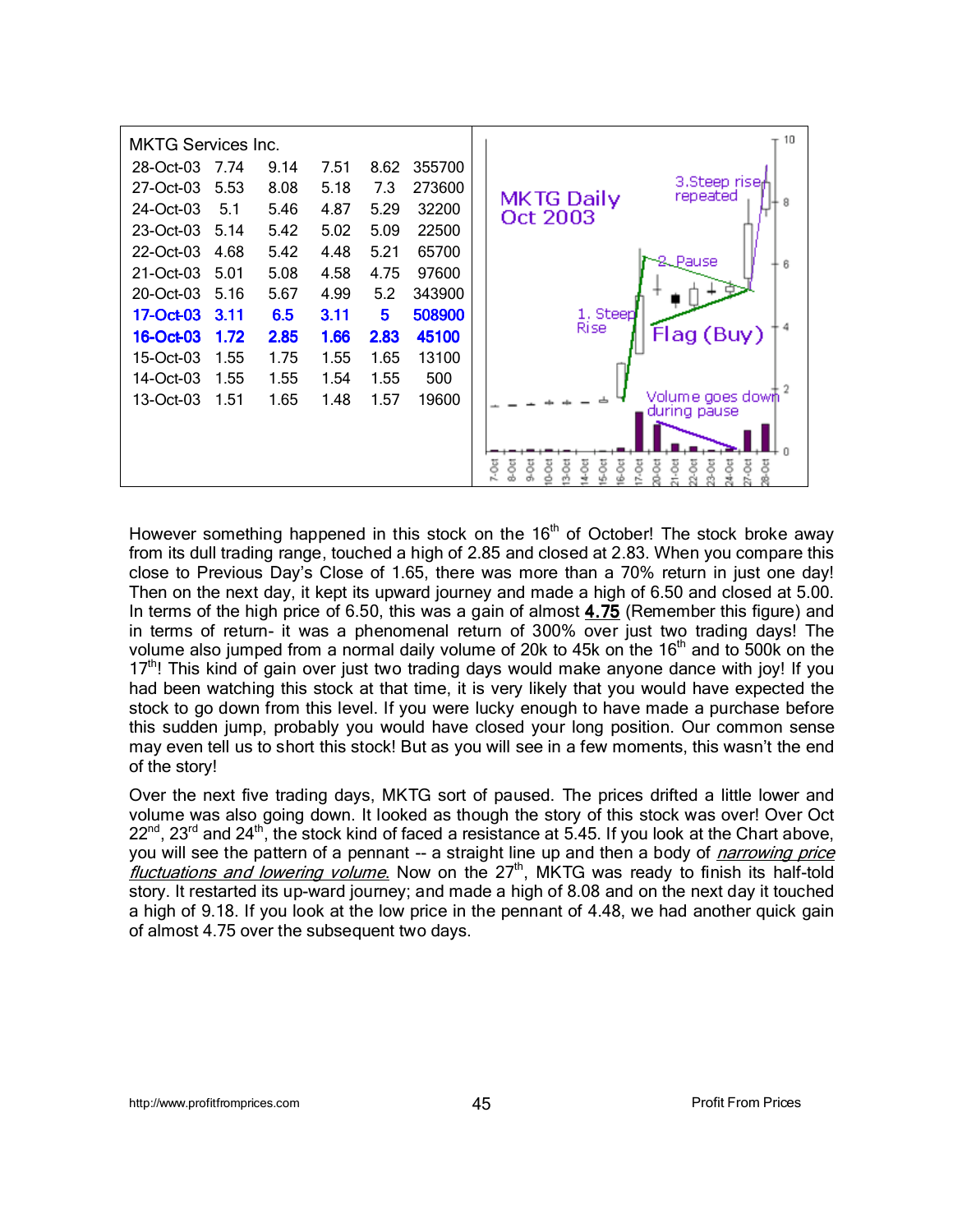#### FLAG

See the Chart of AVSR (Avistar Communications) below for a few flag signals that took place during its phenomenal move from 50 cents to more than 3.50\$ over a short period of time during October 2003.



Chart courtesy of StockCharts.com.

Here is another chart that has first a Pennant and then a Flag. EGHT (8x8) showed a rapid up-trend during third quarter of 2004 and had two of these patterns as shown on the chart below: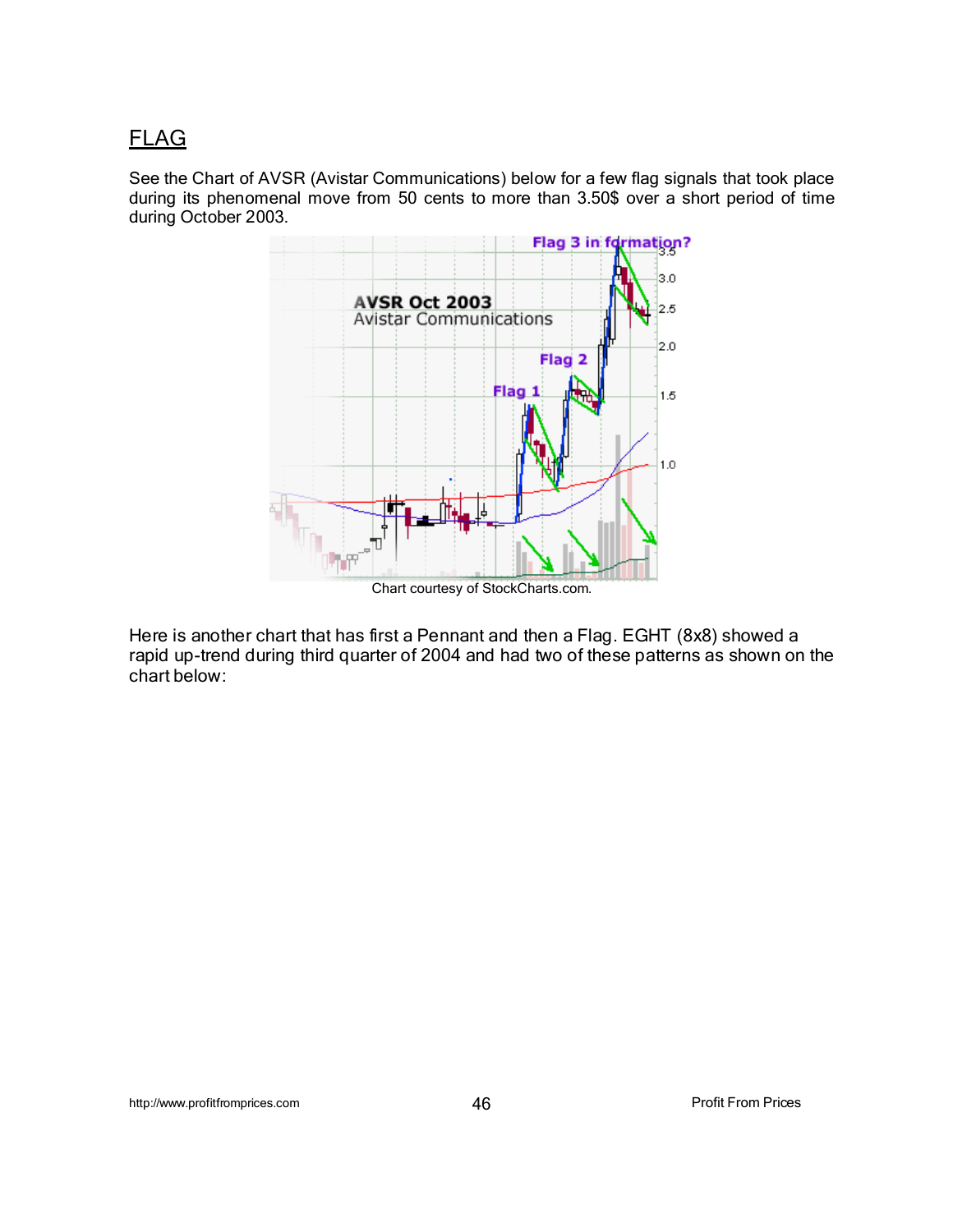

#### INVERTED FLAG (IF) AND INVERTED PENNANT (IP) IN A SUDDEN DOWNTREND

(Intentionally omitted from this trial version to keep it short.)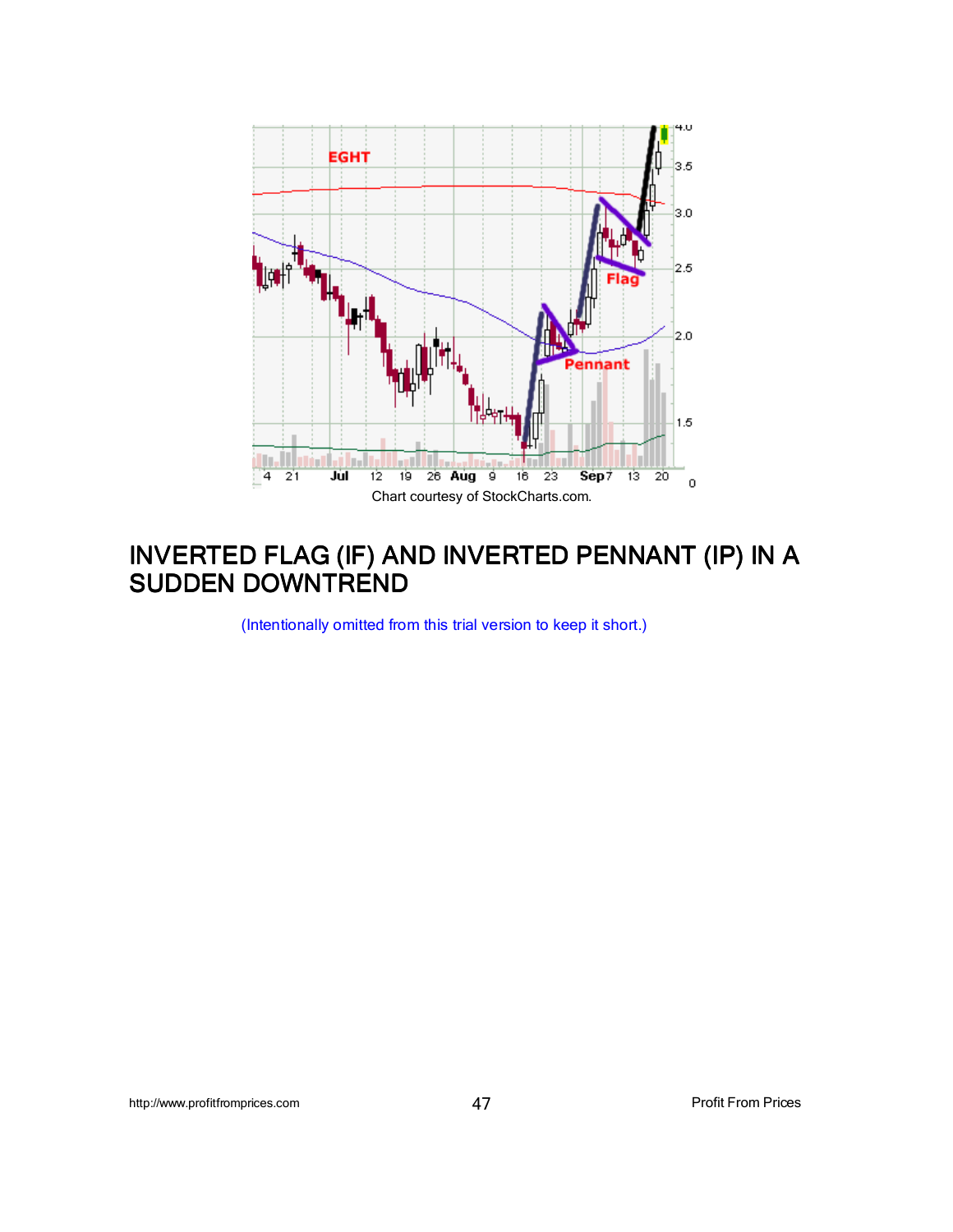Chapter 1

# TRADING: SOME THOUGHTS

#### IRRATIONAL BEHAVIOUR

Most individuals usually research quite well for buying things like a camera, a TV or a mattress; however the same individual does not do enough research when he is buying stocks. Before purchasing a camera or a mattress, an individual looks at competing brands/models, compares their features, reads reviews and finally looks for the best price. In short, he seeks 'good deal' in most of his purchases- a great item at the best possible price. However, stock purchases by most individuals are done without enough research. This is evident from the fact that most individuals purchase stocks at either the wrong price or at the wrong time. Quite often stock purchases are done emotionally without putting much effort to determine if they constitute a good deal. Sometimes thousand of dollars are committed to a stock position based just on a few minutes talk with a friend or after reading a few lines in some article. Behind every stock purchase, one needs to determine: if it is a good deal- a good purchase at a good price; if the purchase is compatible with what he is looking for; if it meets his objectives; and if it is prudent with respect to his financial position, circumstances and liquidity needs.

#### TRADING IS A (SERIOUS) BUSINESS

Personally, I treat trading as if it is a business. Trading and any other business are both done for profit and they both require capital. Success in both of them depends on ability to sell at a price higher than what it is paid for. Business and trading both benefit from skills and experience and are affected by various external factors over which one has no or little control. One can fail in a business and similarly one can fail in trading too. Before starting any business, it helps to have a business plan outlining the initial and working capital required, strategies, contingencies and profit projections. In the same manner it is essential that a person has a trading plan *before* he enters trading. An ideal trading plan should include how much capital is spared for trading, what return/profit expectations are, what trade selection strategy would be used and how much trading volume would be required to attain trading goals. Once a person is in trading, like as for any other real business, he constantly needs to monitor his trading activities in the context of his trading plan and needs to make necessary changes in his trading behavior as well as in his trading plan. For a trader, it should be a constant endeavor to learn from his mistakes and from others' experiences. (See the next chapter for more details.)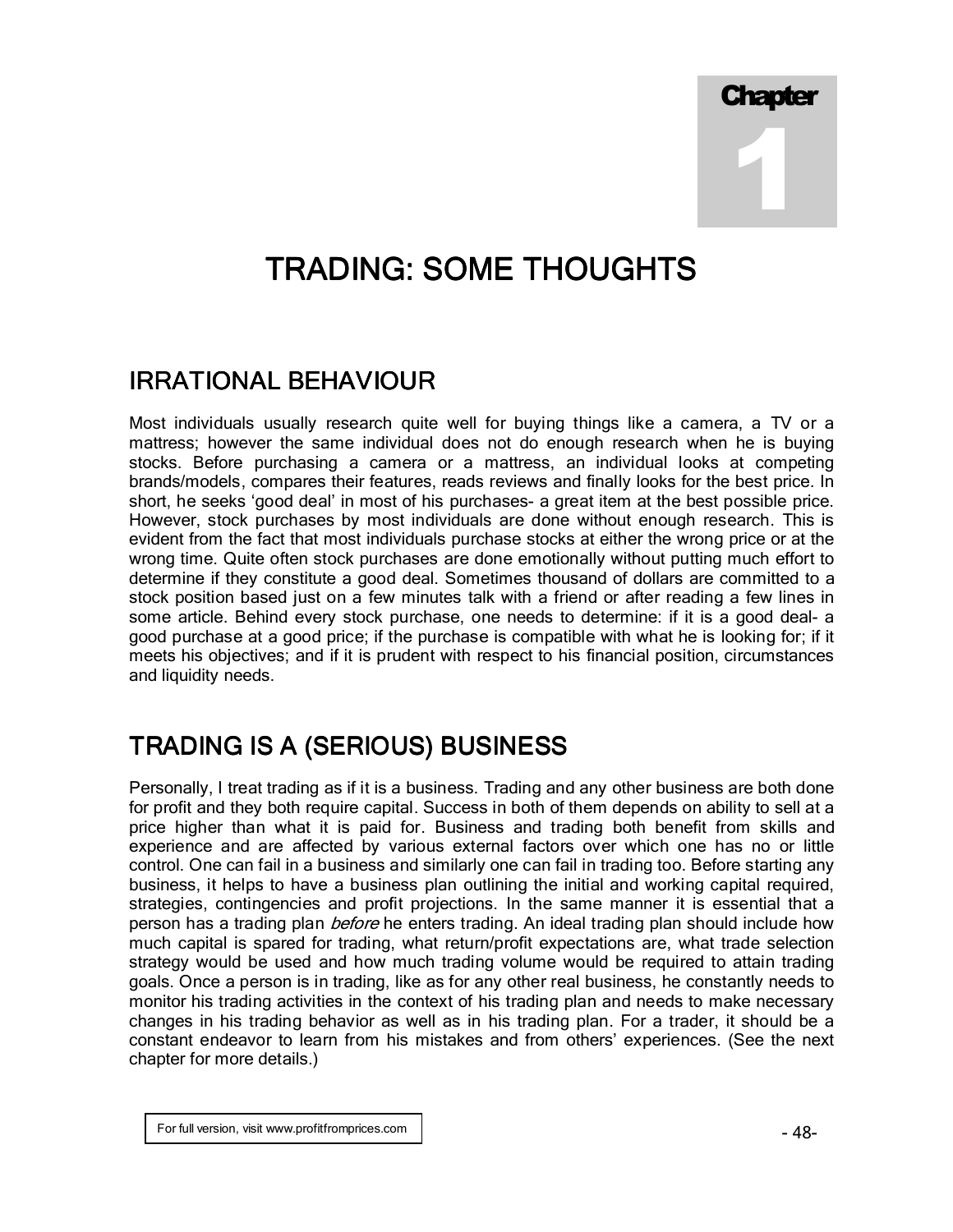## THE GOAL IS TO MAKE MONEY

The ultimate goal of trading should be to make money. Individuals who are rational most of the time in their lives often make many irrational decisions in trading. Losing money in trading is not the only issue. Fooling oneself, knowingly or unknowingly, is a bigger issue. Most individuals prefer to look at/study their profit in profitable positions than to confront the losses in the losing positions. They keep talking to their friends about their best picks and hardly ever even mention their wrong picks. Instead of focusing on the overall portfolio return, they keep looking at individual profitable positions. They pay more attention to winners than to losers in the portfolio, and this makes them feel that they are doing better than what the reality is! Sometimes some people don't seem to be in the game to make money, but to fulfill other needs- psychological needs and gambling needs. It is a sad truth that most people enjoy boasting about their winners so as to feel good and impress people! Sometimes some trades are done just for the excitement and for proving oneself to be smart! This is all nonsense. If a person is in trading, his goals must be just one- to make money keeping risk under control.

### TRADE FOR BIG PROFIT AND SMALL LOSSES

If a trading position generates profit/fun, an individual usually tends to *avoid any risk to the* unrealized profit. So at the first sign of a risk, a profitable position gets closed. The result is: a successful trade is often closed too soon. The result is small profit and short-lived fun. On the other hand, if the position is generating loss/pain, he will tend to wait for some miracle that can bring the price/fun back so he can profit or break even! The result is: A wrong decision turns into a marriage. He ends up waiting too long mostly letting losses get bigger and consequently shattering his peace of mind. In short, most of the time, profits are short and losses are big. How on earth with an average of around a 50% success rate in trades can one make money in trading with small profits and large losses? Traders should be doing the contrary –Going short on pain and long on fun having small losses and big profits: turning a correct relationship into a marriage but trying to sever any bad selection as soon as possible.

#### BE RATIONAL WHEN YOU TRADE

(Intentionally omitted from this trial version to keep it short.)

#### THE MARKET IS FORWARD-LOOKING

(Intentionally omitted from this trial version to keep it short.)

## TRADING NEEDS TRAINING

(Intentionally omitted from this trial version to keep it short.)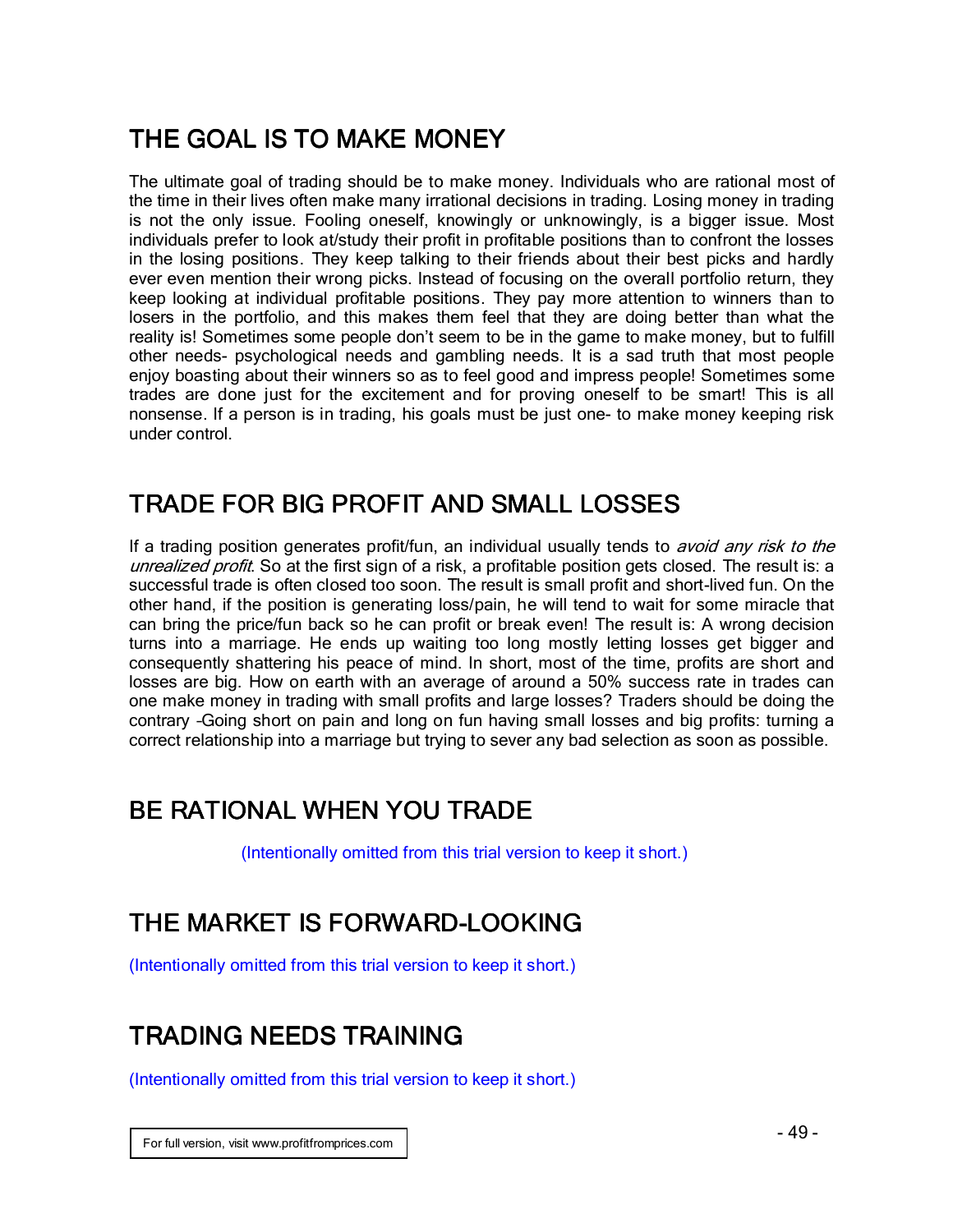### TAKE RESPONSIBILITY FOR YOUR OUTCOMES (DON'T **BLAME OTHERS)**

(Intentionally omitted from this trial version to keep it short.)

## TRADING BASICS- RISK VERSUS REWARD

(Intentionally omitted from this trial version to keep it short.)

For full version, visit www.profitfromprices.com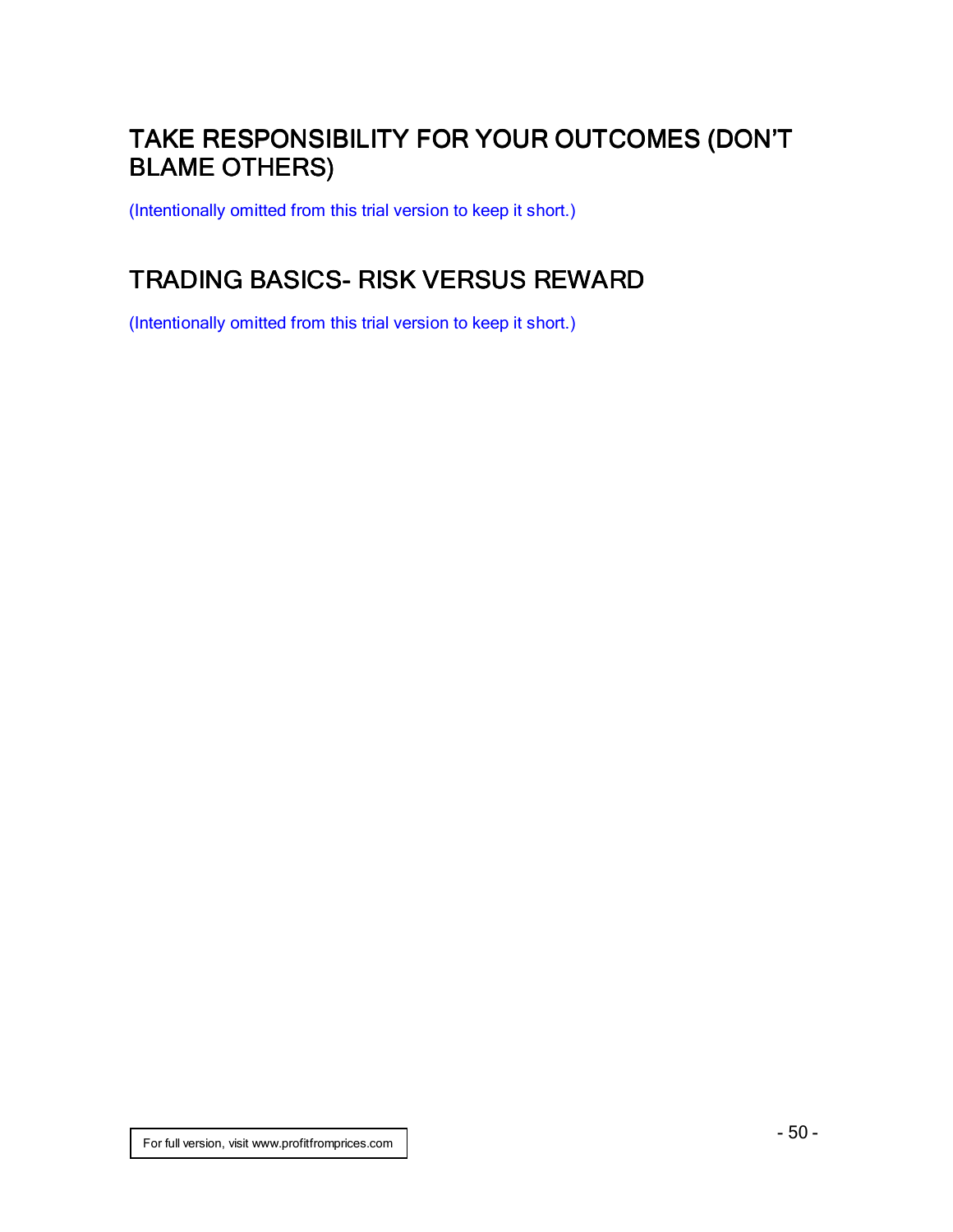Chapter 2

# TRADE STOCKS WITH A BUSINESS-LIKE APPROACH

I believe trading is a business and hence I strongly recommend a prospective trader to treat his trading as if he were starting a new business. For any new business, a business plan is a must-to-have. Similarly, I strongly believe that a trader must have a trading plan. A business and trading both have considerable similarities. In a conventional business, we sell things at prices higher than what we have paid for them. The same objective is there in trading- buy low and sell high. Trading and business both require capital and are carried out with one objective- to earn profit. Success in both greatly depends on our ability to buy and sell smartly- buy as cheap as possible and sell as expensive as possible. Also, it is not difficult to see many businesses lose money or fail over time. Similarly, many traders also lose money in trading and are forced to quit.

Every business has considerable risk and hence a business plan is helpful in planning for the future. A business plan typically has some stated objectives and strategy about how to reach them. A business plan acts as a guide for its owner and keeps him focused on achieving his goals. The same can be said about a trading plan. It can help a trader formulate his goals and develop a strategy to reach them. Once formulated, it acts as a guide to keep efforts focused and as a control to keep one's behavior in check. As there is no one-plan-works-for-all business plans, there is no one-size-fits-all trading plans. What is good for one person may not work well for others! As no two people have exact similar skills, circumstances, constraints or preferences, there is no ready-to-use trading plan that will work for everyone. Every trader will need to create his trading plan by himself, and to provide some guideline, I will write about what I think should be included in a typical trading plan.

As most people usually don't bother to create a trading plan, let us think for a moment how they get into stock trading. As I know, most people start trading without putting any serious thoughts into it. Quite often, an individual hears a friend or a stranger talking about some impressive profit in some trades. This acts as a temptation for a novice to trade stocks for seemingly easy money. First, he starts by watching a few stocks, say around 6-8, but as time passes, his list gets narrower as stocks that are not doing well get dropped from his watch list. So after some time, he forgets about the stocks that were on his watch list but did not do well, and he keeps focusing only on those 2-3 stocks that are doing well. This fills him up with false *confidence* that he has exceptional stock-picking skills. At this point, he genuinely believes that he has skills necessary for success in trading and now he doesn't want to waste any time. He makes his first trade. It may be just a coincidence or there may be a lot of research behind it, but his first trade is more likely to be in profit than in a loss! Maybe that is a hidden law of Capitalism to bring more and more people into trading so as to keep the cycle of wealth rotation running smoothly! After the first trade, there is no looking back! Before one even realizes it, he is hooked up. He is addicted to stock trading! As there is no

For full version, visit www.profitfromprices.com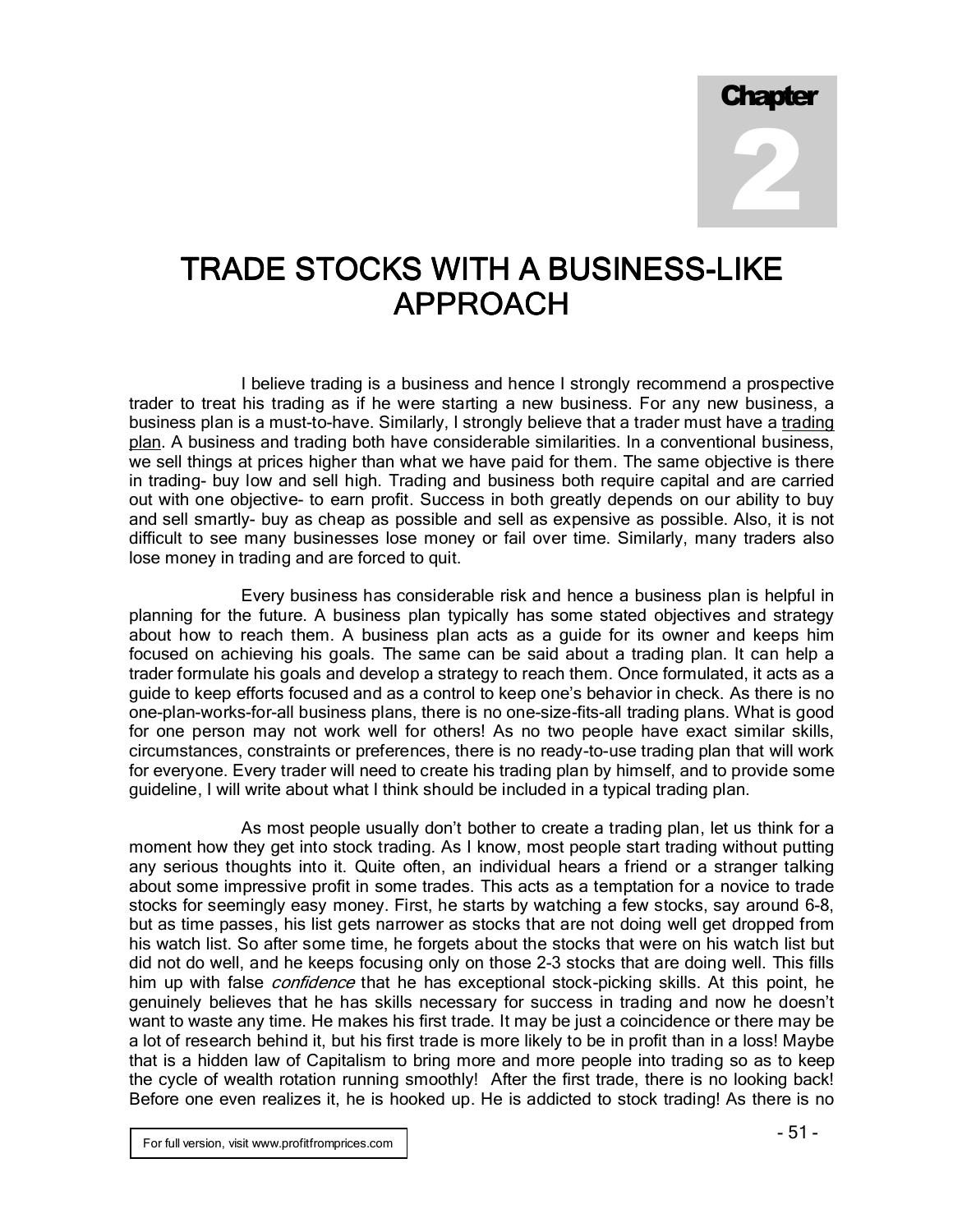formal trading plan, in the end, most traders fall in known trading traps: small profit-big loss, taking positions against the trend and ignoring use of stop-loss. Hence I strongly advise that you must create a trading plan before you start trading.

As mentioned earlier, people enter trading without any plan or any idea about how they want to approach trading. To me, trading is like a business and like in any business one needs to do some thinking and planning before he gets into it. One has to decide how much money he wants/needs to start with, what his strategy is and what is his return objective. I strongly believe one should write down these things on paper before making any trade. This is like having a business plan/a game plan for succeeding in trading stocks.

Let me give you some ideas about what should be part of a good trading plan.

### TRADING CAPITAL

There is no standard figure/amount that will work for everybody. It all depends on one's financial situation, circumstances, experience, investment objectives and risk tolerance. I think a novice trader should start with an amount from 5,000 to 20,000 dollars. This starting amount has to be the amount that if one loses it all, it will not create financial hardship for him or for his dependents. If it were all lost, it wouldn't cause much stress on one's bank account, retirement plans or on one's lifestyle. This is like a risk capital. Let me highlight the importance of this starting amount. There is a big difference between trading and any other business. In any other business, it is not difficult to determine when to callit quits. However in trading, I have seen people continue trading for a long time despite the fact that they know that they are not making any money! It may be that it is hard for one to accept the fact that trading is not for him or maybe it is the hope of winning in the end that is not letting him quit the game. Nevertheless it is very important for a person to accept his limits and understand that there are a lot of things for which one does not have the necessary skills, emotions and/or aptitudes. Every one of us can't be a successful auto mechanic, plumber or a heart surgeon! In the same way, stock trading may not be appropriate for every one of us! This is why it is important for a person to start with a pre-defined risk capital to test himself on trading, and then if successful, he can keep doing it. If he loses his risk capital, he will need to stay away from trading for a considerable time if not forever.

Write here: My risk capital is:  $\frac{1}{2}$ 

## TRADING OBJECTIVE

A businessman starts a business with some specific goals, objectives and expectations in mind. As I keep saying, trading is also a business but it is surprising to know that most traders do not have any specific trading goals or return objectives. (I am not talking about dreams of making millions. They are there in every trader.) Unless a person knows where he wants to go, how can he plan? Unless he plans, how can he get there? If a person has a goal, he can create a road map or a plan to arrive there. So it is essential for a trader to have a certain profit objective if he wants to be successful.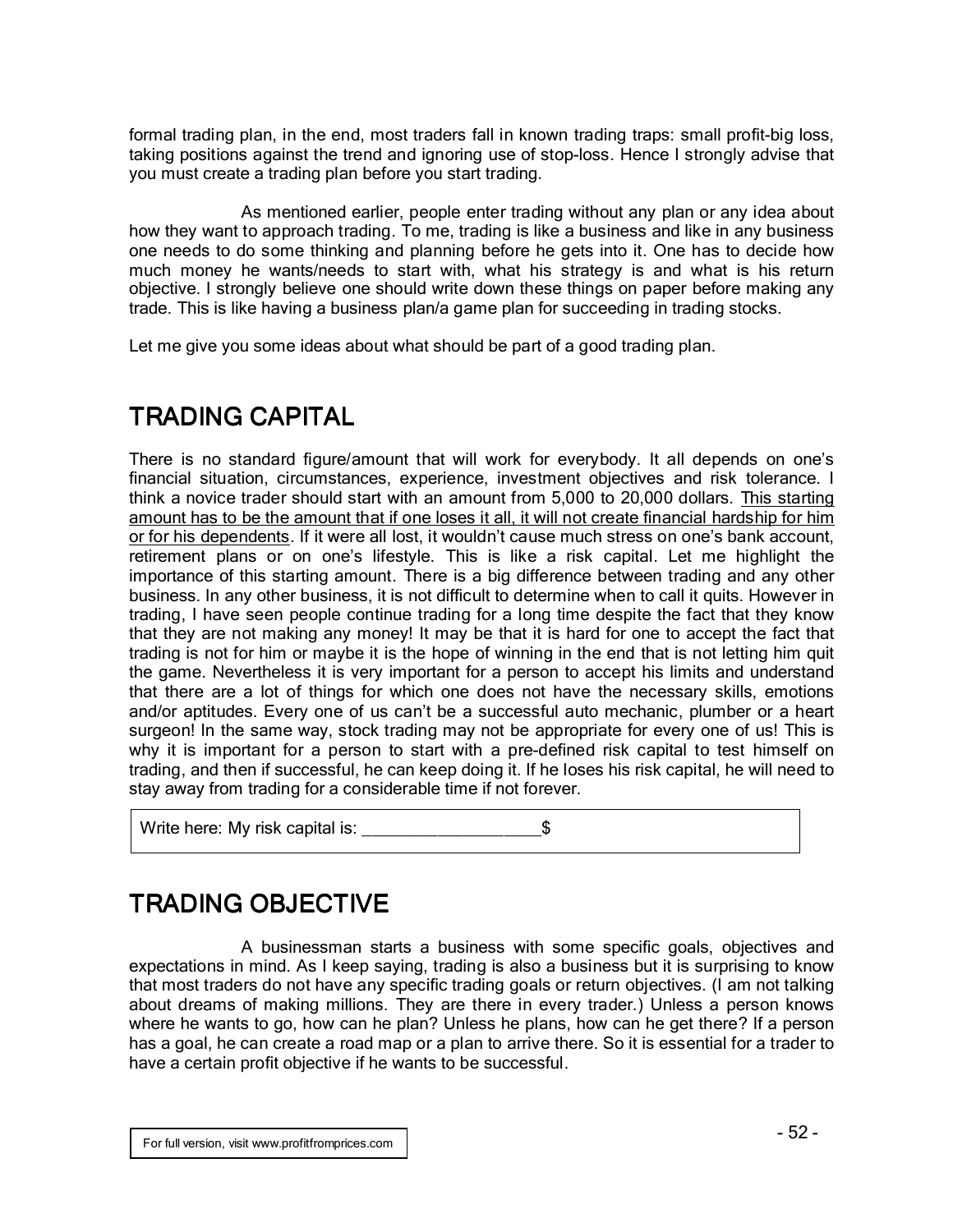For a starting capital of 20,000 dollars, an objective could be to make 500/1,000/1,500/2,000 dollars every month. Or it could be like a 10, 25, 50 or 100% return per annum. So start with a figure that makes sense to you and then later in this Chapter you will see if this goal is achievable or not. If not, you will need to fine-tune it.

Write down here: My goal is a profit of each per month or a wow % return per annum.

#### PLAN YOUR TRADES AND TRADE AS PER YOUR PLANS

How can a person plan his trading? How often should he trade? These are tough questions and there is no straight answer that fits all traders. However here are some guidelines and ideas. See if they make sense. If they don't, try to find your own road to reach to your trading objective.

To reach a specific Monthly Profit Target or Annual Return Objective, a trader needs to look at the following factors:

- Target Trading Odds or Trading Success Ratio (SR). If one has on average of around 6 trades profitable out of every 10 trades, his SR is 60%.
- Target or desired amount of profit in a successful trade- Profit per Trade (PpT).
- Target or desired amount of maximum Loss allowed in an unsuccessful trade-Loss per Trade (LpT).
- Target Trades per Month (TpM).

As an example, assume a trader who wants to make 1,000\$ per month (Monthly Profit Target).

(Intentionally omitted from this trial version to keep it short.)

#### TRADING STRATEGY- WHAT TO TRADE AND WHEN

(Intentionally omitted from this trial version to keep it short.)

## DAY-TO-DAY MONITORING OF TRADING ACTIVITIES

(Intentionally omitted from this trial version to keep it short.)

## **MISCELLANEOUS TRADING RULES**

(Intentionally omitted from this trial version to keep it short.)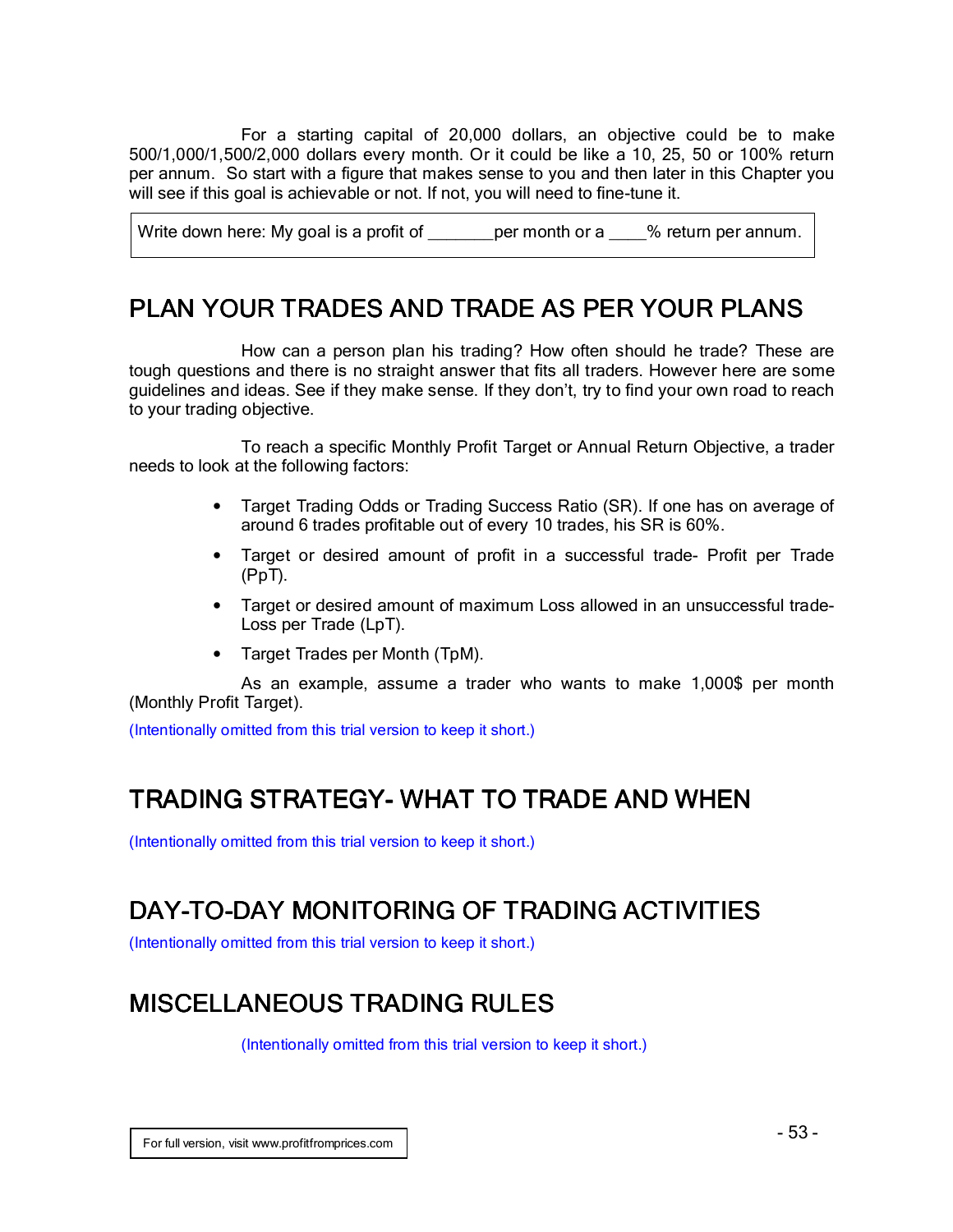Chapter 3

# **STOCK PRICE TRENDS**

#### **MAIN (PRIMARY) TRENDS**

Stock prices are usually volatile. This means that constantly keep changing. Sometimes they seem to go up and sometimes go down. Sometimes they continue an upward movement for many days and sometimes their upward journey lasts just few seconds! Also there are times when they just move around some price level or within a range as if someone had locked them. So before learning about Profit From Prices signals, it is useful to understand and define stock prices movements.

Normally people think of just two types of stock price movements or trends: an Up-trend or a Down-trend. An up-trend or upward price movement is the one in which the price of a stock keeps going up. A down-trend is a trend in which a stock's price keeps going down. Besides these two trends, there is another price trend call the SIDE-WAYS trend. During Side-ways, a stock moves around some price level or within a specific range for considerable period of time.

Please look below at Intel's chart to see how its price is in an overall up-trend during this period. This overall trend that can last from few months to few years is called the Primary Trend. However, as we can see in the chart below, there are some periodic down-trends or side-ways movements during this primary up-trend. Such pauses, or minor/small trends against the primary major trend, are commonly referred to as reactionary periods or trends.

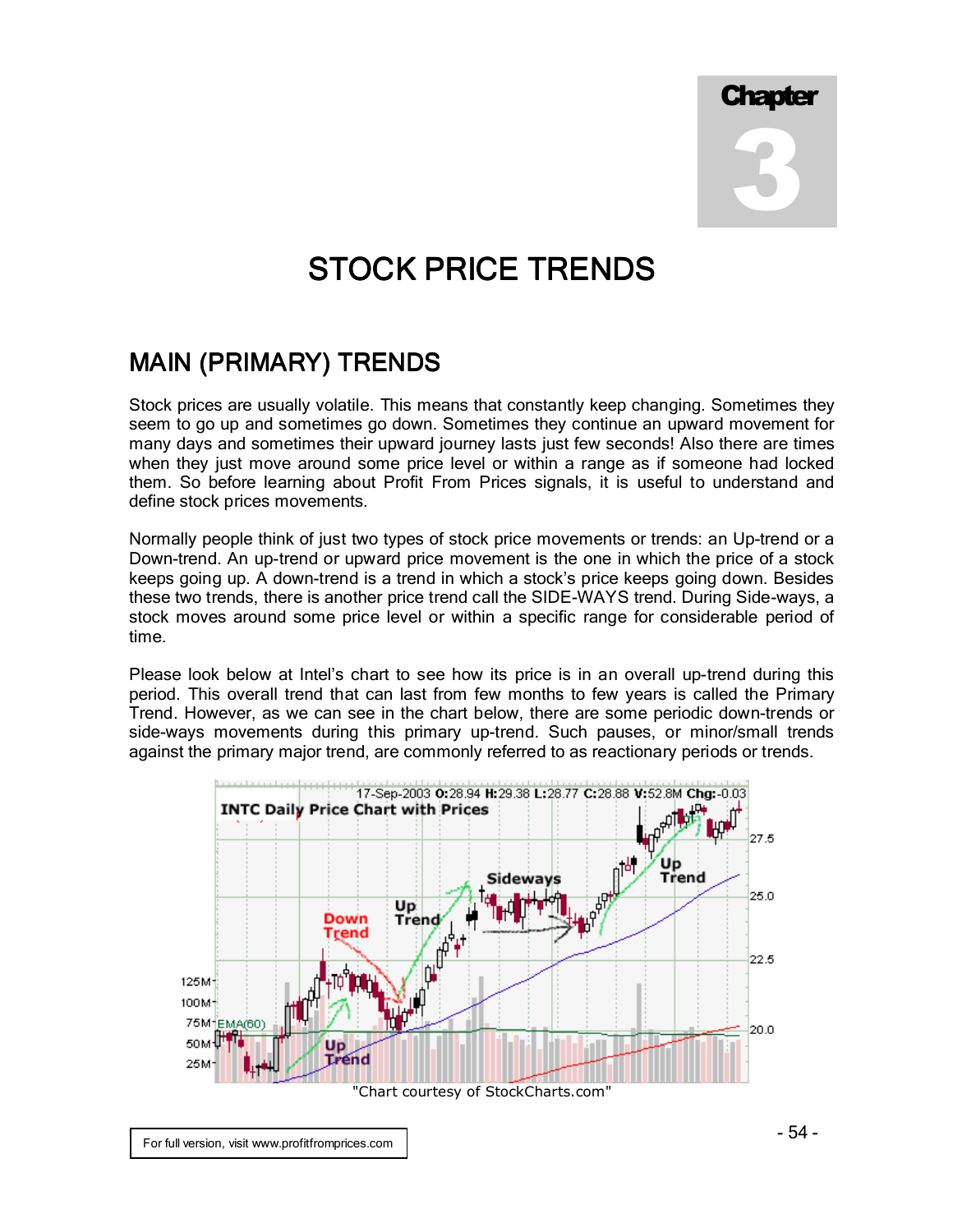## **REACTIONARY TRENDS**

Corrections and Reactions are short-term trends that take place within a major/primary trend.

As mentioned above, for a stock in a primary up-trend, there are a few days during which it seems to be going down. This small down-trend (or a side-ways trend) within a major/primary up-trend is called a Reaction. Similarly, a small up-trend in a stock that is currently in a major/primary down-trend is called a **Correction**.

These short-term trends can last from two days to a few weeks. These Reactionary trends (Reactions and Corrections) usually are rapid and have lower volumes.

> Correction  $50$ a minor up trend within<br>a major down trend Reaction a minor down trend within a major up trend 44  $\Delta \cap$ 37 35 **Up Trend** 30 **Down Trend** 25

Look at the figure below to see how Reactions/Corrections occur in a stock.

In conjunction with trends, there are two other widely used terms to describe stock price movements: Top and Bottom. These are the turning points at which the stock changes the direction of its trend. Very short term traders or day traders can see trends/reactions and Tops/Bottoms many times over a single day but as PFP signals are based on daily or weekly prices, we will confine our discussion generally to daily/weekly price trends.

## TOPS AND BOTTOMS

TOP: A Top is formed when a stock that is in an up-trend changes its course and enters into a down-trend or goes Side-ways. The daily high price on the day this changeover occurs is called the Top (price). When you are looking at the historical prices or at a chart, it is straightforward to figure out various Tops most of the time. Sometimes, on the other hand, it is not clear particularly when a stock is in a Channel/Side-ways movement or fluctuating within some specific range of prices.

**BOTTOM:** A bottom is formed when a stock that is in a down-trend changes its course and enters into an Up-trend or goes Side-ways. The Low price on the day the bottom formed is called Bottom (price).

For full version, visit www.profitfromprices.com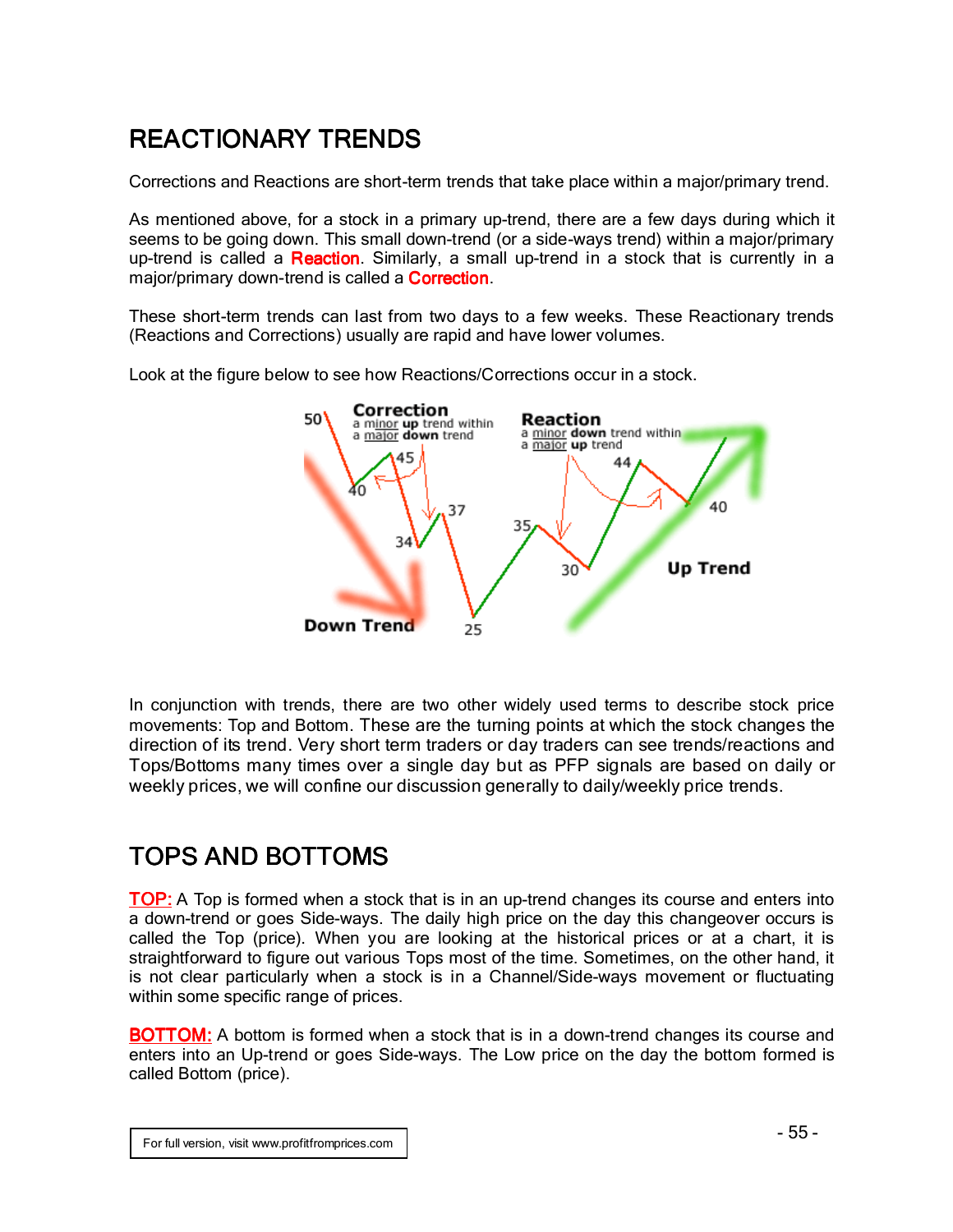A stock during its course keeps making successive Tops and Bottoms. If the successive Tops and also Bottoms are higher than Previous Top and Previous Bottom respectively, then the stock is considered to be in a strong Up-trend. If successive Tops and Bottoms are formed at prices lower than Previous Top and Previous Bottom prices, it is a down-trend.



"Chart courtesy of StockCharts.com"

After getting this thumb-nail sketch of Tops and Bottoms, Up-trends and Down-trends, let us take a closer look at them.

(Intentionally omitted from this trial version to keep it short.)

#### How to identify a Top or a Bottom as soon as possible?

(Intentionally omitted from this trial version to keep it short.)

## DAILY PRICE TRENDS

There are two other terms that will be used quite often in most PFP signals. Let us define them.

**BULL DAY:** A day in which the CLOSING price of a stock is HIGHER than the OPENING price is called a BULL DAY. The more the difference between Open and Close prices, the more useful it is. What is the significance of a Bull Day? It is a quick method to determine what happened *during* the day. The closing price higher than the opening price indicates that the Demand was more aggressive during the day than the Supply. The sentiment at the end of the day was more positive than it was at the beginning of the day. This fact taken alone may not give us solid information to get into a trade but when combined with some other tests, it is a very useful bit of information.

**BEAR DAY:** (Intentionally omitted from this trial version to keep it short.)

For full version, visit www.profitfromprices.com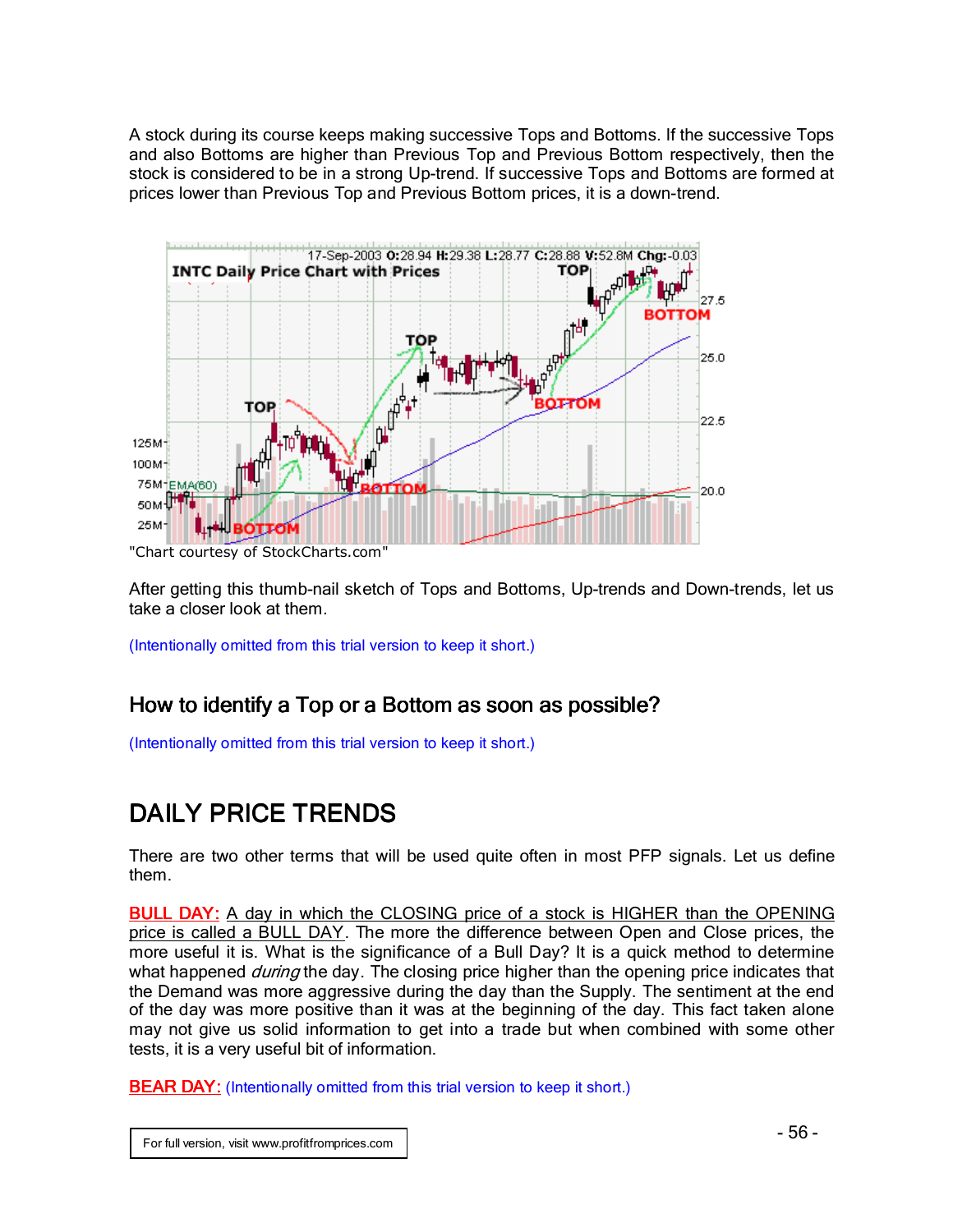## **OPENING PRICE TRENDS**

This is one more component of most of the PFP signals.

**STRONG OPEN:** At the beginning of the session on any day, most stocks start (or open for) trading around the Close price of the previous trading session. However there are days when the Open price is significantly different than the Close price of the previous day. When the Open price today is higher than the Close price of the previous day, we will call it a STRONG OPEN. This is a measure used in PFP signals to capture changes in sentiment. A STRONG OPEN tells us that people think more positively about the future price movement of the stock.

WEAK OPEN: (Intentionally omitted from this trial version to keep it short.)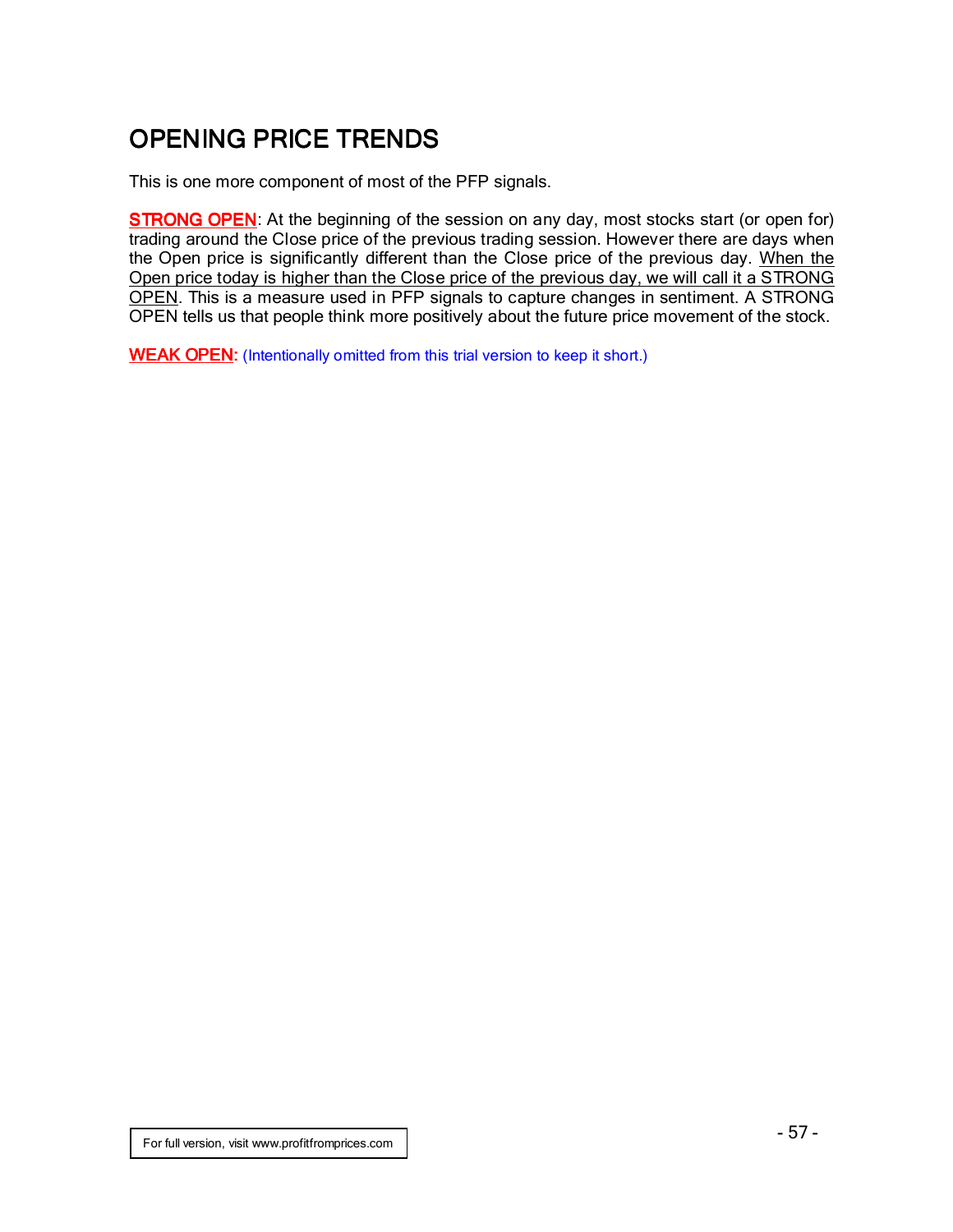Chapter 4

# STOP-LOSS: HOW TO USE IT IN STOCK **TRADING**

One important dimension of any trading system is the ability to keep losses small. This is most of the times achieved with the use of STOP-LOSS. So let us spend some time to learn what a Stop-loss is and how one can use it in trading to his advantage.

Stop-loss is a widely used term in investment circles. As the name says, it is a price level at which one should stop or limit his losses in a position. Investing or trading is like gambling when one looks at from the outcome perspective. When a person gambles or speculates, he does not know what the outcome will be. He would hope the outcome to be in his favor but it could very well go against him. The same thing goes for investing or trading. When someone buys a stock, he might be thinking, and to a great extent hoping, that the stock price would go up, but it could very well go down. So what should a person do if the prices go contrary to one's expectations?

There are two alternatives: (i) He can continue to hold it believing, and hoping, that it will ultimately go up; or (ii) He can blame the unexpected mess on his wrong selection, bad judgment, bad timing or on circumstances/development beyond his control or imagination, and… get out of the position.

## INTRODUCTION TO STOP-LOSS

It is a price level or a mechanism that forces a trader to take/book losses in a losing position instead of letting them grow any bigger. Ideally a Stop-loss level should be decided as soon as a trade is executed. If a stock say ABC is bought at 25\$, Stop-loss for it can be kept at a price level somewhat lower than 25\$. It can be 24, 23, 20 or even 15\$. Let us assume the Stop-loss is kept at 20\$. This means if the price of ABC, after buying it for 25\$, goes below 20\$, one should close the position by selling it. 5\$ is the loss the buyer is limiting himself to. This might be little confusing for novice traders because it involves closing a position willingly at a loss! Remember: In a long position, the Stop-loss price is usually lower than the entry price.

Likewise if a trader Shorts *(what is this term? It means sell first even if you* don't own the stock with the hope to buy it back later at a lower price) ABC stocks at 25\$, he should keep a Stop-loss at any price higher than 25\$. Say if it was kept at 30\$, this means if the price moves up contrary to the initial expectations of it going down, and touches 30\$, one should call it a quit and square up the position. Thus, in a short sell, the Stop-loss price is higher than the price at which the stock was sold.

For full version, visit www.profitfromprices.com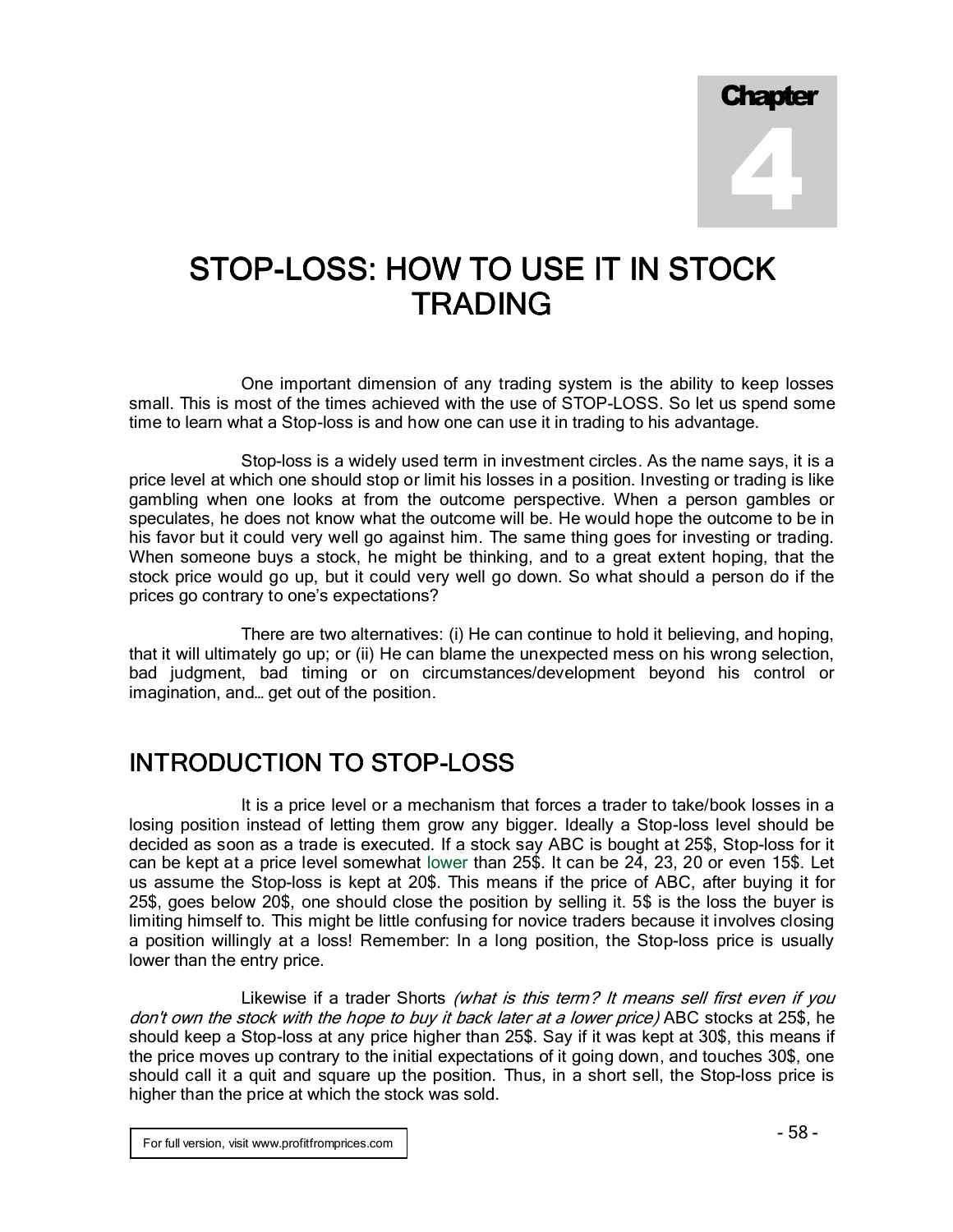#### COST AND BENEFIT OF USING STOP-LOSS

The use of Stop-loss has its merits, and problems too. Let us take two examples to illustrate the cost and benefit of it.

Let us assume someone bought a stock like, CMGI or ARBA, around 150\$ level during the Year 2000 boom period, thinking that it was a great company (Believe me there were many investors who believed so at that time). And if he continued to hold to that position during its downtrend (hoping that it would one day reach 200\$!), he would have seen the stock price drop to as low as 1\$ in 2002! In this kind of situations, one would wish if he had kept a Stop-loss and limited his losses to 5 or 10\$ per share. This makes a strong case for the use of Stop-loss.

Now let us look at an opposite situation. Assume that the same person had bought Yahoo at split adjusted 10\$ in October 1997 and kept a Stop-loss at 9\$. Suppose the price went below 9\$ and triggered his Stop-loss. He would be out of the long (buy) position in Yahoo at a 100\$ loss. Then as time passed, Yahoo kept climbing up and ultimately reached as high as 500\$ in January 2000. An initial 1,000 \$ investment could have been worth 50,000\$ if there were no Stop-loss were used! This is an extreme case against the use of stop-loss.

#### Should A Trader Use Stop-loss?

So a million dollar question is: Should you use Stop-loss or not? The answer is that it depends. If you are an investor with purely long-term perspectives and with a diversified portfolio, you should probably not. On the other hand, if you are a trader trying to capture a 5 or 10\$ movement, you need to book your losses as quickly as you would normally book your profit.

As the saying goes, there is no free lunch in financial markets. So the use of a Stop-loss has its benefits and problems. In a few paragraphs below, I will try to show you how to get the maximum out of this Stop-loss and how to use it in your favor. Let us go back to the above two scenarios one more time.

Let us assume that that 1000\$ position in Yahoo at 10\$ price had no Stoploss. Do you think the buyer would have continued to hold onto it until it touched 500\$? It is very likely he might be out before it even doubled or tripled! I think most of the investors including myself would be pretty satisfied to have doubled or tripled our investment over a short period. Let us assume our buyer of Yahoo in this example is made of different material. Suppose he had guts to hold on to a winning stock and he watched Yahoo go up to 20, 50, 100, 150, 300\$ level. I am curious to know what would have prompted him to sell Yahoo around that 400/500\$ level. It is possible that his patience and guts may have glued him to that Yahoo position, even when the YHOO stock reversed its trend and price touched 10\$ level back sometimes in 2002. This is an extreme example and I have mentioned it to highlight two things: Most of the investors get satisfied with small profits, and a new type of Stop-loss- Progressive Stop-loss that we will discuss later in this chapter.

What in the case of CMGI or ARBA? It is very likely that individuals who usually take small profits might have stayed in such losing positions all the way to zero! My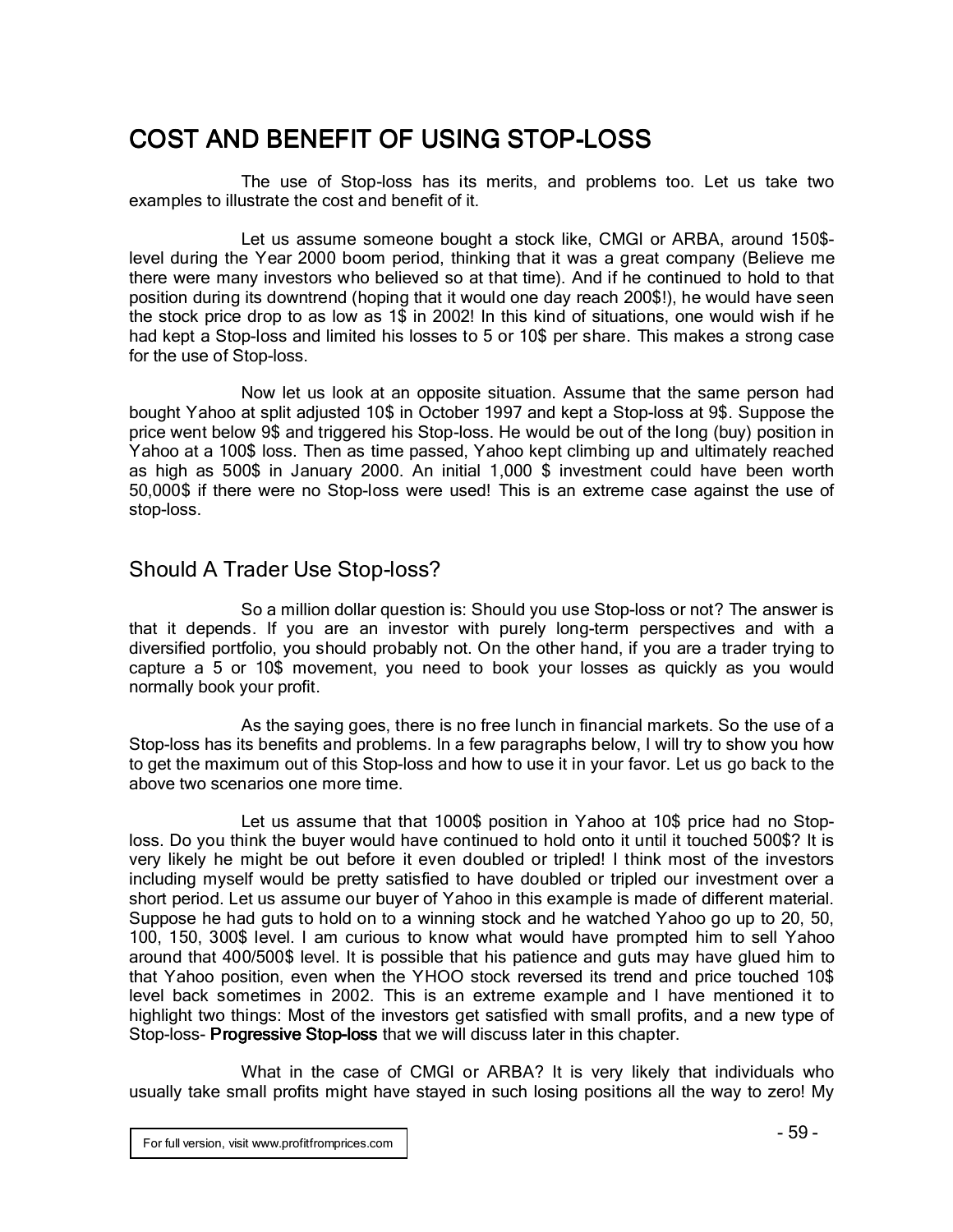point is: Most individuals play stock market like a D or F-grade student! When it comes to booking profit, they get easily satisfied with a few points of profit but when it is a loss situation loss, they are likely to hold on and stick to the stock too long. Most investors are more riskaverse (they hate the risk of profit going down) in the profit zone and less risk-averse (they tend to take a lot of risk in the hope that prices will go up someday) when in a loss zone. This asymmetrical behavior is typical for most investors. What is the end result? Small profits but big losses!!!! This is the reason I advise most traders to use stop-loss when they are trading stocks or Futures.

It is very much feasible that (small) profits in ten positions can easily be wiped out by two/three big losses! So even if a trader has 70 to 80% success rate in stock selection, we would hardly break if he does not stop his losses! I think this is one of the main reasons why our trading results in losses most, if not all, of the time! I think this makes a solid case for every trader to understand and learn to use a Stop-loss on every trading position.

#### HOW TO EFFECTIVELY USE STOP-LOSS

(Intentionally omitted from this trial version to keep it short.)

#### **PROGRESSIVE STOP-LOSS**

Stop-loss is mostly referred to a loss situation. This should not be the case. Stop-loss can also be used to a trader's advantage in a profitable trade when prices are moving the direction he wanted them to. A Protective Stop-loss level can be changed in the direction of the stock price. If one has taken a long position and the prices are going up, he can increase his stop-loss level. This makes it a Progressive Stop-loss. (The word "Stop-loss" word becomes deceptive in this context. Instead of relating to a loss, it is used to protect a profit).

Let me explain a Progressive Stop-loss in more details. Let us continue our example above. Assume that the trader bought the stock at 50\$ after a Minor Bottom was confirmed at 45\$, and kept a stop-loss with 5% distance which is 42.75\$. This is the initial Protective Stop-loss.

(Intentionally omitted from this trial version to keep it short.)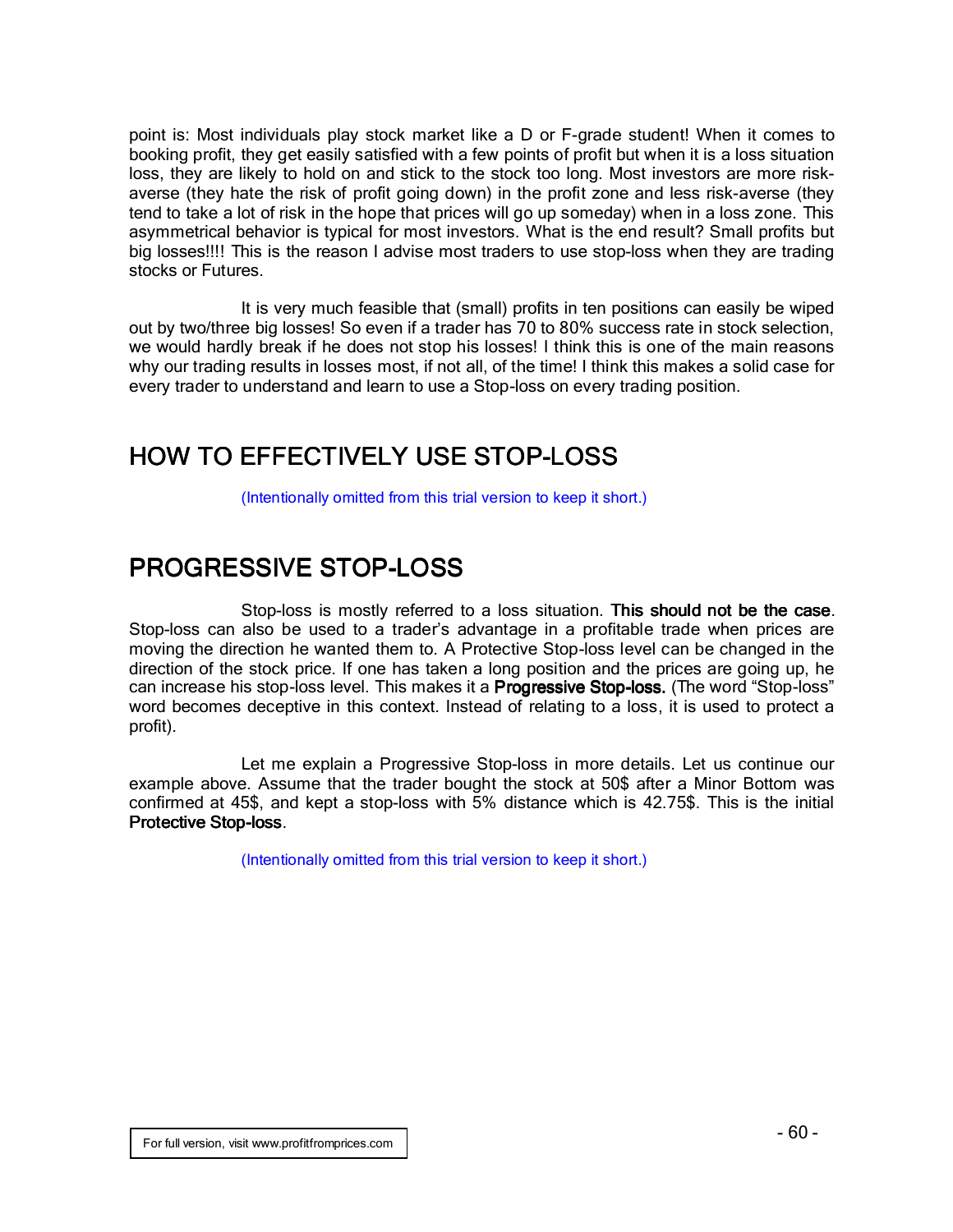Chapter 5

# INTRODUCTION TO SIGNALS

#### MARKET ECONOMY- HEART OF THE CAPITALIST SYSTEM

(Intentionally omitted from this trial version to keep it short.)

### STOCK PRICES- HEART OF THE STOCK MARKET

(Intentionally omitted from this trial version to keep it short.)

#### STOCK PRICES- DAILY AND WEEKLY

What I mean by prices are four different prices: Open Price, High Price, Low Price and the Close price. The movement of a stock over a day or a week can be summarized in these four different prices.

Open price: This is the price at which a stock starts trading for a day. For weekly prices, **Monday's Open price,** or Tuesday's Open price, if Market was closed on Monday, is the Weekly Open price.

High Price: This is the highest price the stock traded during the day. Similarly for weekly prices, this is the highest price the stock was traded during the entire week. In other words, the highest HIGH of all days of the week is that Week's High price.

Low Price: This is the day's lowest price at which the stock was traded. Similarly Weekly Low is the lowest price the stock had traded during the week. In other words, this is the lowest LOW of all days in the week.

Close price: The daily Close price is the last trade price for the day. The last closing price of the last trading day of the week, Friday or Thursday, if Friday was a Market holiday, is the Weekly Close.

Volume: This is total number of stocks traded for the day or for the week.

These four prices are usually displayed in following sequence: Open, High, Low, Close, Volume. In this book, this is how the prices are going to be listed.

For full version, visit www.profitfromprices.com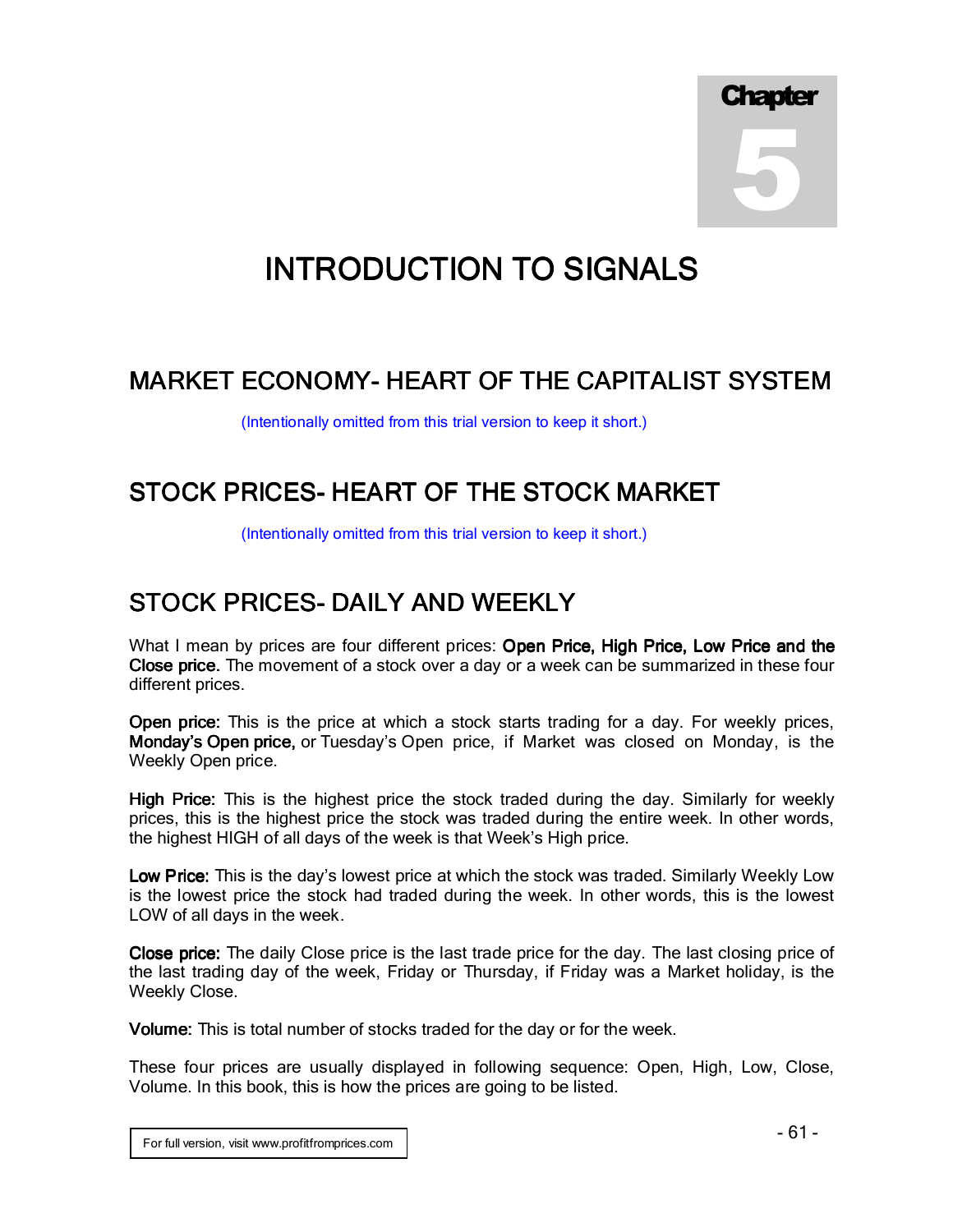| Daily Prices for INTC (Intel Corp). Bold Prices become weekly prices |                                                     |             |             |            |              |               |  |  |  |  |
|----------------------------------------------------------------------|-----------------------------------------------------|-------------|-------------|------------|--------------|---------------|--|--|--|--|
|                                                                      | <b>DATE</b>                                         | <b>OPEN</b> | <b>HIGH</b> | LOW        | <b>CLOSE</b> | <b>VOLUME</b> |  |  |  |  |
| Monday                                                               | 25-Aug-03                                           |             | 27.76       | 27.07      | 27.24        | 52,037,500    |  |  |  |  |
| Tuesday                                                              | 26-Aug-03                                           | 26.96       | 27.74       | 26.68      | 27.71        | 65,213,400    |  |  |  |  |
| Wednesday                                                            | 27-Aug-03                                           | 27.61       | 28.08       | 27.42      | 28.02        | 58,217,200    |  |  |  |  |
| Thursday                                                             | 28-Aug-03                                           | 28.1        | 28.35       | 27.85      | 28.3         | 48,631,600    |  |  |  |  |
| Friday                                                               | 29-Aug-03                                           | 28.18       | 28.65       | 28.04      | 28.59        | 41,986,600    |  |  |  |  |
|                                                                      |                                                     |             |             |            |              |               |  |  |  |  |
| Tuesday                                                              | 2-Sep-03                                            | 28.77       | 28.84       | 28.17      | 28.74        | 58,841,200    |  |  |  |  |
| Wednesday                                                            | 3-Sep-03                                            | 28.94       | 28.97       | 28.04      | 28.22        | 60,714,800    |  |  |  |  |
| Thursday                                                             | 4-Sep-03                                            |             | 28.74       | 28.04      | 28.6         | 63,744,700    |  |  |  |  |
| Friday                                                               | 5-Sep-03                                            | 28.83       | 29.1        | 28.37      | 28.71        | 68,429,900    |  |  |  |  |
|                                                                      |                                                     |             |             |            |              |               |  |  |  |  |
| Monday                                                               | 8-Sep-03                                            | 28.88       | 29.2        | 28.8       | 29.18        | 52,154,000    |  |  |  |  |
| Tuesday                                                              | 9-Sep-03                                            | 29          | 29.13       | 28.66      | 28.79        | 49,792,900    |  |  |  |  |
| Wednesday                                                            | 10-Sep-03                                           | 28.44       | 28.49       | 27.63      | 27.66        | 57,999,300    |  |  |  |  |
| Thursday                                                             | 11-Sep-03                                           | 27.62       | 28.35       | 27.29      | 28.03        | 56,654,900    |  |  |  |  |
| Friday                                                               | 12-Sep-03                                           | 27.81       | 28.39       | 27.55      | 28.34        | 51,931,600    |  |  |  |  |
|                                                                      | <b>DATE</b>                                         | <b>OPEN</b> | <b>HIGH</b> | <b>LOW</b> | <b>CLOSE</b> | <b>VOLUME</b> |  |  |  |  |
|                                                                      |                                                     |             |             |            |              |               |  |  |  |  |
|                                                                      | Weekly Prices for the INTC (Intel) for above period |             |             |            |              |               |  |  |  |  |
| <b>WEEKLY</b>                                                        | 25-Aug-03<br>(Previous to<br>Previous               | 27.56       | 28.65       | 26.68      | 28.59        |               |  |  |  |  |
|                                                                      | Week)                                               | QWO         | <b>QWH</b>  | QWL        | QWC          | 266,086,300   |  |  |  |  |
|                                                                      | $2-Sep-03$                                          | 28.77       | 29.1        | 28.04      | 28.71        |               |  |  |  |  |
| <b>WEEKLY</b>                                                        | Previous Week                                       | <b>PWO</b>  | <b>PWH</b>  | <b>PWL</b> | <b>PWC</b>   | 251,730,600   |  |  |  |  |
|                                                                      | 8-Sep-03                                            | 28.88       | 29.2        | 27.29      | 28.34        |               |  |  |  |  |
| <b>WEEKLY</b><br>This Week                                           |                                                     | <b>TWO</b>  | <b>TWH</b>  | <b>TWL</b> | <b>TWC</b>   | 268,532,700   |  |  |  |  |
|                                                                      | <b>WEEKLY</b>                                       | <b>OPEN</b> | <b>HIGH</b> | <b>LOW</b> | <b>CLOSE</b> |               |  |  |  |  |

Table 1. INTC (Intel Corp.) Daily Prices and how Weekly Prices are derived from it.

#### FOUNDATION OF PROFIT FROM PRICES SIGNALS

As such, the Open, High, Low and Close prices for a day are just plain figures/numbers. Most people are unable to extract any useful information from them so it is not surprising to see them paying attention only to the Closing prices. For most people, the Open price is a totally useless number and so are High and Low prices often times. As I will show you in next few chapters, the four daily/weekly prices and trading volume numbers contain tremendous amount of information and it is not a complex science or math to extract and use it for trading stocks. They tell us one very important thing: How the demand/supply curves for any stock are changing and how we can predict future stock prices in certain situations.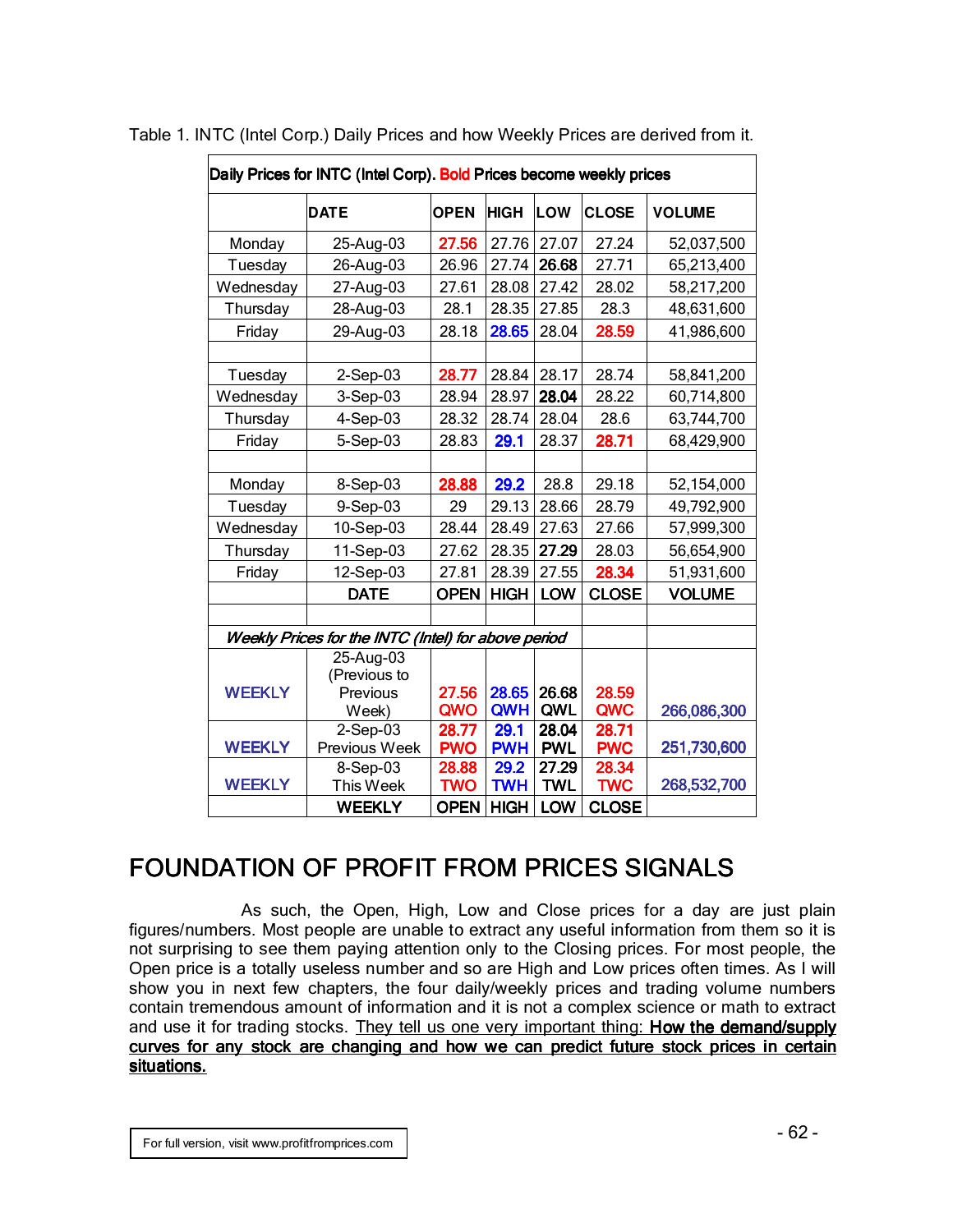In this book, I am going to show you how simple it is to read between the lines when you are looking at the four daily prices and trading volume of the last few days. Though modern investment world has started ignoring Open prices, it is a very important number when one compares it to previous day/week's Closing price or with the current day/week's Closing price. In this book, I will often refer to two primary tests that form the heart of the Profit From Prices theory. The first test is to capture changes in sentiment. By sentiment, I mean psychology and expectations. With this first test, I attempt to capture changes in perceptions, outlook and feeling about a stock by market participants. The second test is to summarize the actual trading activities during a session and to capture changes in Demand and Supply. In the first test, I try to measure changes in sentiment and in the second test, I want to see how people are actually acting or behaving in the market. Then I have some additional tests to quantify strengths of such changes and to determine what implications they hold for future price movement.

1. What happened while the market was closed, or when the stock was not trading? To answer this question, I compare Today's Open price (TDO) to the Previous Day's Close (PDC) price. If Today's Open price is higher than Previous Day's Close price, it tells me that there is a change in investor sentiment, and the change is for the better. Whatever happened overnight, while the market was closed, it has resulted in positive implications for the stock today: It has caused Demand to increase and/or Supply to dwindle. Why would buyers pay higher prices today for the same thing that was available previous day for less? No one in the market system likes to pay a penny more for the same thing. This is even more true for stock market. This happens only when someone is convinced of a bigger profit down the road than the additional amount he is paying in terms higher price. For this reason, I take a Strong Open as an indication of improvement in investors' sentiment towards it. (The reverse is true when Today's Open price is lower than Previous Day's Close price. Such Weak Opens mean deterioration of investor sentiments).

There is one caveat: Only a strong Open is not sufficient reason to buy any stock. It does indicate improved sentiment but it is only half of the story. Improved sentiment has to result in higher demand and hence higher prices. This can be confirmed only after watching the full day's trading. So for this, I have a second test.

2. The second test is: What happened today during the entire market session? As an answer to this question, I compare a day's Open price to the Closing price of the same day. If Today's Close (TDC) is higher than Today's Open (TDO), I conclude that, during the entire session today, buying in the stock has been more powerful than selling. The sentiment at the close was at a level higher than where it was when the market opened or the stock started trading today. A comparison between the Open and the Close price for any day gives us the net summary of the war in the marketplace between buyers and sellers. If the stock closed at a price lower than where it opened at the start of the market session, it means that the sentiment in the stock deteriorated during the session.

As I said earlier, these two tests though they provide useful information are not sufficient for entering into any trading position. So I have few more tests to augment the strength of my signals. When I explain various signals in the following chapters, I will show you these supplementary tests/conditions that take us few steps further and give us some quantitative information: how significant is the change in sentiment, how long it is likely to last, and what we should do to take advantage of it.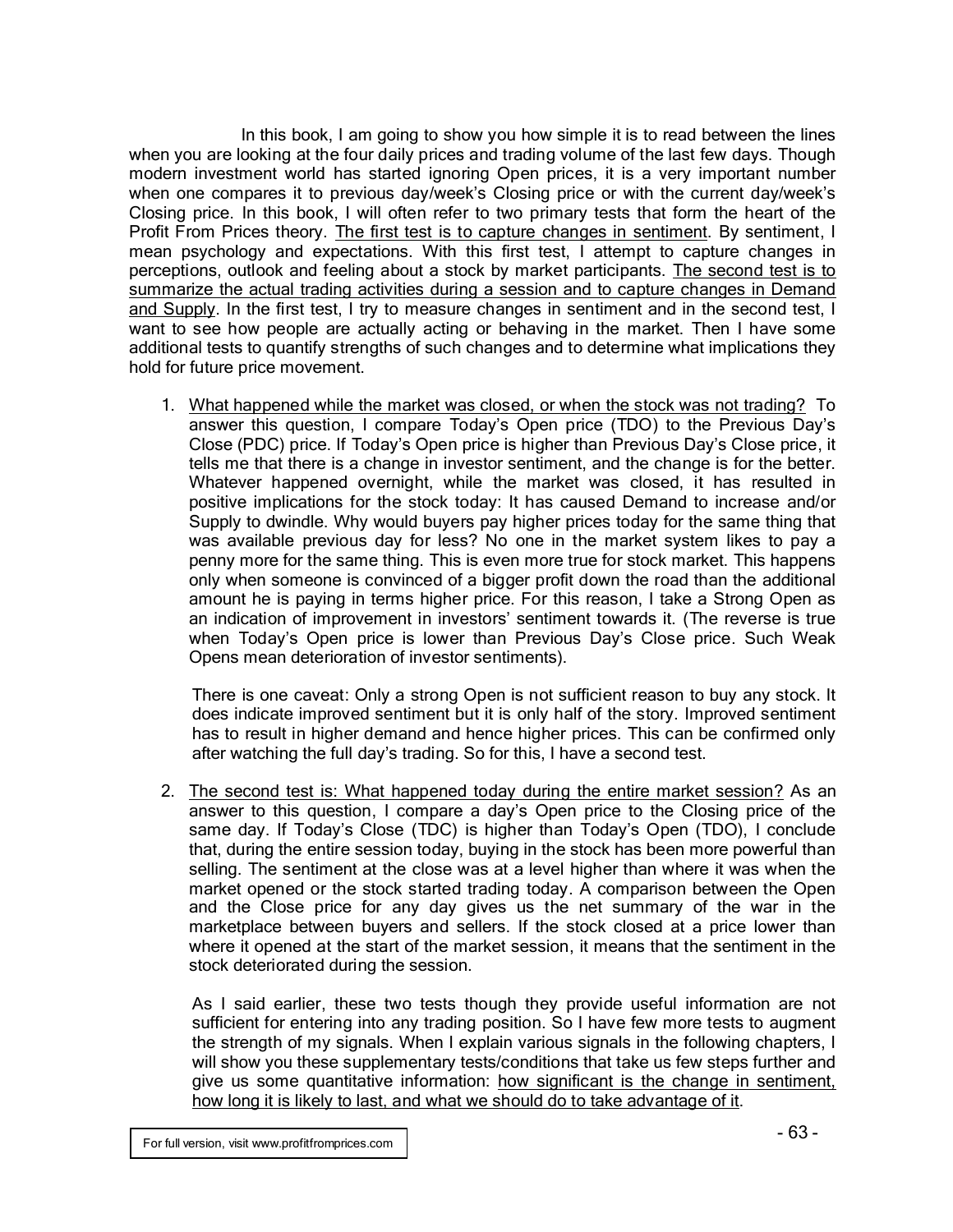#### PROFIT FROM PRICES TRADING SIGNALS- AN **INTRODUCTION**

A PFP signal is an indication to buy, sell, book profit or book loss. They have different names as you will find later in this book. Let us first look at various components of a signal.

Every signal in this book will have typically following components:

- 1. Version- Buy Versus Sell: A stock can be traded in two different ways- Buy or Sell. Hence every signal in this book will be discussed in these two opposite market conditions- to generate a BUY signal or a SELL signal. First, we will see how to apply the BUY version of the signal to capture stock trading opportunities by going long (buying the stock). This will be labeled with suffix (BUY) because it gives a signal to buy the stock. Then we will discuss the same signal in the reverse market conditions to identify 'Sell' signals. They will be suffixed with (SELL). (BUY) signals can be used to close/cover existing *short* positions and/or to initiate fresh *long* positions. Similarly, (SELL) signals should be used for closing existing long positions and/or to initiate fresh short positions. As an example, U TURN is one of our signals. It will have two versions: U TURN (BUY) to give us buy signals and U TURN (SELL) to give us sell signals.
- 2. A set of tests/conditions: A signal can have from two to up to ten tests (conditions). When all or most of the important tests are fulfilled (are true) for a given signal, we have a trading signal. An example of a condition or a test is- Today's Open price is *lower* than Previous Day's High Price. Another example is- Today's Low price is the lowest price over last three to five days.
- 3. Action: Every signal has some specific implied action- to buy, to sell short, to cover a short position or to sell a long position.
- 4. Stop-loss: This is one more very important component of any Profit From Prices signal- the stop-loss. This is like an expiry date printed on most of the perishable items we buy in grocery stores. As time decays most of the food items, it also decays a signal. However unlike expiration on a specific date for a food item, a signal expires at a specific price level. This is called stop-loss about which we have already seen in the previous chapter. Our signal few days back might be a powerful one, but subsequent developments may have adversely affected the stock price. If there is some news or some people are suddenly dumping the stock, we have to incorporate it into our trading. Because our signal told us to buy, we should not blindly stick to a position. So when the stock price crosses the stop-loss level, we take it as a failure of our signal. Every signal we will discuss will have this component.

## HOW GOOD IS OUR SIGNAL?

The Profit From Prices signals that we are going to study in the next few chapters vary in strength. Some of them are very powerful for short as well as for long term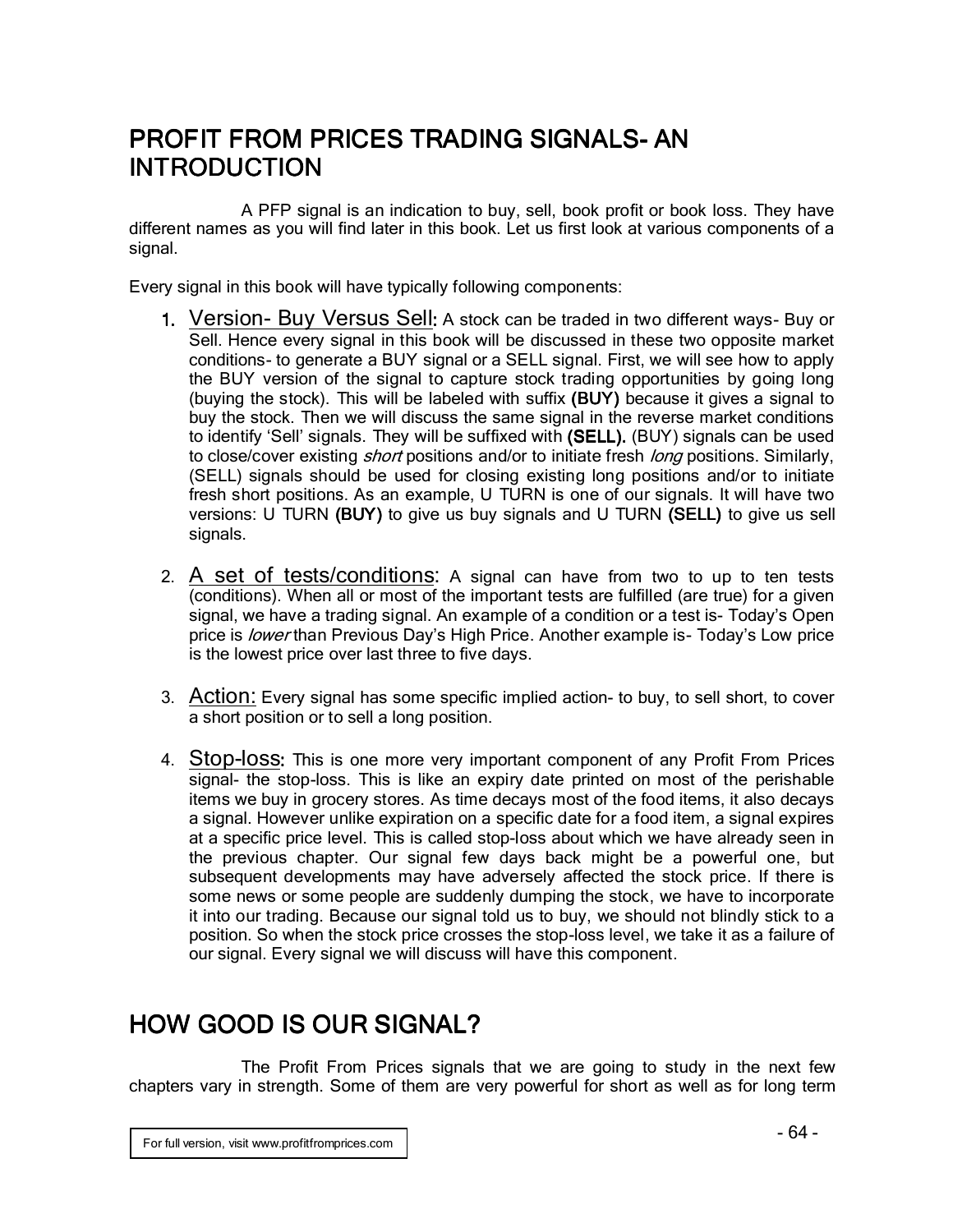trading and some are good mostly for taking advantage of only the next few days' price movement. So before we get into individual signals, let us look at the factors that have significant influence on the strength of any PFP signal. I strongly advise you to take them into consideration before acting on any signal.

- Current Market Trend: Most stocks normally tend to move with the market and it is easier to swim with the trend than against it. Hence it is important that we pay attention to the overall trend in the market before we act on any PFP signal. The success of a trade in response to any PFP signal significantly depends on the current trend of the **overall market**. For a reversal signal to be strong, it should meet two conditions - first, it should take place after a strong trend in the stock itself and secondly, the new implied trend should be in the direction of the current trend in the general market. As an example, when we get a BUY Trend Reversal signal in a stock that has been consistently going down for the last few trading days while the overall market is going up, we should treat our signal as a strong signal. However if we get a BUY Trend Reversal signal after a small downtrend in the stock price and/or when the overall market is in a down-trend, we should take our signal with caution.
- Volume: PFP (Profit From Prices) signals attempt to fathom trends and trend reversals by looking at various prices. Based on various tests applied to prices, we can determine if demand and/or supply, and sentiment are changing. However to assess the magnitude or the strength of such changes, trading volume is a very useful indicator. It is the trading volume (number of stocks traded) that tells us how strong or significant the action of buyers/sellers is. For real trend reversals to occur, it is important that the counter-acting forces demonstrate significant power. This means that for a stock that is going down, an emergence of **decisively strong buying interest** is essential if the stock price is to really reverse its course and go up. Hence we would expect a significant increase in volume on the day a trend reversal signal takes place. Personally, as a rule, I expect at least a 30% jump in volume over the average volume of the last three to five days. The higher the jump in volume, the better it is. On the other hand, if a trend reversal signal occurs with no jump in volume, one should take that signal cautiously or even ignore it.
- **The Stock**: When we have a buy or a sell signal, it helps to take into consideration the nature of the stock itself before we make any trade in it. This helps us better understand and control risk versus rewards. Some of the things I look at are following.
	- High Volume Big Company stocks are better for trading: Price-based trading signals work best with high volume large market-capitalization stocks. Such stocks are widely followed by individuals as well as by institutions and hence they have an orderly, and efficient, market. As we know, insiders or people close to company management often trade with material non-public information and their actions have a larger impact on the prices of thinly-traded stocks than on heavily traded stocks. Also in small volume or small company stocks, sometimes some buyer's buying of a few thousand or a few tens of thousand of stocks may alter the price of the stock disproportionately. Also, in thinly traded stocks, some trading errors, or manipulations, can sometimes distort the High or Low price for a given day giving us *wrong* signals. For us, right prices are key inputs for our PFP signals and hence if inputs are wrong, our signal is more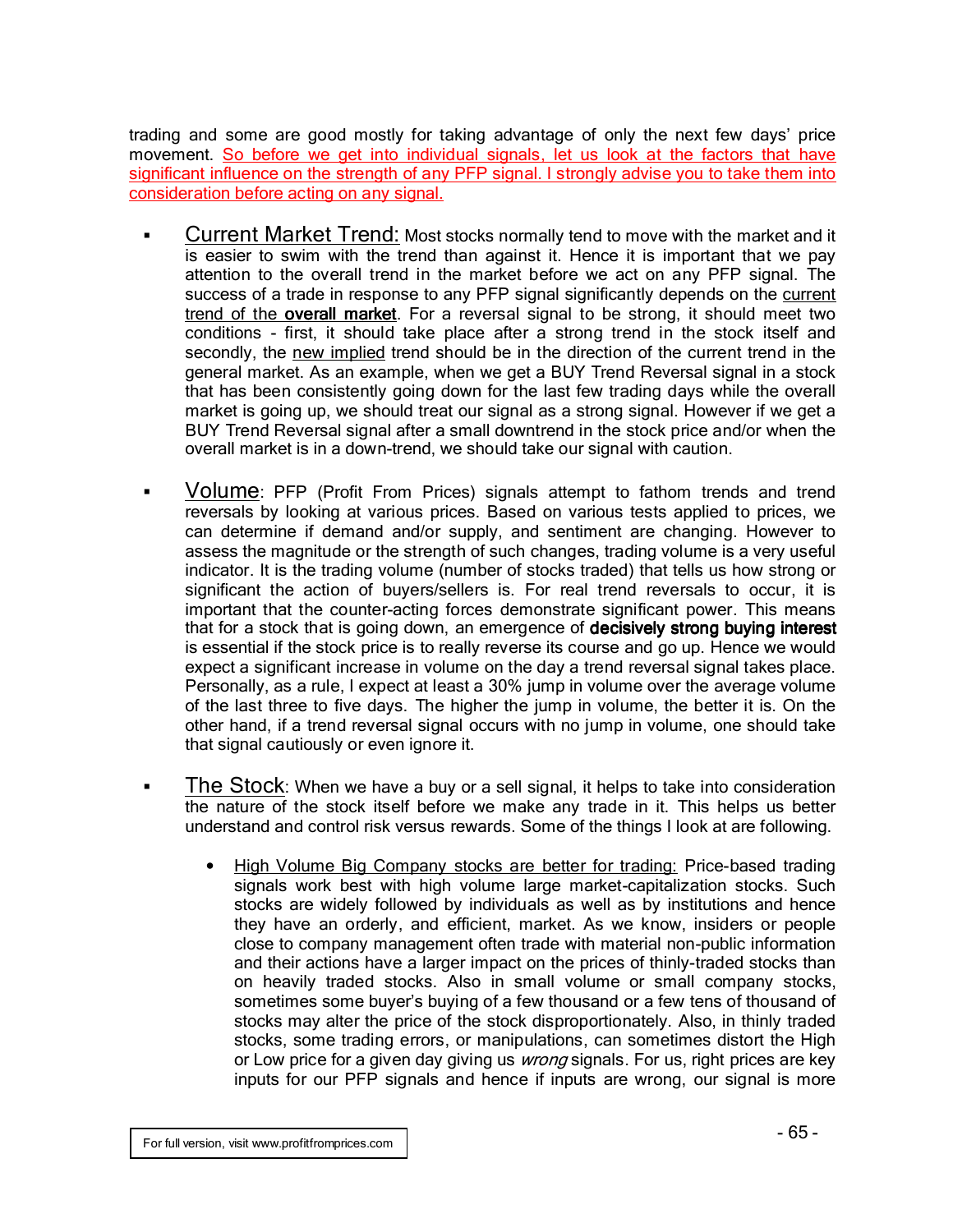likely to fail. So it helps to prefer high volume large cap stocks for trading than small volume stocks.

- Avoid small or low-volume stocks in short-selling: It is true that a stock has limited room to go down (it can go down at most to zero) but has unlimited room to go up. This is one reason to avoid small cap stocks or low priced stocks in short-selling. Another reason is that many times some hidden news is not properly discounted in the prices of thinly traded or small company stocks. When such news is out or when some unexpected positive event takes place in a thinly-traded stock, it is not rare to find up-to a 500% jump in prices over a short period of time. Price movement of this magnitude rarely takes place in heavily traded stocks. So I personally avoid short-selling any stock that is quoted below 20\$ or has average daily volume less than 1,000,000 stocks. So remember, when you are trading, trade only in efficient stocks- the stocks in which all information is reasonably reflected and it is really difficult for anyone to move the stock price in any direction by his wish or his personal trading actions.
- It helps to avoid stocks with pending company news or announcements: If there is an earnings release date scheduled over next few days for a stock, one should *generally* avoid trading in it. It is true that prices capture actions of all participants and many times they are able to tell us what the price is going to be. However earnings release by a company can surprise or shock the market causing a large unexpected movement in prices. Such events when they happen in our favor, they give us large profit but if they move the price against our position, we may not get time to exercise our stop-loss. My point is- if we know some event is scheduled that could affect the stock price in a significant manner in the near future, it is better to stay away from such uncertainty. It is true that we have to deal with uncertainty in trading all the time but it is prudent to stay away when we know the timing of the uncertainty. We want to make profit not by mere speculation but by controlling risk as much as possible.
- Take big price fluctuations with caution: Particularly for small cap low volume stocks, it is quite possible for it to open at a wrong price. Similarly during session sometimes the stock trades at a too high or a too low price. So blindly applying our conditions, we get a signal but the prices we used as input to our signal could be wrong/inaccurate. To give an example, for a stock that is normally fluctuating a dollar on a typical day, if there is a fluctuation or two dollars or more, one will need to check the prices to eliminate any trading accident or data processing mistakes. This sort of price movement validation can be done in the US markets by looking at intra-day or a five-day candlestick chart on http://finance.yahoo.com or on most brokerage websites. Any aberration in trading will stand out there on intra-day charts.
- It is more profitable to trade with the trend: I have already mentioned this earlier. If the overall market trend is up, it helps to act on *buy signals* than on sell signals. In other words, during bullish (good) general market conditions, a slightly weak buy signal might be more profitable than a strong sell signal.
- Make sure you feel comfortable with the stock you are trading: If there is a signal in a high risk Bulletin Board (BB) stock but if you do not feel comfortable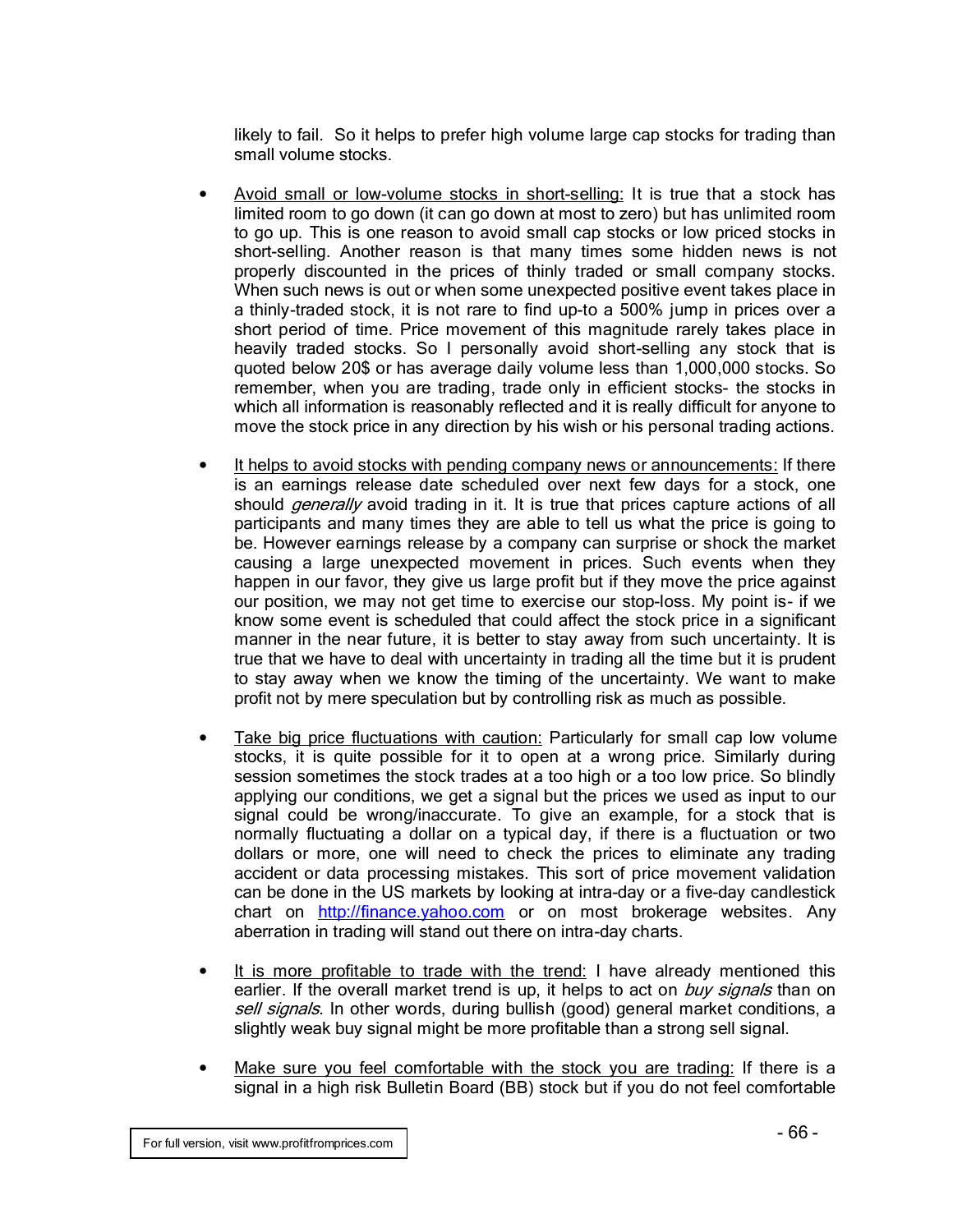with such stocks, you should avoid that trading signal. If you don't feel comfortable shorting technology stocks, avoid sell signals in them. The primary purpose of our trading is to earn money and the primary use of money is to us happy. So it is fine to maintain peace of mind by skipping few trading opportunities.

• Stop-loss: PFP signals are very timely. They tell us the day a material change in sentiment or demand-supply is taking place. However as you know, stock prices are constantly fluctuating. There is always something happening- economical, political or company-related news or developments. So even if there was an indication (signal) of powerful buying yesterday, it is likely that something might have turned the battle in favor of sellers again. There might be some negative comments or a downgrade by some stock analyst, some news report or it could be a company press release. Sometimes, the buying we felt may be just a spike- a one-day event. Such things can cause the signal to fail. As you know, markets are too dynamic for any person or system to make any perfect prediction.

So what do we do in such situations? Any Buy signal we get is good as long as the stock price stays above the low price of the last one to five days (we call it *stop-loss* level). Similarly a Sell signal is good as long as the stock price stays below the high price of the last one to five days (I will narrow down this range to a specific number when we discuss each signal individually). So after buying a stock when it goes below this low price (stop-loss), we should close the position. Every signal is good as long the prices are in our favor. However when the stock price crosses the stop-loss, it means just one thing: **our signal has failed.** It is time to close the position and watch for another trading opportunity. We listen to the prices; we do not argue with them. After a Buy signal, when the stock trades below stop-loss, prices are telling us that sellers are still ruling and are in command. It is time we withdraw ourselves. It is okay to be on the losing side in a real battle for some grand cause; but stock market battle is always for money and we have freedom to switch parties. If we see buyers losing battle, why should we stay with them?

 $\blacksquare$ 

## HOW TO ACT ON A SIGNAL

(Intentionally omitted from this trial version to keep it short.)

- 1. Trade Now: (Intentionally omitted from this trial version to keep it short.)
- 2. Wait for a Pull-back: (Intentionally omitted from this trial version to keep it short.)

When should we wait for a pull-back? (Intentionally omitted from this trial version to keep it short.)

How much pull-back should we wait for? (Intentionally omitted from this trial version to keep it short.)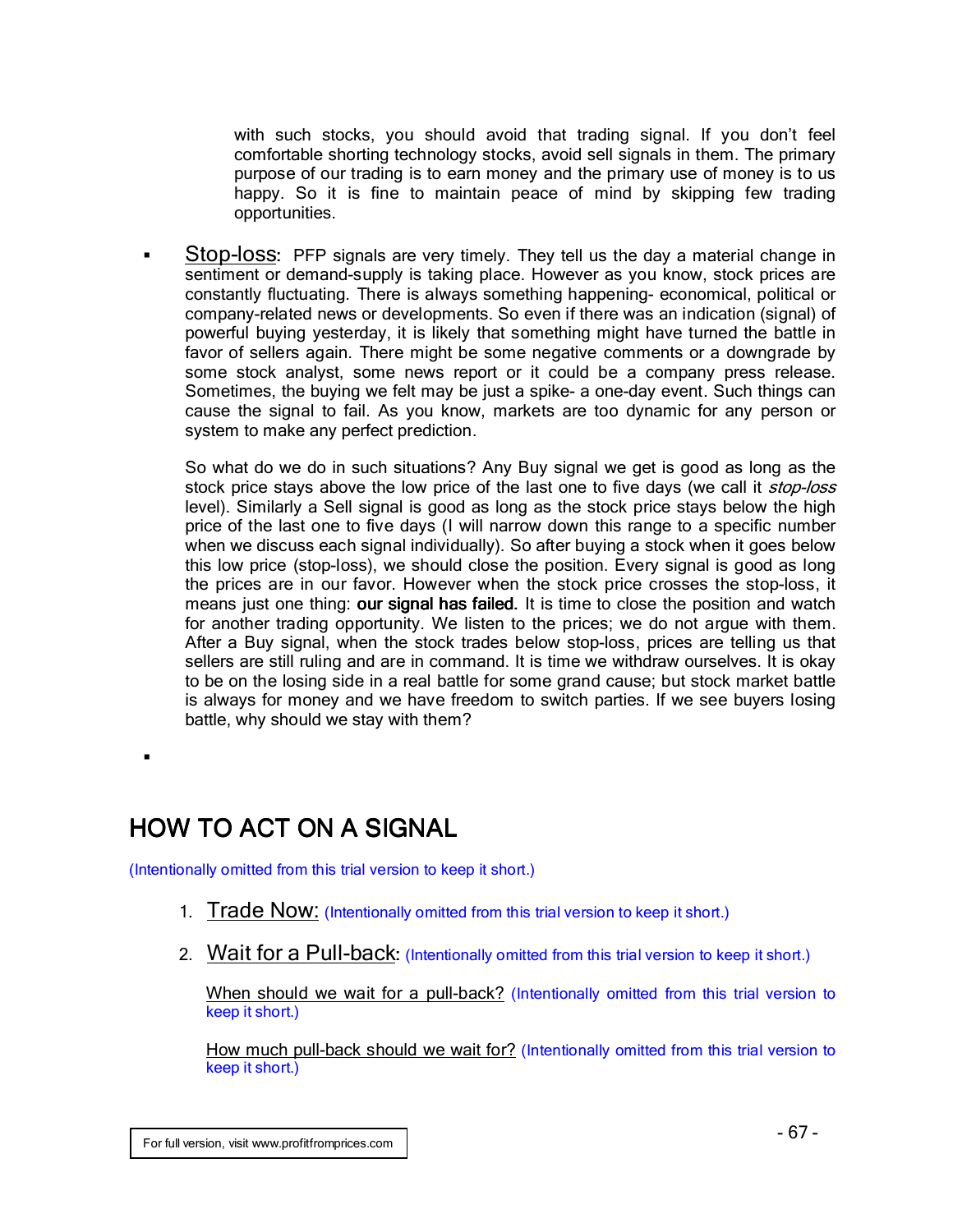3. Wait for a confirmation (Intentionally omitted from this trial version to keep it short.)

When should we wait for a confirmation? (Intentionally omitted from this trial version to keep it short.)

How long should we wait for? (Intentionally omitted from this trial version to keep it short.)

Don't Trade: (Intentionally omitted from this trial version to keep it short.)

## HOW TO TRACK PRICES/GENERATE PFP SIGNALS

As you know by now, PFP signals for trading are generated from four daily prices and volume. In this section, I am going to give you some ideas about how to track prices for various stocks. Surprisingly enough, at my end, it has been an interesting evolution. Initially I started using a notebook in which I had one page devoted to every stock. I followed around 10 to 15 stocks. On each page, I would write down daily prices for a particular stock at the end of market session everyday. Then I used technology to make this tracking of prices easy by writing a software application. Currently this tracking of prices and using them for various PFP signals is pretty easy for me. I can say that this part is currently on autopilot!

(For any new thing we learn, first we have to try to master it/memorize it. But as we practice it more, it gets hard coded into our brain. In the end, we can do that same thing unconsciously, without putting any real effort into it. When we first learn how to drive a car, we have to be conscious about so many things! After few years of driving, the unconscious mind takes over the job and we drive car sometimes without even noticing! Same thing goes here too. After looking at prices for last few years, I can see most of the PFP signals directly on the stock price charts.)

As such, for a beginner, there are three alternatives for keeping track of daily prices.

Manual Tracking: You can get a notebook and create seven columns as shown below on a page. You can reserve that page for the stock you are following. This is exactly how I used to write/track daily prices and volume in 1998.

In the first column, enter date for which you are recording prices. At the end of every week, add one line titled weekly for weekly prices. Next four column would have Open, High, Low and Close prices followed by Volume. The last column is used for notes, remarks and signals. This method works great for beginners. At the end of the day, update prices for every stock you are following.

See an example below with Google stock prices during early 2005.

|          |  |  | Date Open High Low Close Volume                                   | <b>Notes</b> |
|----------|--|--|-------------------------------------------------------------------|--------------|
| 01/24/05 |  |  | 188.69  189.33  180.32  180.72  14.022.700                        |              |
| 01/25/05 |  |  | 181.94 182.24 176.29 177.12 10,659,200 Strong Open but closes low |              |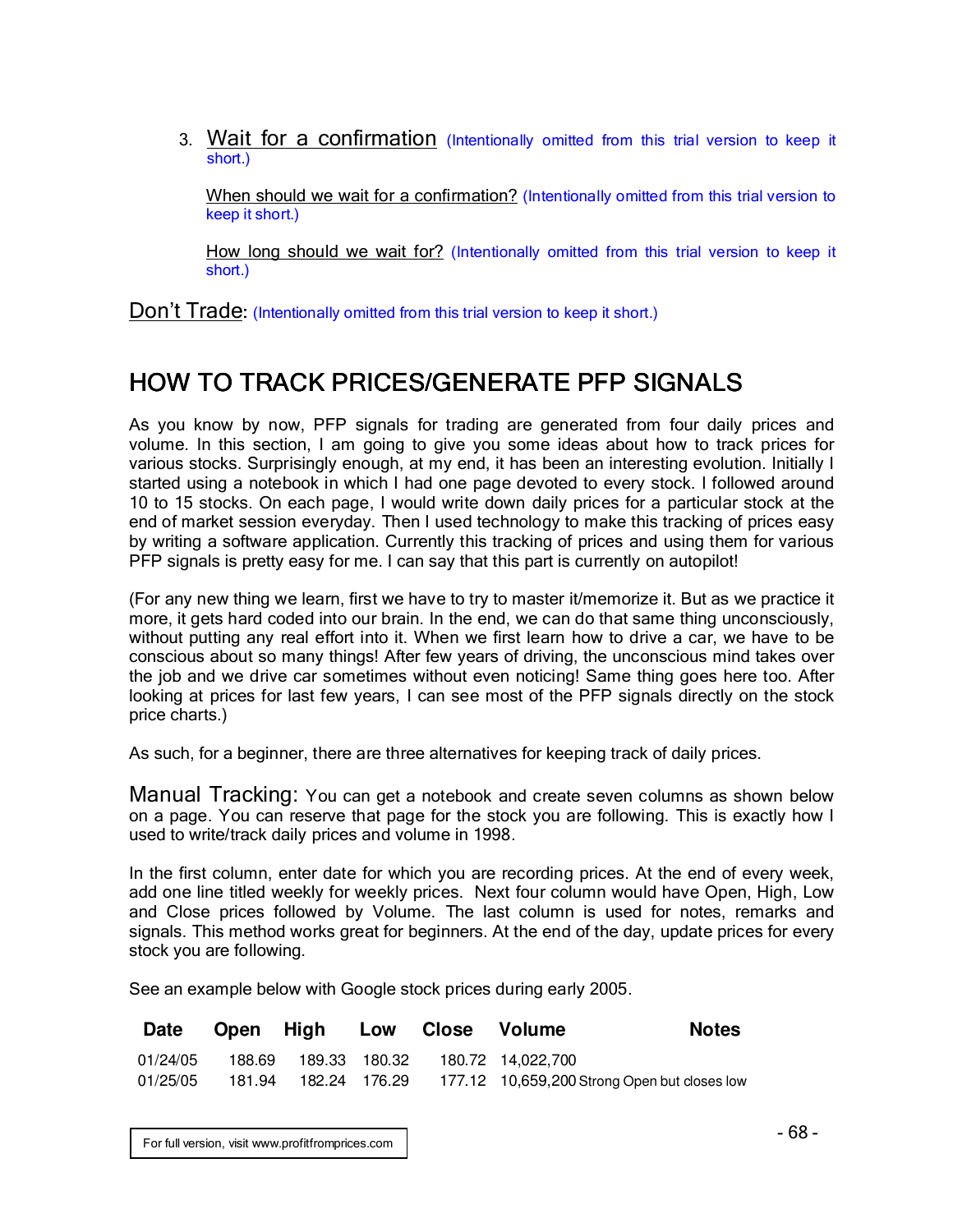|               |        |               |               |        | Prices above previous day close of 177.12.                                            |
|---------------|--------|---------------|---------------|--------|---------------------------------------------------------------------------------------|
| 01/26/05      | 179.27 | 189.41        | 179.15        | 189.24 | 12,307,900 Full Stop (BUY) Signal                                                     |
| 01/27/05      | 188.76 | 188.86        | 185.20        | 188.08 | 6,627,400 Volume pretty low!                                                          |
| 01/28/05      | 190.02 | 194.70        | 186.34        | 190.34 | 12,208,200                                                                            |
| <b>Weekly</b> | 188.69 |               | 194.70 176.29 | 190.34 | <b>Weekly Reversal (BUY)</b>                                                          |
|               |        |               |               |        |                                                                                       |
| 01/31/05      | 193.69 | 196.36        | 191.72        | 195.62 | 9,596,700                                                                             |
| 02/01/05      | 194.38 | 196.66        | 190.63        | 191.90 | 18,839,000                                                                            |
|               |        |               |               |        | Earnings/Significant Day- a BEAR DAY.<br>Sell below 203 with SL at 217. Also a Failed |
| 02/02/05      | 215.55 | 216.80        | 203.66        | 205.96 | 32,799,300 GAP. SELL.                                                                 |
| 02/03/05      | 205.99 | 213.37        | 205.81        | 210.86 | 12,988,100 Just a Pull back? Resumption of uptrend?                                   |
| 02/04/05      | 206.47 | 207.75        | 202.60        | 204.36 | 14,819,300 Weak Open plus A bear day                                                  |
| <b>Weekly</b> | 193.69 | 216.80 190.63 |               | 204.36 |                                                                                       |
|               |        |               |               |        |                                                                                       |
| 02/07/05      | 205.26 | 206.40        | 195.51        | 196.03 | 12,960,400 Breaking down                                                              |
| 02/08/05      | 196.96 | 200.02        | 194.53        | 198.64 | 11,480,000                                                                            |
| 02/09/05      | 200.76 | 201.60        | 189.46        | 191.58 | 17,171,500                                                                            |
| 02/10/05      | 191.97 | 192.21        | 185.25        | 187.98 | 18,982,700                                                                            |
| 02/11/05      | 186.66 | 192.32        | 186.07        | 187.40 | 13,116,000                                                                            |
| <b>Weekly</b> | 205.26 | 206.40 185.25 |               | 187.40 |                                                                                       |
|               |        |               |               |        |                                                                                       |
|               |        |               |               |        | High Volume. Weak Open but Strong Close.                                              |
| 02/14/05      | 182.85 | 193.08        | 181.00        | 192.99 | 38,562,200 U TURN (BUY)                                                               |
| 02/15/05      | 193.60 | 199.84        | 193.08        | 195.23 | 25,782,800                                                                            |
| 02/16/05      | 194.70 | 199.33        | 194.30        | 198.41 | 16,532,300                                                                            |
| 02/17/05      | 197.83 | 199.75        | 196.81        | 197.90 | 10,414,400                                                                            |
| 02/18/05      | 198.51 | 198.84        | 196.66        | 197.95 | 8,485,900 Can' cross 200! Volume also going down<br>A Nice week Weekly Reversal (Buy) |
| <b>Weekly</b> | 182.85 | 199.84 181.00 |               | 197.95 | but price already too high from Low                                                   |

Using Technology: Technology generally makes life easier and we can benefit form it here too. Yahoo!Finance offers great tools for investors and its portfolio tool may prove quite useful for tracking prices too. Underneath every portfolio you create there, you will see a link at the bottom of it to download that day's prices for the securities in that portfolio. Then if you are familiar with Excel, you can program the conditions of certain PFP signals and generate Buy/Sell signals.

After manually tracking prices for a month, I decided to use technology in 1998. Having software background, it wasn't much difficult for me. However as I had done no programming for many years, I knew my limitations. So I asked a friend to teach me Power-builder development tool (thanks to Tushar Anjaria) and then I was on my way! The program I had written would import prices for data files, store them in database and then at click of a button, it would run most of my signals on the stocks in my portfolio! I was able to follow around 50 stocks everyday. It was working but it started getting tedious and restrictive.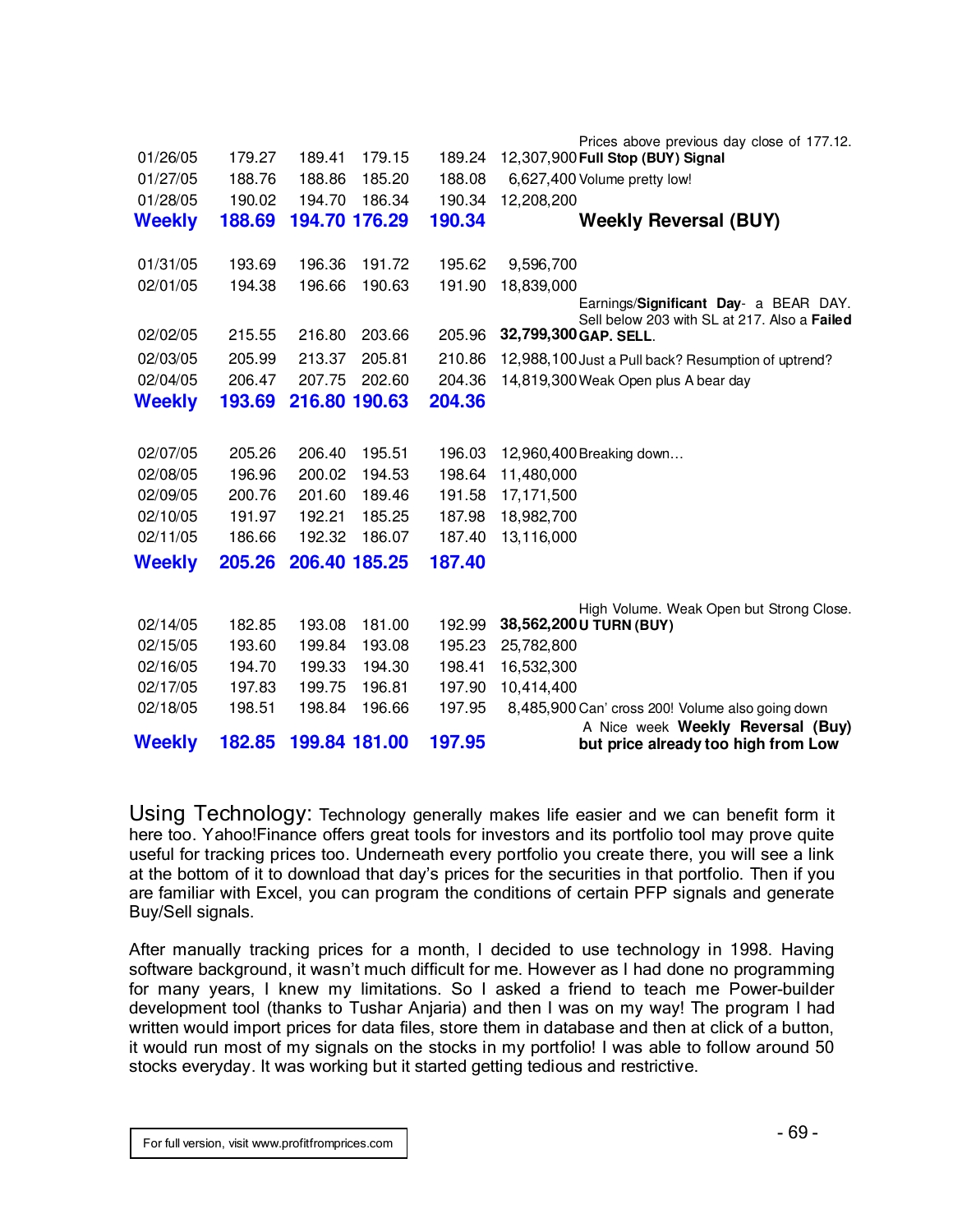Screening Website- www.stockfetcher.com: Around a year back (Feb 2004), I came across this website- http://www.stockfetcher.com- which offered simple English sentences to screen stocks. First I thought it might be just for traders using standard technical indicators like RSI, ROC, MACD, etc. but I found that its framework included comparison of simple prices! I tried with one of my signals and I was able to screen stocks that had that signal on that day! It was exciting as I could now screen through all 5000 plus US stocks everyday. This was what I was precisely looking for. Since then, I have subscribed to their website and for a 25\$ quarterly payment, I enjoy running my signals on every NYSE/NASDAQ/AMEX listed stocks at the end trading every business day.

Stockfetcher.com also offers certain FREE access to non-members. For a free user, there are two restrictions. A free user can create and run his screens (another name for signals) on prices 3 days old. So if today is Thursday, his signals would be running on Monday's prices. The other restriction is that a free user can't save his screens. I would recommend every reader to visit and take a look at the http://www.stockfetcher.com/ website.

While discussing signals in subsequent chapters, I am going to include my stockfetcher.com syntax for that particular signal. I believe this will prove to be helpful to augment understanding of various PFP signals. After you have studied a signal, go to the Stockfetcher.com and use the signal syntax to find stocks in which that signal took place (Remember, as a free user you would be looking at 3 day old data). Please remember one thing- when you run a signal in stockfetcher, you will need to keep in mind what we have discussed earlier in this chapter. The stockfetcher syntax is not able to take into consideration current market-trend, nature of the stock, pending earning releases, etc. For such things, you will have to use your judgment. Also if a screen lists 20 stocks, you will need to use your judgment to pick 1 or 2 best candidates from them. As I have mentioned earlier, a weak BUY signal in a good market (up-trend) is better than a strong BUY signal when the overall market is going down. So if the market is down, the SELL versions of PFP signals will have more probability of being right than BUY signals. The reverse will be true when the market is strong. BUY signals will be more accurate than SELL signals.

One more thing I want to highlight here. The syntax I have mentioned here is too tight. I keep changing various numbers in them to get more, or sometimes less, stocks on my radar. So please feel free to make changes to them. It is quite possible that some of you might come out with better syntax than what I am currently using or have mentioned in this book.

**(Disclaimer**: I am not trying to sell stockfetcher services to you nor am I going to get any kind of financial compensation from Stockfetcher. I am just trying to show you a tool/framework which you can use to manage your stock selection during trading.)

#### Quick Instructions on how to use StockFetcher.com:

(Intentionally omitted from this trial version to keep it short.)

## PFP SIGNAL TERMINOLOGY

PRICES: As we know, four daily prices form a critical input to our signals. For various prices, we will use a three-character symbol, as shown below.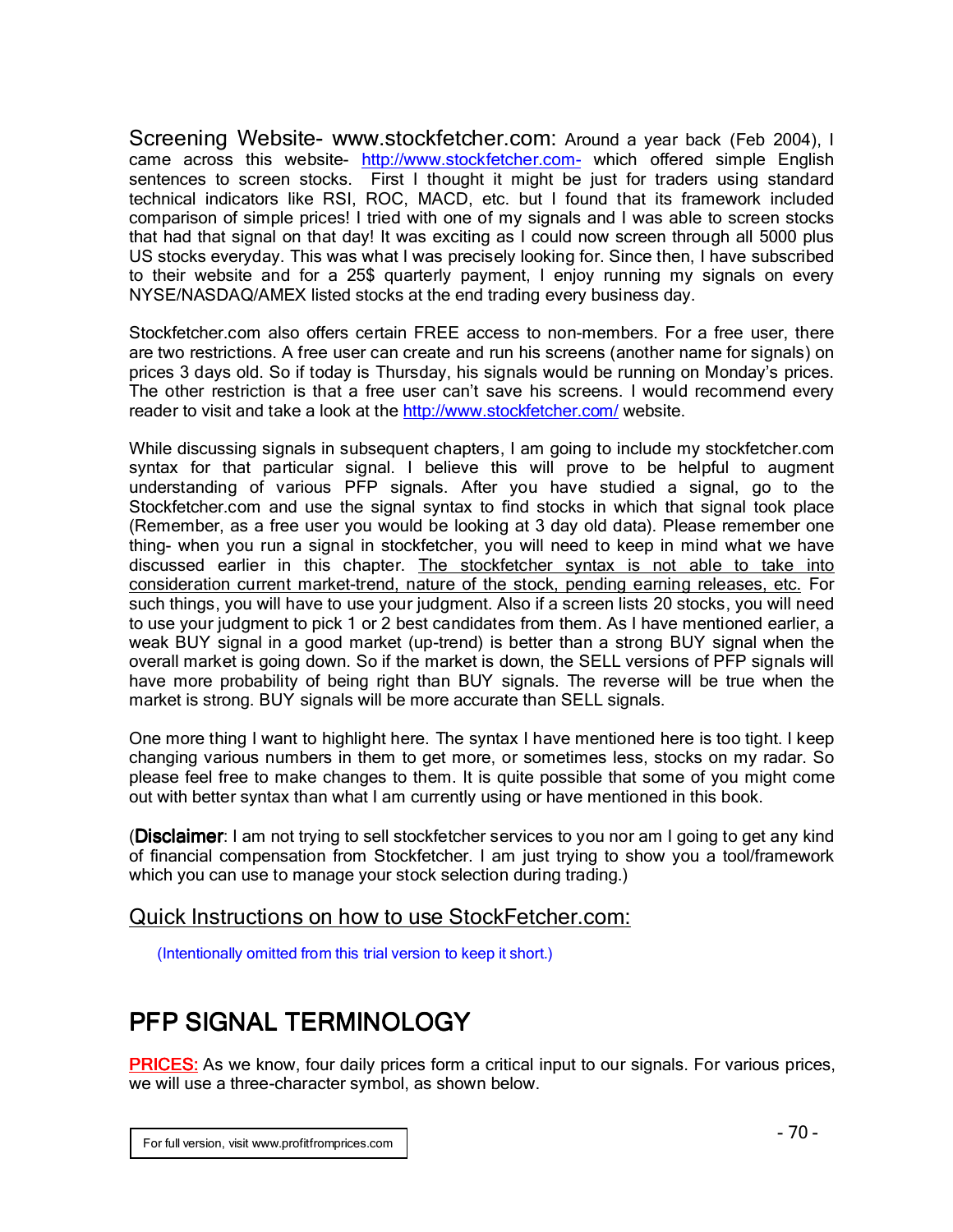- 1. The first character is optional and assumes T for Today, P for Previous, and Q for the day or week before previous.
- 2. The second character assumes one of the following values: D for Day, W for Week and M for Month.
- 3. The last character takes a value based on what price it is: O for Open, H for High, L for Low and C for Close.

Here is a list of acronyms that would be used throughout the book. They are easy to remember.

TDO = Today's Open price TDH = Today's High price TDL= Today's Low price TDC= Today's Close price

PDO= Previous Day's Open price PDH= Previous Day's High price PDL= Previous Day's Low price PDC= Previous Day's Close price

TWO= This Week's Open price TWH= This Week's High price TWL= This Week's Low price TWC= This Week's Close price

PWO= Previous Week's Open price PWH= Previous Week's High price PWL= Previous Week's Low price PWC= Previous Week's Close price

Similarly replacing P above with Q would give us respective prices for the day or week before previous. So QWO means the Week before Previous Week's Open price.

QWO= Previous to Previous Week's Open price QWH= Previous to Previous Week's High price QWL= Previous to Previous Week's Low price QWC= Previous to Previous Week's Close price

Please see in the weekly price table above, what these symbols mean. These symbols are put next to weekly prices.

Few more terms used in this book are as following.

(Intentionally omitted from this trial version to keep it short.)

**STRONG OPEN:** (Intentionally omitted from this trial version to keep it short.)

WEAK OPEN: (Intentionally omitted from this trial version to keep it short.).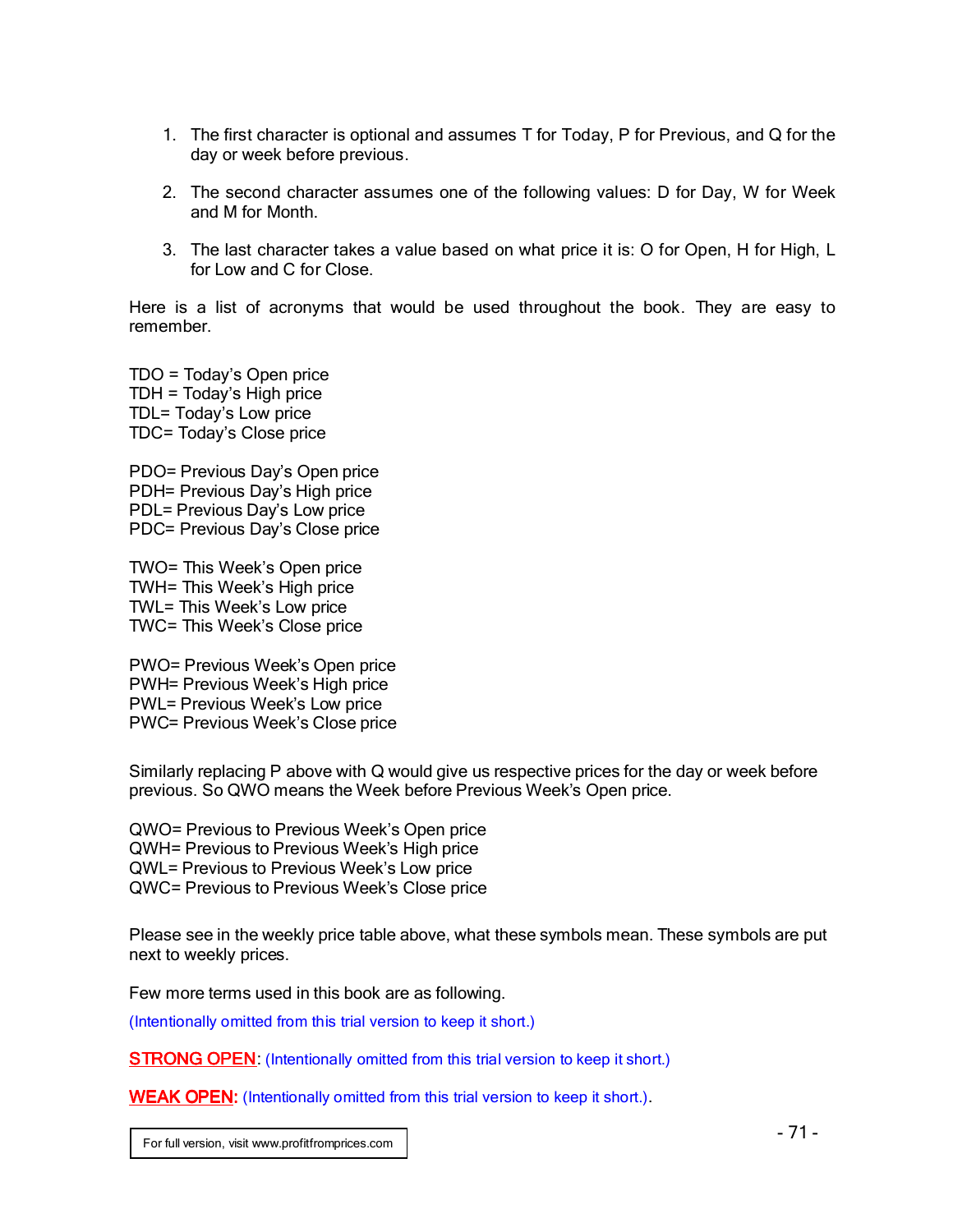#### Candlestick charts: (Intentionally omitted from this trial version to keep it short.)

A candle has two parts: It has a body and two lines attached to it. The high point of the UPPER LINE is the High price for the day or week or the month depending on the chart you are looking at. Similarly the low point of the LOWER LINE is the Low price. The upper and lower points of the BODY reflect Open and Close prices depending on the type/color of the candle. The body is either filled (dark) or empty (white). Please see the chart below. When the body is filled (dark), the upper edge of the BODY (and not the line) is the Open price and the lower edge is the Close price. In other words, when the Closing price is lower than the Opening price, the body is dark to indicate that it was a BEAR day. Similarly when the body is empty (white), the upper edge reflects the Closing price and the lower edge reflects the Opening price. So such empty (white) bodied candles mean a BULL day, reflecting the fact that the Closing price was higher than the Opening price.



See a Candle Stick chart below for better understanding: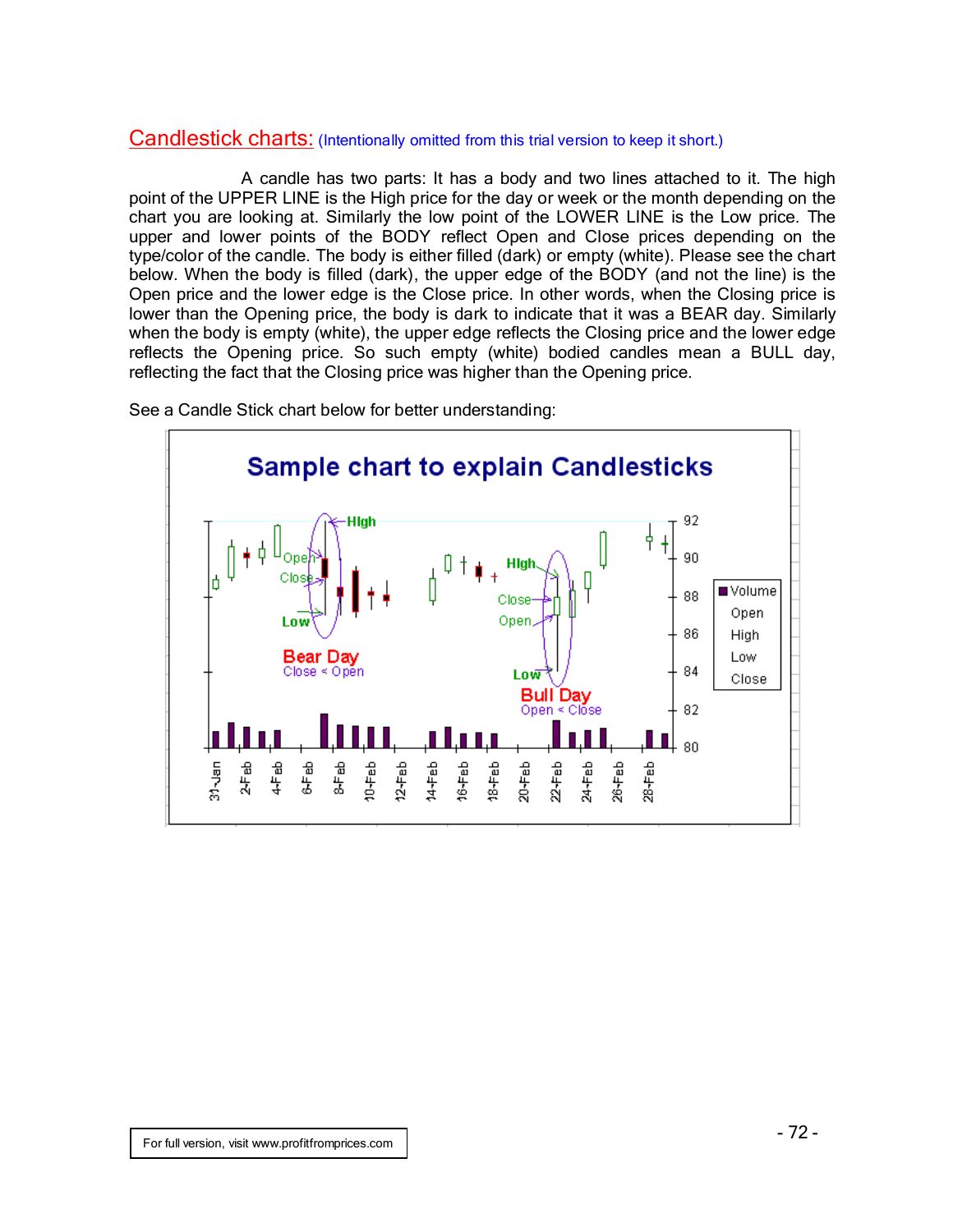# **Chapter** 11

## **SUMMARY**

## **TREND REVERSAL SIGNALS**

#### SIGNAL 1R: U-TURN

| U-TURN (BUY)                                                          | U-TURN (SELL)                                                                                                                 |
|-----------------------------------------------------------------------|-------------------------------------------------------------------------------------------------------------------------------|
| -Down-Trend                                                           | -Up-Trend                                                                                                                     |
| -TDL< past three or more consecutive Lows*                            | -TDH> past three or more consecutive                                                                                          |
| -TDO <pdl **<="" td=""><td>Highs*</td></pdl>                          | Highs*                                                                                                                        |
| -TDC>PDC                                                              | -TDO>PDH**                                                                                                                    |
| -TDC>PDO                                                              | -TDC <pdc< td=""></pdc<>                                                                                                      |
| -TDV>NV/PDV***                                                        | -TDC <pdo< td=""></pdo<>                                                                                                      |
| Action: Strong form (a sustained trend), close                        | -TDV>NV/PDV***                                                                                                                |
| SHORT positions and initiate BUY positions.                           | Action: Strong form (a sustained trend), close                                                                                |
| Weak form (occurring mid-trend): You may                              | existing LONG positions, if any, and initiate                                                                                 |
| want to close existing Short positions, and                           | SELL positions. Weak form (occurring mid-                                                                                     |
| you may Buy this stock to take advantage of                           | trend): You may want to close existing Long                                                                                   |
| next few days' up-trend.                                              | positions, and you may Short this stock to                                                                                    |
| Stop-Loss: At Today's Low, minus 1%                                   | take advantage of next few days' down-trend.                                                                                  |
| Target Price: A gain of 20% for strong form.                          | Stop-Loss: At Today's High, plus 1%                                                                                           |
| For a weak form: an up-trend in prices for<br>next three to ten days. | Target Price: A drop of around 20% for<br>strong form. For a weak-from: a down-trend<br>in prices for next three to ten days. |

#### SIGNAL 2R: JUMP-START /FREE-FALL

(Intentionally omitted from this trial version to keep it short.)

#### SIGNAL R3: FULL-STOP

(Intentionally omitted from this trial version to keep it short.)